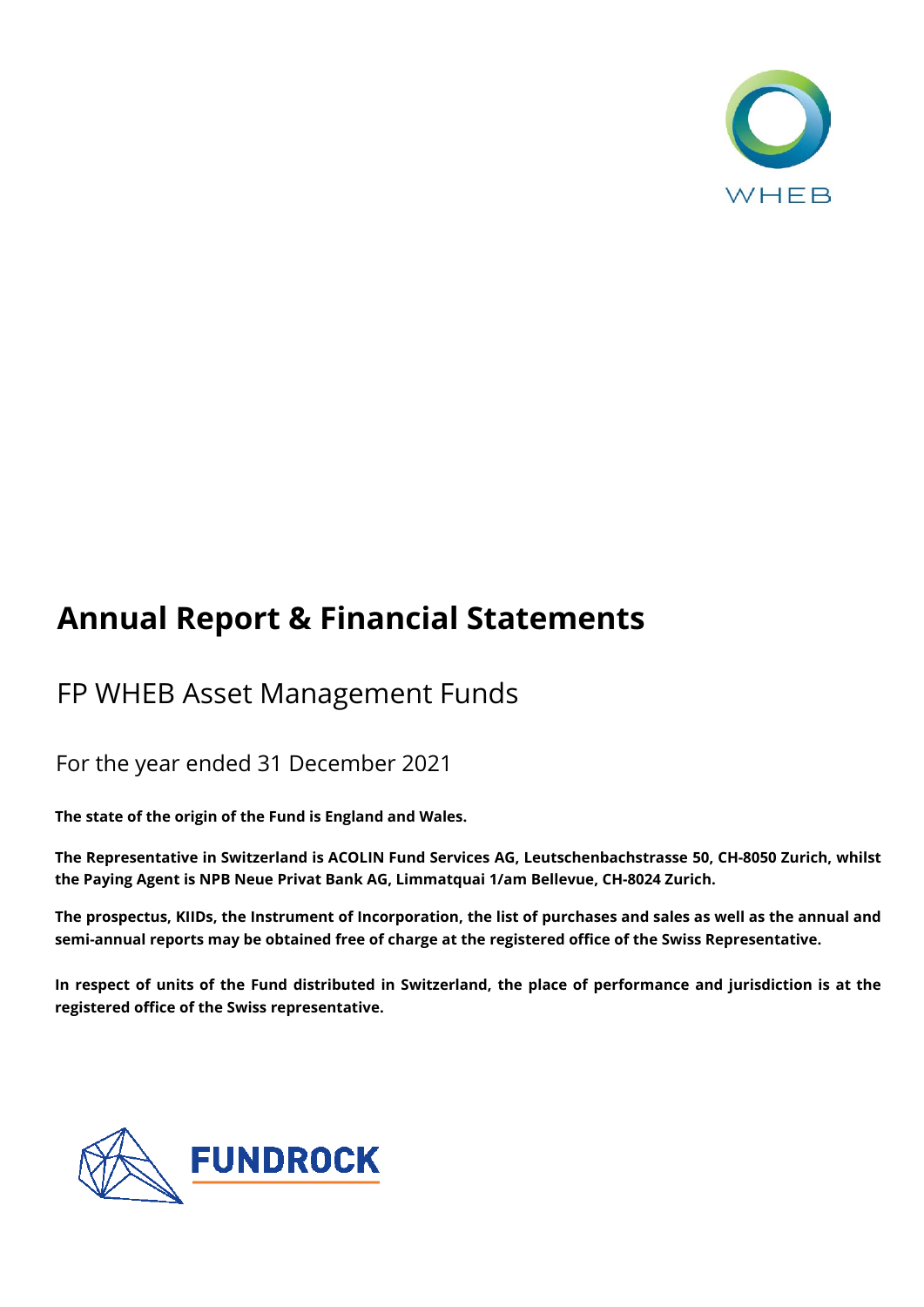

| Authorised Corporate Director's ("ACD") Report*                                       | 3  |
|---------------------------------------------------------------------------------------|----|
| Certification of Financial Statements by Directors of the ACD*                        | 5  |
| Statement of the ACD's Responsibilities                                               | 6  |
| Statement of the Depositary's Responsibilities                                        | 7  |
| Report of the Depositary to the Shareholders of the Company                           | 7  |
| Independent Auditor's Report to the Shareholders of<br>FP WHEB Asset Management Funds | 8  |
| FP WHEB Sustainability Fund                                                           | 12 |
| General Information                                                                   | 38 |
| Contact Information                                                                   | 41 |
|                                                                                       |    |

**Page**

\* Collectively these comprise the ACD's Report.

**FP WHEB Asset Management Funds**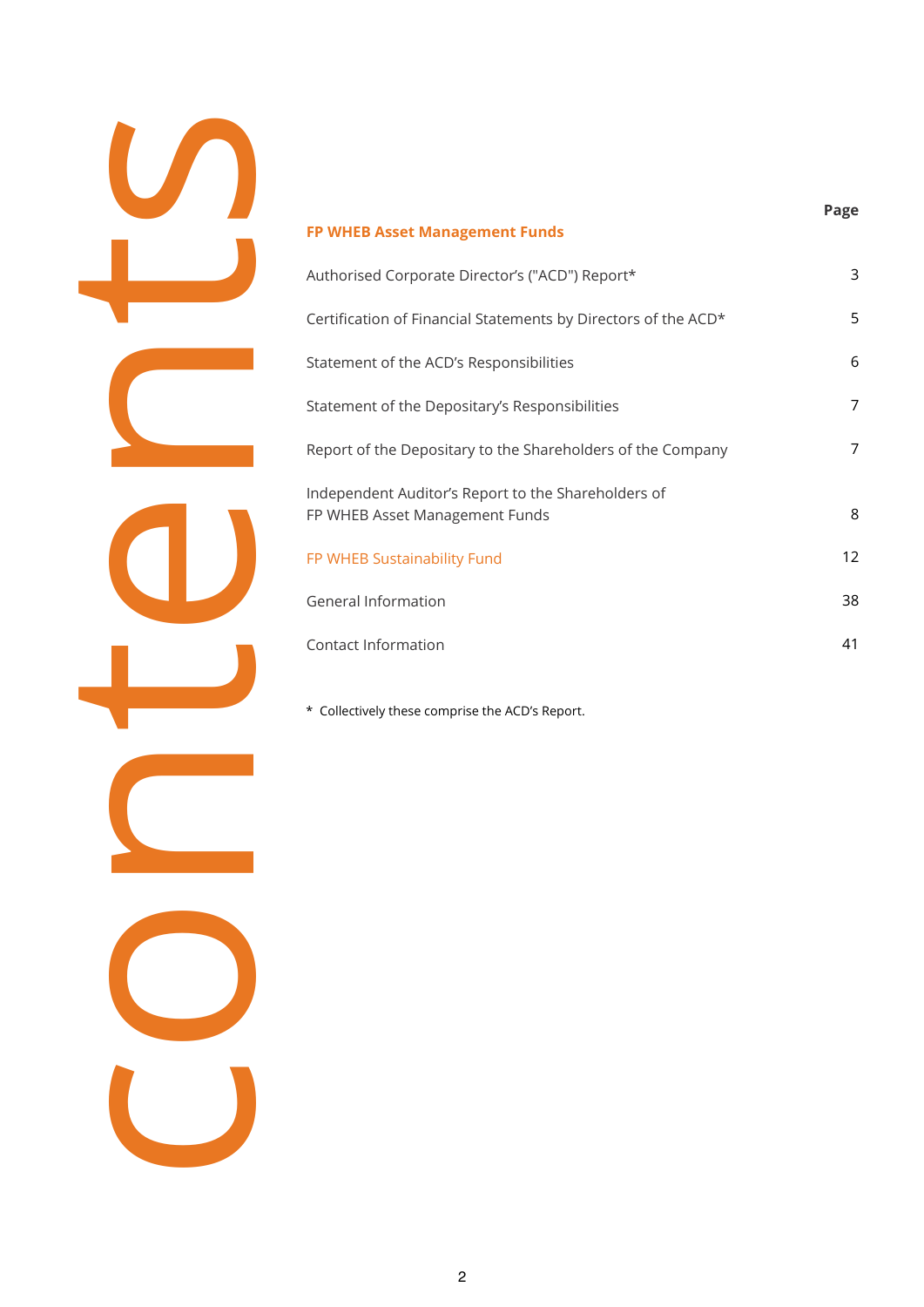#### **Authorised Corporate Director's ("ACD") Report**

We are pleased to present the Annual Report & Audited Financial Statements for FP WHEB Asset Management Funds for the year ended 31 December 2021.

#### **Authorised Status**

FP WHEB Asset Management Funds ("the Company") is an investment company with variable capital ("ICVC") incorporated in England and Wales under registered number IC000478 and authorised by the Financial Conduct Authority ("FCA"), with effect from 22 May 2009. The Company has an unlimited duration.

Shareholders are not liable for the debts of the Company.

Head Office: the Head Office of the Company is at 6th Floor, Bastion House, 140 London Wall, London, EC2Y 5DN.

The Head Office is the address of the place in the UK for service on the Company of notices or other documents required or authorised to be served on it.

#### **Structure of the Company**

The Company is structured as an umbrella company, in that different Funds may be established from time to time by the ACD with the approval of the FCA. On the introduction of any new Fund or Share Class, a revised prospectus will be prepared setting out the relevant details of each Fund or Share Class.

The Company is a UCITS scheme.

The assets of each Fund will be treated as separate from those of every other Fund and will be invested in accordance with the investment objective and investment policy applicable to that Fund. Investment of the assets of each of the Funds must comply with the FCA's Collective Investment Schemes Sourcebook ("COLL") and the investment objective and policy of the relevant Fund.

Currently the Company has only one Fund. In the future there may be other Funds established.

Under the requirements of UCITS V and the UCITS Remuneration Code, FundRock Partners ("FP"), as UK UCITS Manager, must establish and apply remuneration policies and practices for its staff that have a material impact on the risk profile of FP or the Fund. These practices must be consistent with and promote sound and effective risk management, not encourage risk taking which is inconsistent with the risk profile of the Fund as detailed in the instrument of the Fund or the prospectus and does not impair FP's compliance with its duty to act in the best interest of the Fund it manages.

Under the relevant provisions of COLL Sourcebook, FP as UK UCITS Manager, is required to disclose remuneration information on how those individuals whose actions have a material impact on the UK UCITS Fund are remunerated (see page 39).

#### **Important Events during the Year**

On 15 October 2020, Apex Group Ltd. ("Apex") announced the planned acquisition of FundRock Management Company SA and FundRock Partners. Following full regulatory approval, the acquisition was finalised on 15 February 2021.

On 12 February 2021, S. Ragozin resigned from his position as a Director of FundRock Partners Limited.

On 25 March 2021, T. Gregoire was appointed as a Director of FundRock Partners Limited.

On 1 June 2021, NPB Neue Privat Bank AG was appointed as the Fund's Paying Agent in Switzerland and the existing agreement was terminated with Bank Vontobel AG.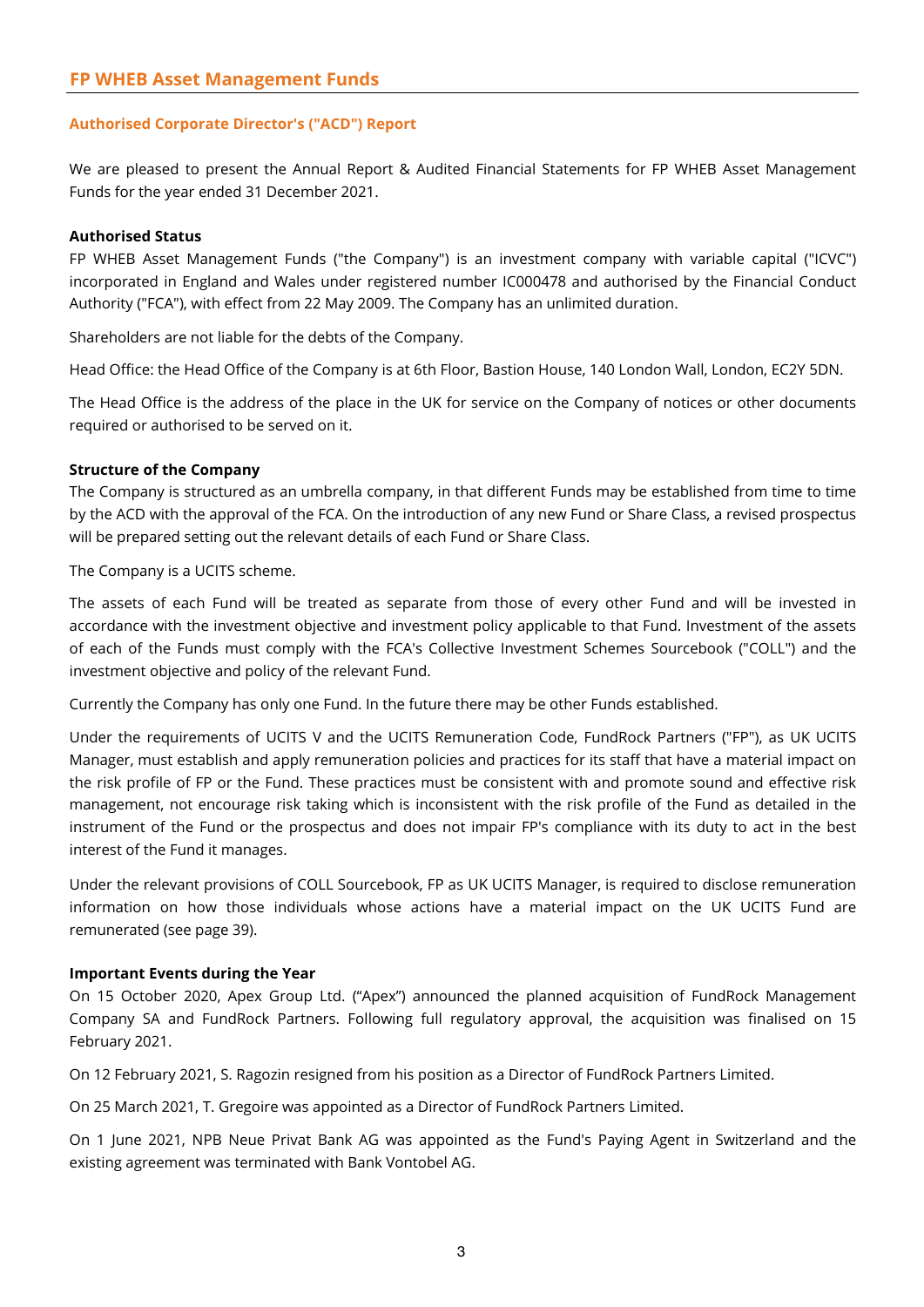### **FP WHEB Asset Management Funds**

#### **Authorised Corporate Director's ("ACD") Report (continued)**

#### **Important Events during the Year (continued)**

On 13 August 2021, the Company's prospectus was updated with the below changes:

On 13 August 2021, the Single Management fee for Share Class A was reduced from 1.70% to 1.68% and for Share Class C from 1.05% to 1.03%.

Share Classes D Accumulation, D Income and R Accumulation launched on 13 August 2021.

With effect from 22 November 2021, the FundRock Partners Limited registered address changed to 6th Floor, Bastion House, 140 London Wall, London, EC2Y 5DN.

#### **Going Concern**

The ACD continues to consider the impact of COVID-19 on the financial resources and operations of FP WHEB Asset Management Funds, the investment manager and key service providers. The ACD is of the opinion that the Company has sufficient financial resources and robust business continuity plans in place to continue as a going concern.

#### **Important Events after the Year End**

With effect from 31 March 2022, the Depositary changed from Northern Trust Global Services SE to Citibank UK Limited.

#### **Base Currency:**

The base currency of the Company is Pound Sterling.

#### **Share Capital:**

The minimum Share Capital of the Company is £1 and the maximum is £100,000,000,000. Shares in the Company have no par value. The Share Capital of the Company at all times equals the Net Asset Value of the Fund.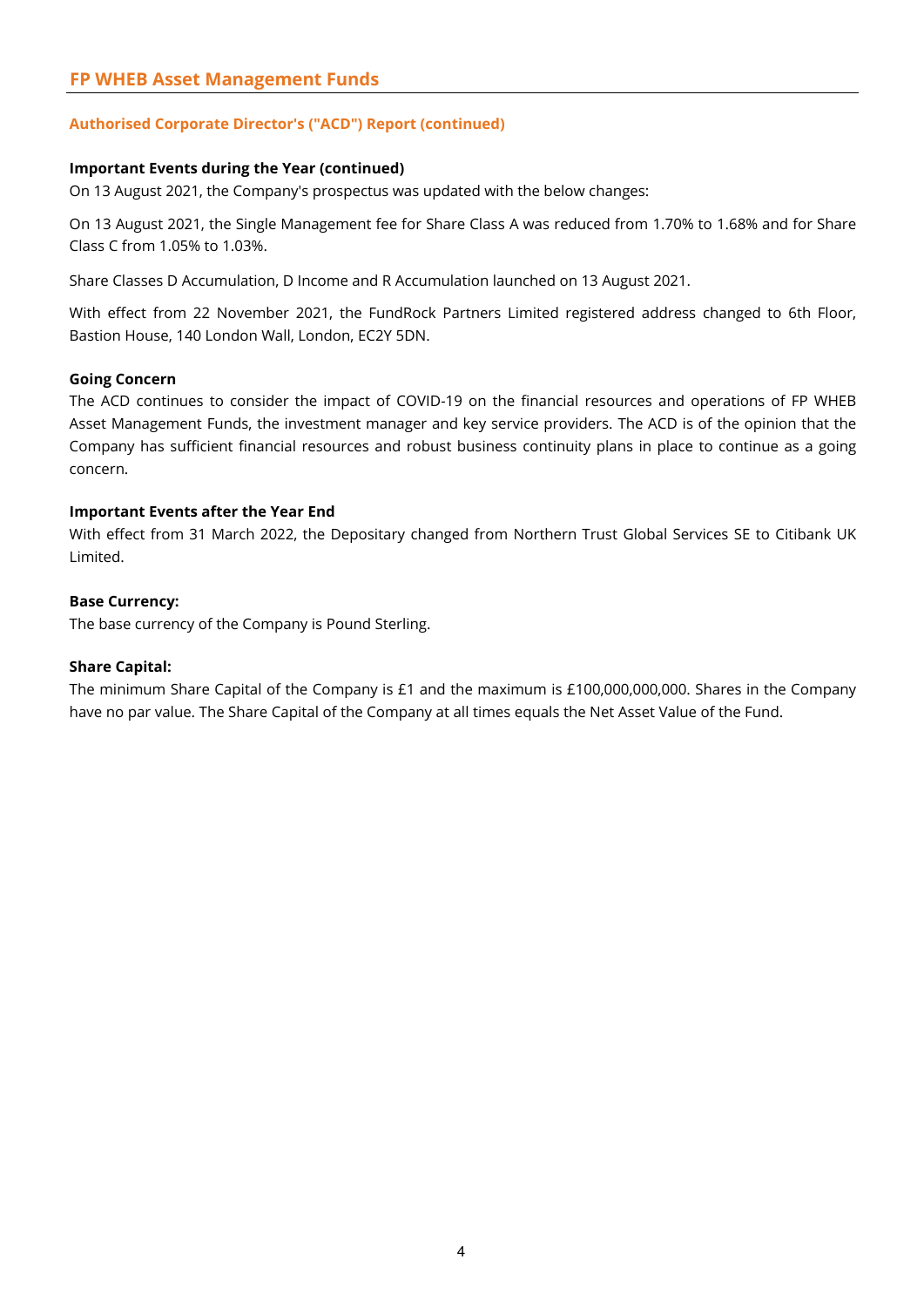### **Certification of Financial Statements by Directors of the ACD For the year ended 31 December 2021**

#### **Directors' Certification**

This report has been prepared in accordance with the requirements of COLL, as issued and amended by the FCA. We hereby certify and authorise for issue, the Annual Report and the Audited Financial Statements on behalf of the Directors of FundRock Partners Limited.

The Directors are of the opinion that it is appropriate to continue to adopt the going concern basis in the preparation of the Financial Statements as the assets of the Fund consist predominantly of securities that are readily realisable, and accordingly, the Fund has adequate resources to continue in operational existence for at least the next twelve months from the approval of these Financial Statements.

S. Gunson

#### **FundRock Partners Limited**

29 April 2022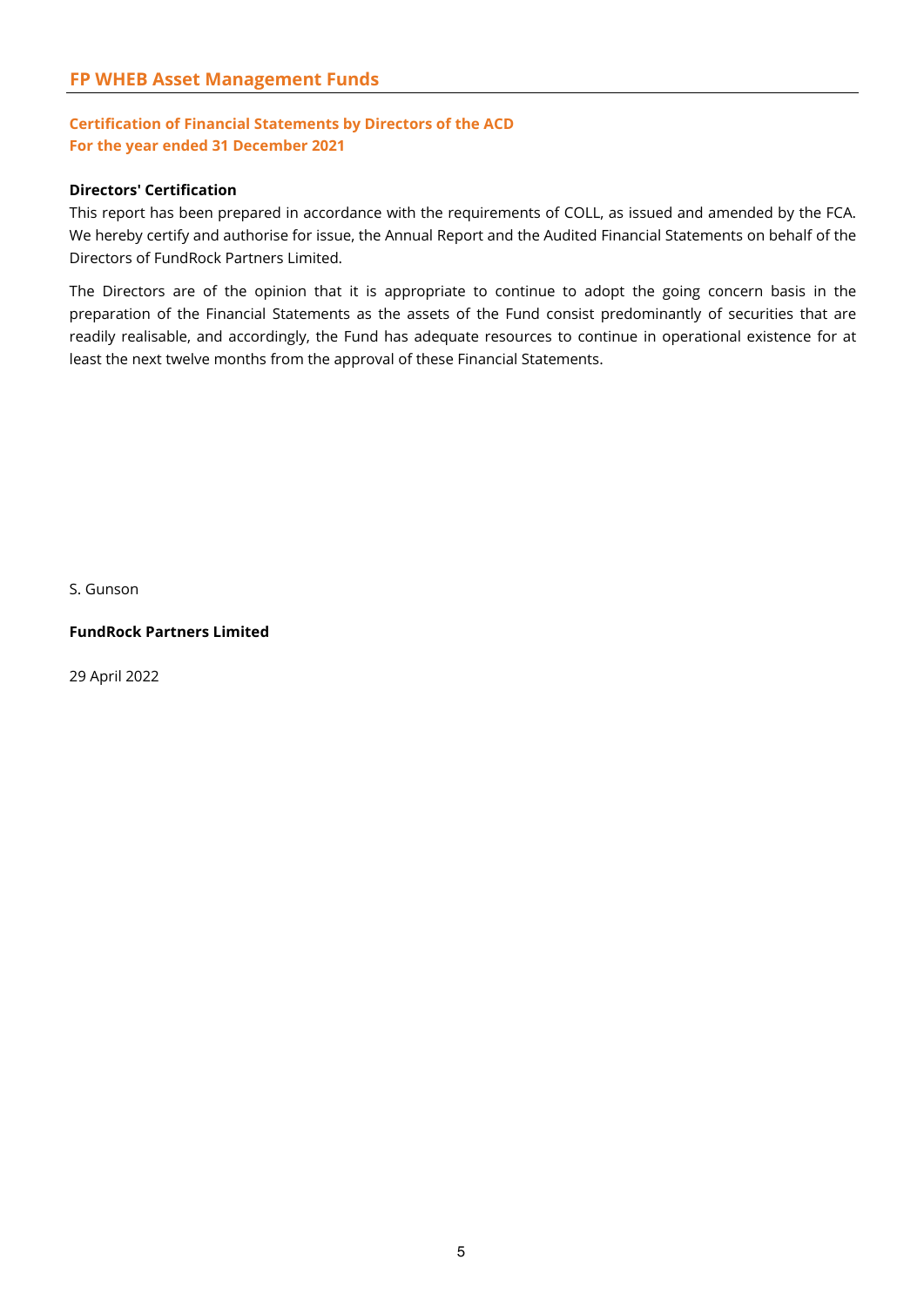#### **Statement of the ACD's Responsibilities For the year ended 31 December 2021**

The Authorised Corporate Director ("ACD") of FP WHEB Asset Management Funds ("Company") is responsible for preparing the Annual Report and the Audited Financial Statements in accordance with the Open-Ended Investment Companies Regulations 2001 ("the OEIC Regulations"), the FCA's Collective Investment Schemes Sourcebook ("COLL") and the Company's Instrument of Incorporation.

The OEIC Regulations and COLL require the ACD to prepare Financial Statements for each annual accounting period which:

• are in accordance with United Kingdom Generally Accepted Accounting Practice ("United Kingdom Accounting Standards and applicable law"), including FRS 102 "The Financial Reporting Standard applicable in the UK and Republic of Ireland" and the "Statement of Recommended Practice: Financial Statements of UK Authorised Funds" issued by the Investment Association ("IA SORP") in May 2014 and amended in June 2017; and

• give a true and fair view of the financial position of the Company as at the end of that year and the net revenue and the net capital gains on the property of the Company for that year.

In preparing the Financial Statements, the ACD is required to:

• select suitable accounting policies and then apply them consistently;

- make judgements and estimates that are reasonable and prudent;
- state whether applicable UK Accounting Standards and the IA SORP have been followed, subject to any material departures disclosed and explained in the Financial Statements; and

• prepare the Financial Statements on the going concern basis unless it is inappropriate to presume that the Company will continue in operation.

The ACD is responsible for keeping proper accounting records that disclose with reasonable accuracy at any time the financial position of the Company and enable them to ensure that the Financial Statements comply with the applicable IA SORP and United Kingdom Accounting Standards and applicable law. The ACD is also responsible for the system of internal controls, for safeguarding the assets of the Company and for taking reasonable steps for the prevention and detection of fraud and other irregularities.

In accordance with COLL 4.5.8BR, the Annual Report and the audited Financial Statements were approved by the Board of Directors of the ACD of the Company and authorised for issue on 29 April 2022.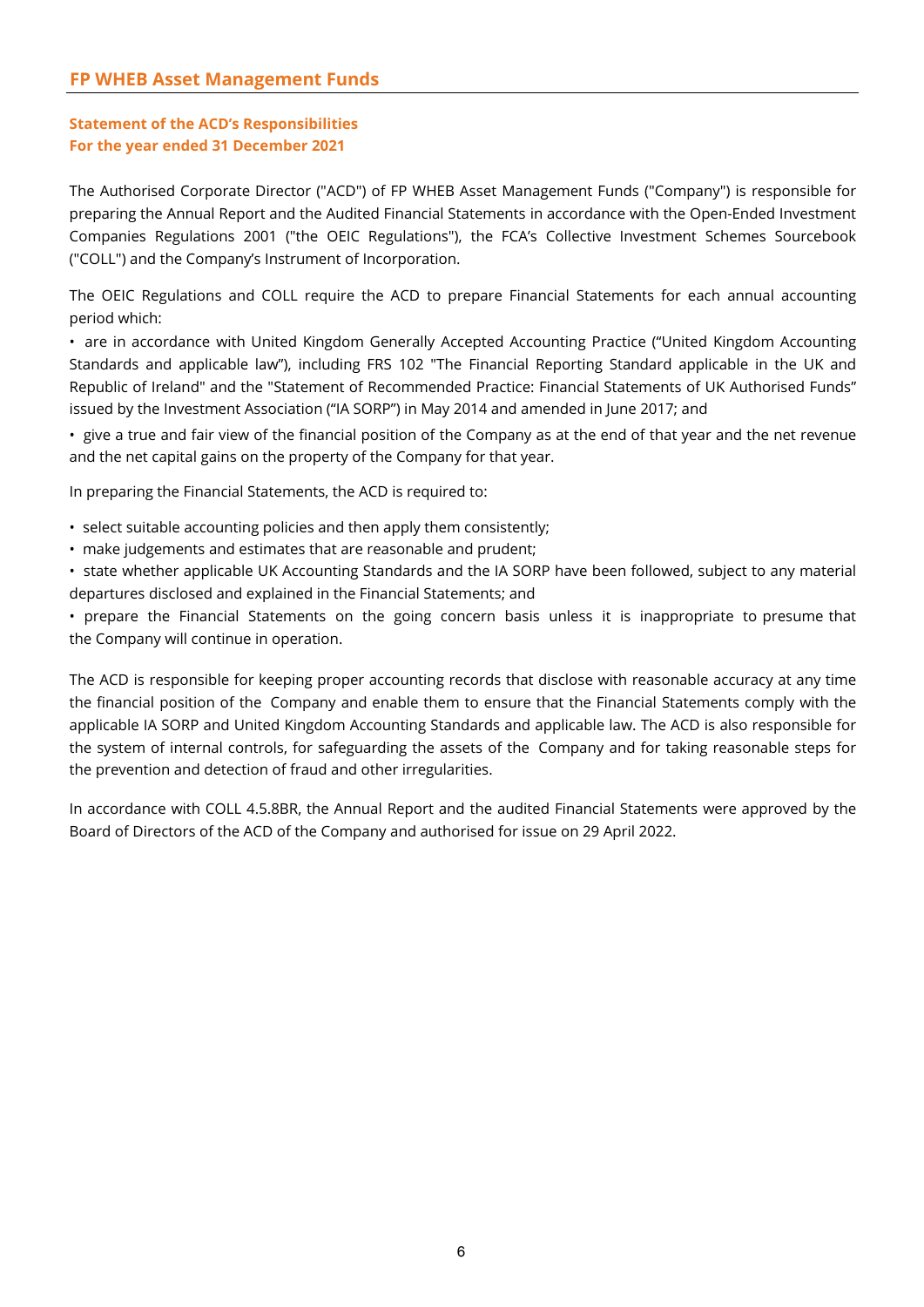### **Statement of the Depositary's Responsibilities For the year ended 31 December 2021**

The Depositary must ensure that the Company is managed in accordance with the Financial Conduct Authority's Collective Investment Schemes Sourcebook, the Open-Ended Investment Companies Regulations 2001 (SI 2001/1228), as amended, the Financial Services and Markets Act 2000, as amended, (together "the Regulations"), the Company's Instrument of Incorporation and Prospectus (together "the Scheme documents") as detailed below.

The Depositary must in the context of its role act honestly, fairly, professionally, independently and in the interests of the Company and its investors.

The Depositary is responsible for the safekeeping of all custodial assets and maintaining a record of all other assets of the Company in accordance with the Regulations.

The Depositary must ensure that:

• the Company's cash flows are properly monitored and that cash of the Company is booked into the cash accounts in accordance with the Regulations;

• the sale, issue, repurchase, redemption and cancellation of shares are carried out in accordance with the Regulations;

• the value of shares of the Company are calculated in accordance with the Regulations;

• any consideration relating to transactions in the Company's assets is remitted to the Company within the usual time limits;

• the Company's income is applied in accordance with the Regulations; and

• the instructions of the Authorised Fund Manager ("the AFM"), which is the UK UCITS Management Company, are carried out (unless they conflict with the Regulations).

#### **Report of the Depositary to the Shareholders of the Company For the year ended 31 December 2021**

The Depositary also has a duty to take reasonable care to ensure that the Company is managed in accordance with the Scheme documents and the Regulations in relation to the investment and borrowing powers applicable to the Company.

Having carried out such procedures as we consider necessary to discharge our responsibilities as Depositary of the Company, it is our opinion, based on the information available to us and the explanations provided, that in all material respects the Company, acting through the AFM:

(i) has carried out the issue, sale, redemption and cancellation, and calculation of the price of the Company's shares and the application of the Company's income in accordance with the Regulations, the Scheme documents of the Company, and

(ii) has observed the investment and borrowing powers and restrictions applicable to the Company.

#### **Northern Trust Global Services SE**

UK Trustee and Depositary Services 29 April 2022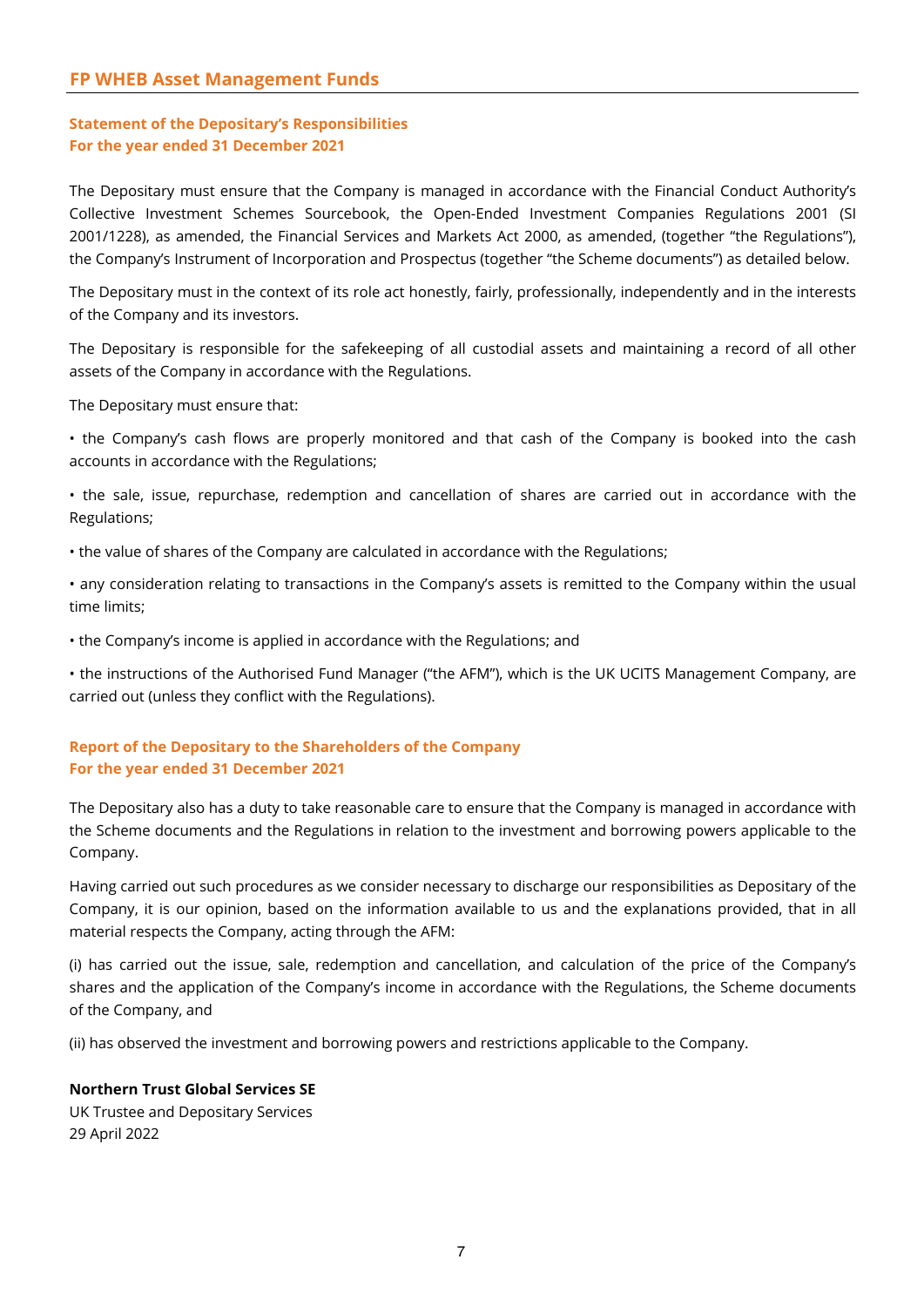### **Independent Auditor's Report to the Shareholders of FP WHEB Asset Management Funds For the year ended 31 December 2021**

#### **Report on the audit of the financial statements**

#### **Opinion**

In our opinion the Financial Statements of FP WHEB Asset Management Funds (the ''Company''):

• give a true and fair view of the financial position of the the 'Company' as at 31 December 2021 and of the net expense and the net capital gains on the property of the Company and its sub-fund for the year ended 31 December 2021; and

• have been properly prepared in accordance with United Kingdom Generally Accepted Accounting Practice including Financial Reporting Standard 102 "The Financial Reporting Standard applicable in the UK and Republic of Ireland", the Statement of Recommended Practice "Financial Statements of UK Authorised Funds", the rules in the Collective Investment Schemes Sourcebook and the Instrument of Incorporation.

We have audited the financial statements which comprise for the sub-fund:

- the statement of total return;
- the statement of change in net assets attributable to shareholders;
- the balance sheet;
- the distribution tables; and
- the accounting policies, risk management policies and individual notes 1 to 18.

The financial reporting framework that has been applied in their preparation is applicable law and United Kingdom Accounting Standards, including Financial Reporting Standard 102 "The Financial Reporting Standard applicable in the UK and Republic of Ireland" (United Kingdom Generally Accepted Accounting Practice), the Statement of Recommended Practice: "Financial Statements of UK Authorised Funds" issued by the Investment Association in May 2014 and amended in June 2017, the Collective Investment Schemes Sourcebook and the Instrument of Incorporation.

#### **Basis for opinion**

We conducted our audit in accordance with International Standards on Auditing (UK) (ISAs (UK)) and applicable law. Our responsibilities under those standards are further described in the auditor's responsibilities for the audit of the financial statements section of our report.

We are independent of the company in accordance with the ethical requirements that are relevant to our audit of the financial statements in the UK, including the Financial Reporting Council's (the 'FRC's') Ethical Standard, and we have fulfilled our other ethical responsibilities in accordance with these requirements. We believe that the audit evidence we have obtained is sufficient and appropriate to provide a basis for our opinion.

#### **Conclusions relating to going concern**

In auditing the financial statements, we have concluded that the authorised corporate director's (ACD's) use of the going concern basis of accounting in the preparation of the financial statements is appropriate.

Based on the work we have performed, we have not identified any material uncertainties relating to events or conditions that, individually or collectively, may cast significant doubt on the company's ability to continue as a going concern for a period of at least twelve months from when the financial statements are authorised for issue.

Our responsibilities and the responsibilities of the ACD with respect to going concern are described in the relevant sections of this report.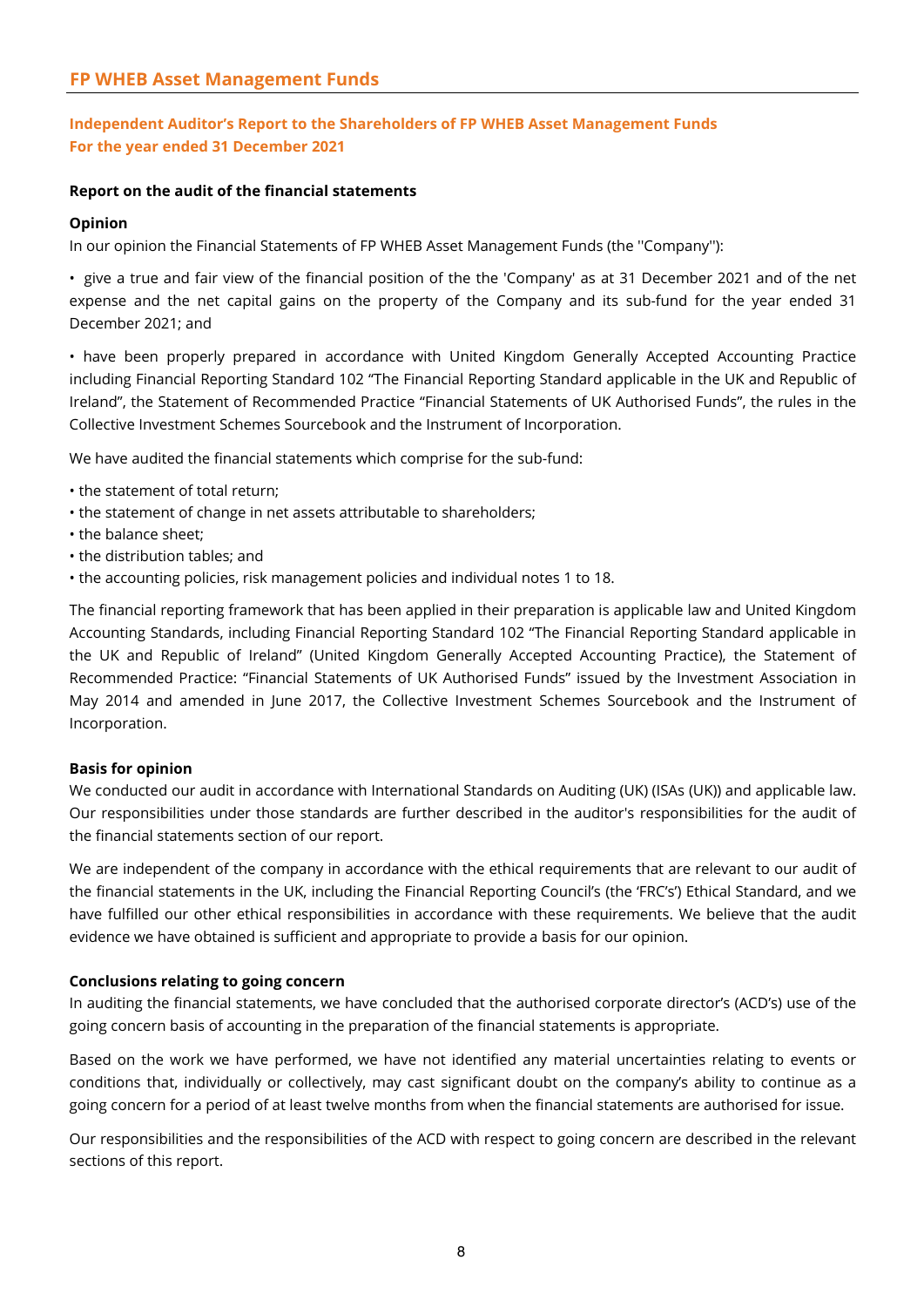### **Independent Auditor's Report to the Shareholders of FP WHEB Asset Management Funds (continued) For the year ended 31 December 2021**

#### **Other information**

The other information comprises the information included in the annual report, other than the financial statements and our auditor's report thereon. The ACD is responsible for the other information contained within the annual report. Our opinion on the financial statements does not cover the other information and, except to the extent otherwise explicitly stated in our report, we do not express any form of assurance conclusion thereon.

Our responsibility is to read the other information and, in doing so, consider whether the other information is materially inconsistent with the financial statements or our knowledge obtained in the course of the audit, or otherwise appears to be materially misstated. If we identify such material inconsistencies or apparent material misstatements, we are required to determine whether this gives rise to a material misstatement in the financial statements themselves. If, based on the work we have performed, we conclude that there is a material misstatement of this other information, we are required to report that fact.

We have nothing to report in this regard.

#### **Responsibilities of Depositary and ACD**

As explained more fully in the depositary's responsibilities statement and the ACD's responsibilities statement, the depositary is responsible for the safeguarding the property of the Company and the ACD is responsible for the preparation of the financial statements and for being satisfied that they give a true and fair view, and for such internal control as the ACD determines is necessary to enable the preparation of financial statements that are free from material misstatement, whether due to fraud or error.

In preparing the financial statements, the ACD is responsible for assessing the Company's ability to continue as a going concern, disclosing, as applicable, matters related to going concern and using the going concern basis of accounting unless the ACD either intends to liquidate the Company or to cease operations, or have no realistic alternative but to do so.

#### **Auditor's responsibilities for the audit of the financial statements**

Our objectives are to obtain reasonable assurance about whether the financial statements as a whole are free from material misstatement, whether due to fraud or error, and to issue an auditor's report that includes our opinion. Reasonable assurance is a high level of assurance, but is not a guarantee that an audit conducted in accordance with ISAs (UK) will always detect a material misstatement when it exists. Misstatements can arise from fraud or error and are considered material if, individually or in the aggregate, they could reasonably be expected to influence the economic decisions of users taken on the basis of these financial statements.

A further description of our responsibilities for the audit of the financial statements is located on the Financial Reporting Council's website at: www.frc.org.uk/auditorsresponsibilities. This description forms part of our auditor's report.

#### **Extent to which the audit was considered capable of detecting irregularities, including fraud**

Irregularities, including fraud, are instances of non-compliance with laws and regulations. We design procedures in line with our responsibilities, outlined above, to detect material misstatements in respect of irregularities, including fraud. The extent to which our procedures are capable of detecting irregularities, including fraud is detailed below.

We considered the nature of the Company's industry and its control environment, and reviewed the Company's documentation of their policies and procedures relating to fraud and compliance with laws and regulations. We also enquired of management and those charged with governance about their own identification and assessment of the risks of irregularities.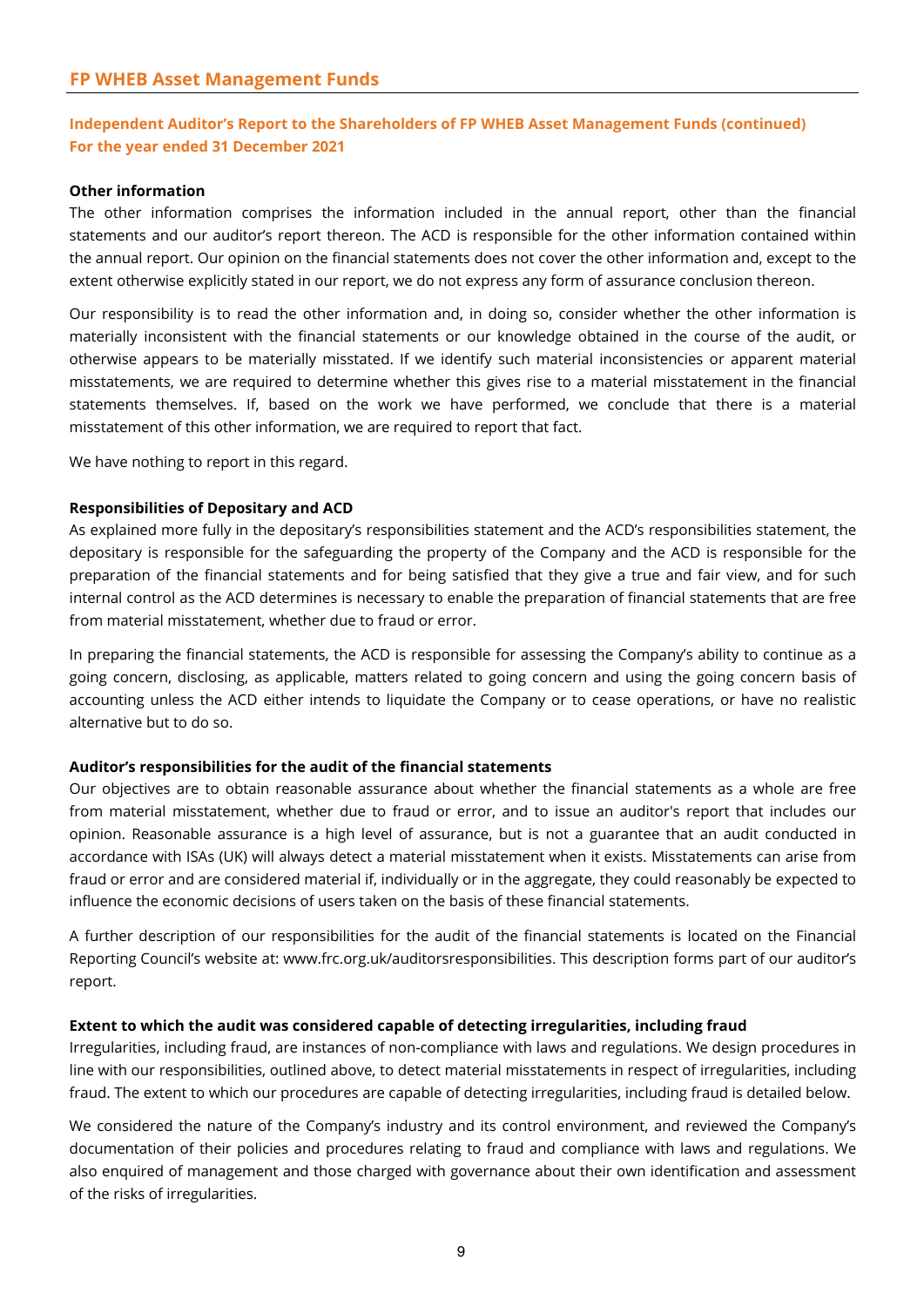### **Independent Auditor's Report to the Shareholders of FP WHEB Asset Management Funds (continued) For the year ended 31 December 2021**

**Extent to which the audit was considered capable of detecting irregularities, including fraud (continued)** We obtained an understanding of the legal and regulatory frameworks that the company operates in, and identified the key laws and regulations that:

• had a direct effect on the determination of material amounts and disclosures in the financial statements. These included the Collective Investment Schemes Sourcebook and relevant tax legislation; and

• do not have a direct effect on the financial statements but compliance with which may be fundamental to the company's ability to operate or to avoid a material penalty. These included The Open-Ended Investment Companies Regulations 2001.

We discussed among the audit engagement team including relevant internal specialists such as valuations and IT specialists regarding the opportunities and incentives that may exist within the organisation for fraud and how and where fraud might occur in the financial statements.

As a result of performing the above, we identified the greatest potential for fraud in the valuation and existence of investments. In response we have: involved our financial instruments specialists to assess the applied valuation methodologies; agreed investment holdings to independent confirmations; and agreed investment valuations to reliable independent sources.

In common with all audits under ISAs (UK), we are also required to perform specific procedures to respond to the risk of management override. In addressing the risk of fraud through management override of controls, we tested the appropriateness of journal entries and other adjustments; assessed whether the judgements made in making accounting estimates are indicative of a potential bias; and evaluated the business rationale of any significant transactions that are unusual or outside the normal course of business.

In addition to the above, our procedures to respond to the risks identified included the following:

• reviewing financial statement disclosures by testing to supporting documentation to assess compliance with provisions of relevant laws and regulations described as having a direct effect on the financial statements;

• performing analytical procedures to identify any unusual or unexpected relationships that may indicate risks of material misstatement due to fraud;

• enquiring of management concerning actual and potential litigation and claims, and instances of non-compliance with laws and regulations; and

• reviewing correspondence with HMRC and the FCA.

#### **Report on other legal and regulatory requirements**

#### **Opinion on other matters prescribed by the Collective Investment Schemes Sourcebook**

In our opinion:

• proper accounting records for the Company and the sub-fund have been kept and the Financial Statements are in agreement with those records;

• we have received all the information and explanations which, to the best of our knowledge and belief, were necessary for the purposes of our audit; and

• the information disclosed in the Annual Report for the year ended 31 December 2021 for the purpose of complying with Paragraph 4.5.9R of the Collective Investment Schemes Sourcebook is consistent with the Financial Statements.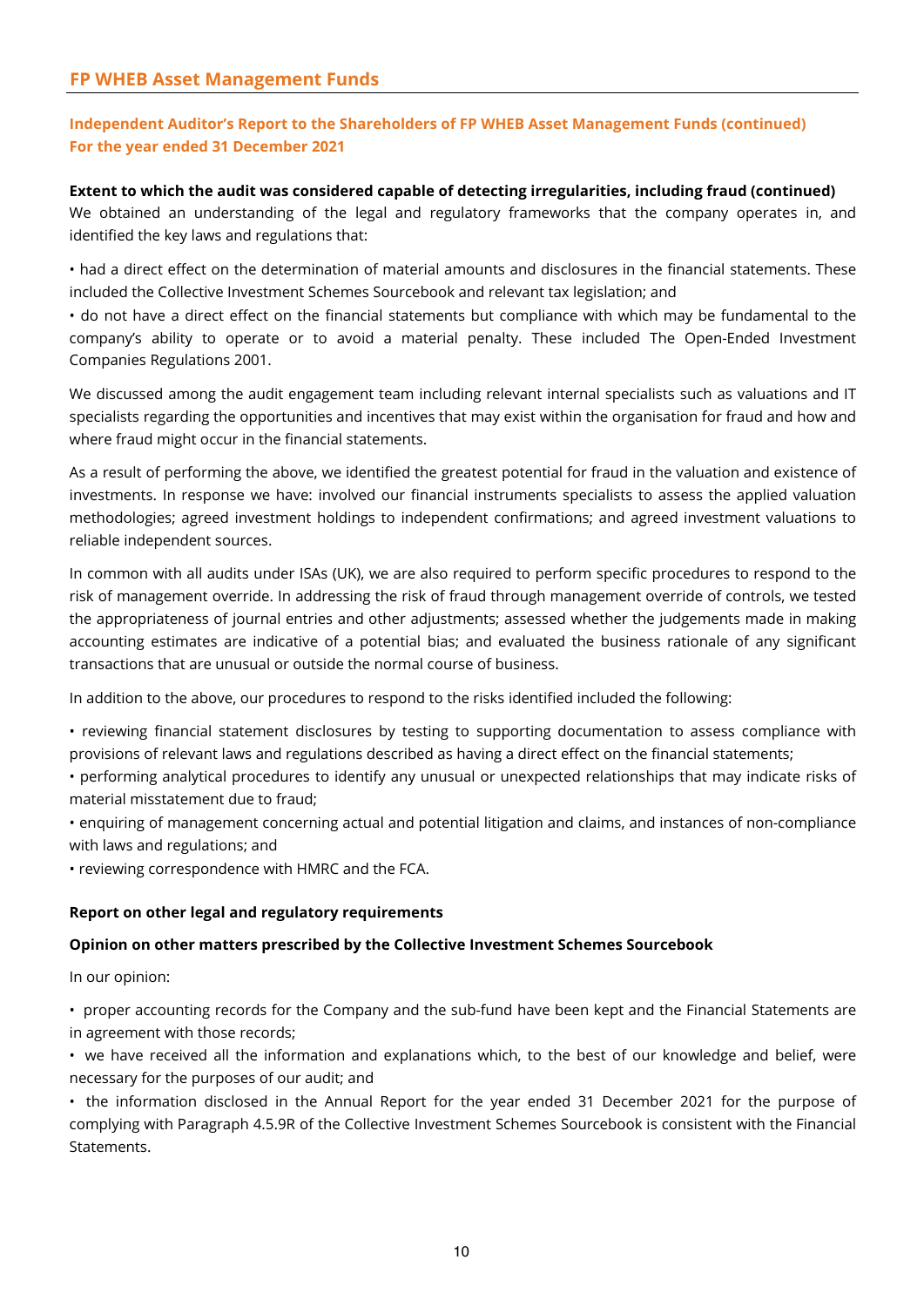### **Independent Auditor's Report to the Shareholders of FP WHEB Asset Management Funds (continued) For the year ended 31 December 2021**

#### **Use of our report**

This report is made solely to the Company's shareholders, as a body, in accordance with Paragraph 4.5.12R of the Collective Investment Schemes Sourcebook of the Financial Conduct Authority. Our audit work has been undertaken so that we might state to the Company's Shareholders those matters we are required to state to them in an auditor's report and for no other purpose. To the fullest extent permitted by law, we do not accept or assume responsibility to anyone other than the Company and the Company's Shareholders as a body, for our audit work, for this report, or for the opinions we have formed.

**Deloitte LLP** Statutory Auditor Glasgow, United Kingdom 29 April 2022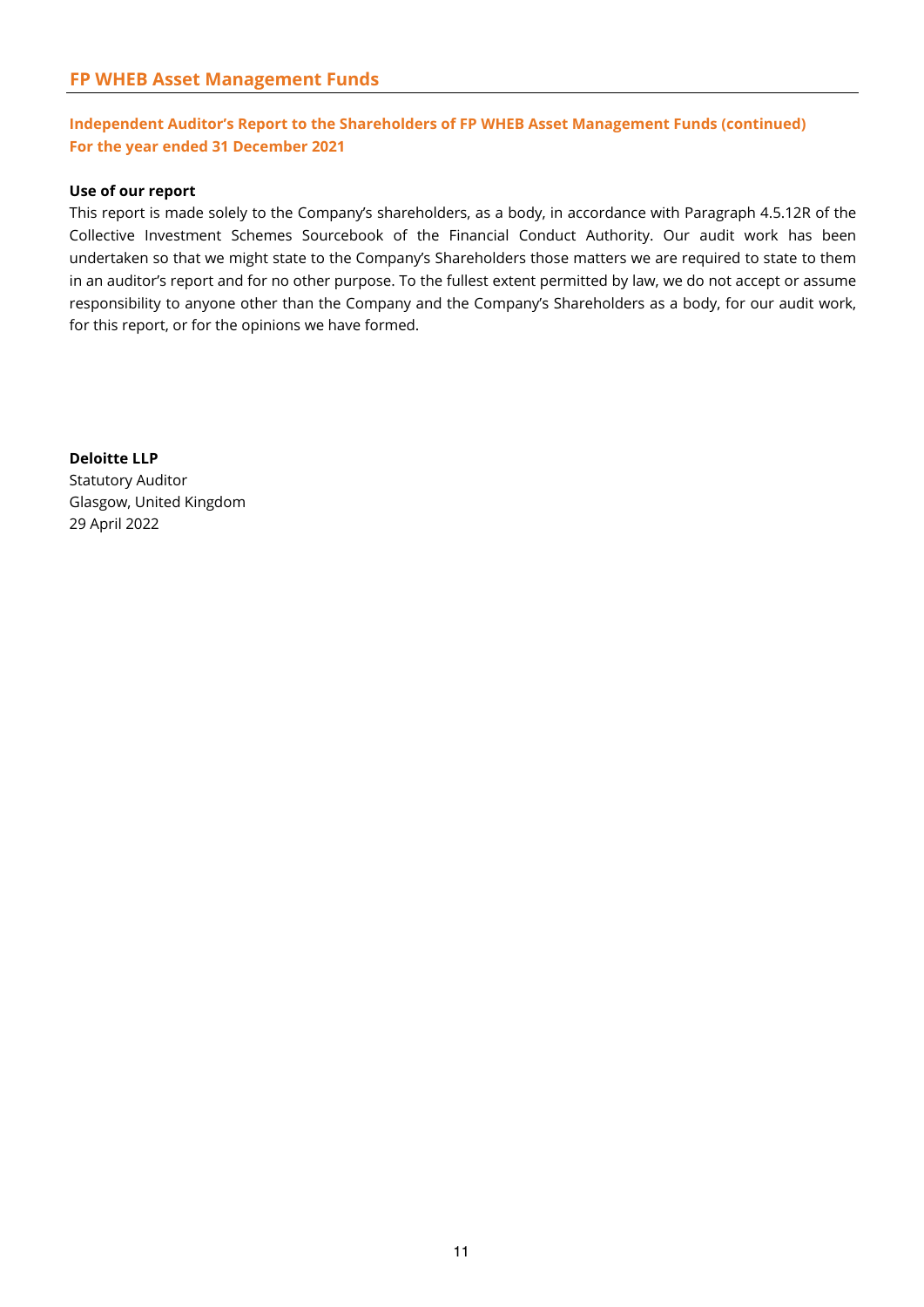#### **Investment Manager's Report For the year ended 31 December 2021**

#### **Investment Objective**

The aim of the Fund is to achieve capital growth over 5 years.

#### **Investment Policy**

The Fund will invest at least 80% of its assets in shares in companies anywhere in the world in sectors identified by the investment manager as providing solutions to sustainability challenges. There is no predetermined focus on business sector or geography, although concentrations will naturally emerge through stock selection.

Under normal circumstances, the Fund will hold cash on deposit up to 10% of the value of the Fund.

The Fund may also invest in other transferable securities (such as shares, debentures, government and public securities and warrants), funds, money market instruments\* and near cash (which are non-cash assets that are highly liquid and easily converted to cash, such as savings accounts, certificates of deposit and treasury bills).

The Fund may use derivatives (contracts where the value is linked to the expected future price movements of an underlying asset) for efficient portfolio management. This is in order to reduce the Fund's exposure to risk.

Individual investments are selected through a research process that analyses individual shares. The investment manager selects shares in companies that provide solutions to sustainability challenges falling within certain sustainable investment themes ("Sustainable Investment Themes") that include but are not limited to: (1) cleaner energy, (2) environmental services, (3) resource efficiency, (4) sustainable transport, (5) water management, (6) education, (7) health, (8) safety and (9) well-being. At least half of the company's revenues must be derived from businesses with a positive impact related to the Fund's Sustainable Investment Themes. The Sustainable Investment Themes may change from time to time and further information on the Sustainable Investment Themes is available on the investment manager's website (http://www.whebgroup.com/investment-strategy/) or otherwise directly from the investment manager.

Additionally, the investment manager reviews the environmental, social and governance ("ESG") quality of a business as part of its investment process. The investment manager's research considers the robustness of risk management systems, governance processes, the extent of any involvement in controversial issues or activities and overall company alignment with sustainability issues and themes. Based on this analysis, the investment manager assesses the company's quality and suitability for the fund. If the company is, in the investment manager's view, exposed to excessive reputational risk, or has significant activity in areas that are not consistent with the investment philosophy of the fund, then it is unlikely to be selected for investment.

The investment manager will regularly monitor the companies in which the Fund invests against the above sustainable investment criteria. If it is the investment manager's opinion that an investee company no longer meets the sustainable investment criteria, the investment manager will not make any further investments in the company and will seek to realise its investment in such a company in an orderly fashion.

Further information on the investment manager's responsible investment policy is available on the investment manager's website (http://www.whebgroup.com).

\*A money market instrument is a type of investment that is usually issued by banks or governments and is a short term loan to the issuer by the buyer. The buyer receives interest and the return of the original amount at the end of a certain period.

#### **Investment Review**

In 2021, the C Acc Share Class of your Fund returned 15.49%. The strategy's two comparative benchmarks are the MSCI World Total Return Index, and the median-performing fund in the Investment Association's "Global" peer group. The former rose 22.94% $^{\rm 1}$ , and the latter 17.68% $^{\rm 1}$ , in the year.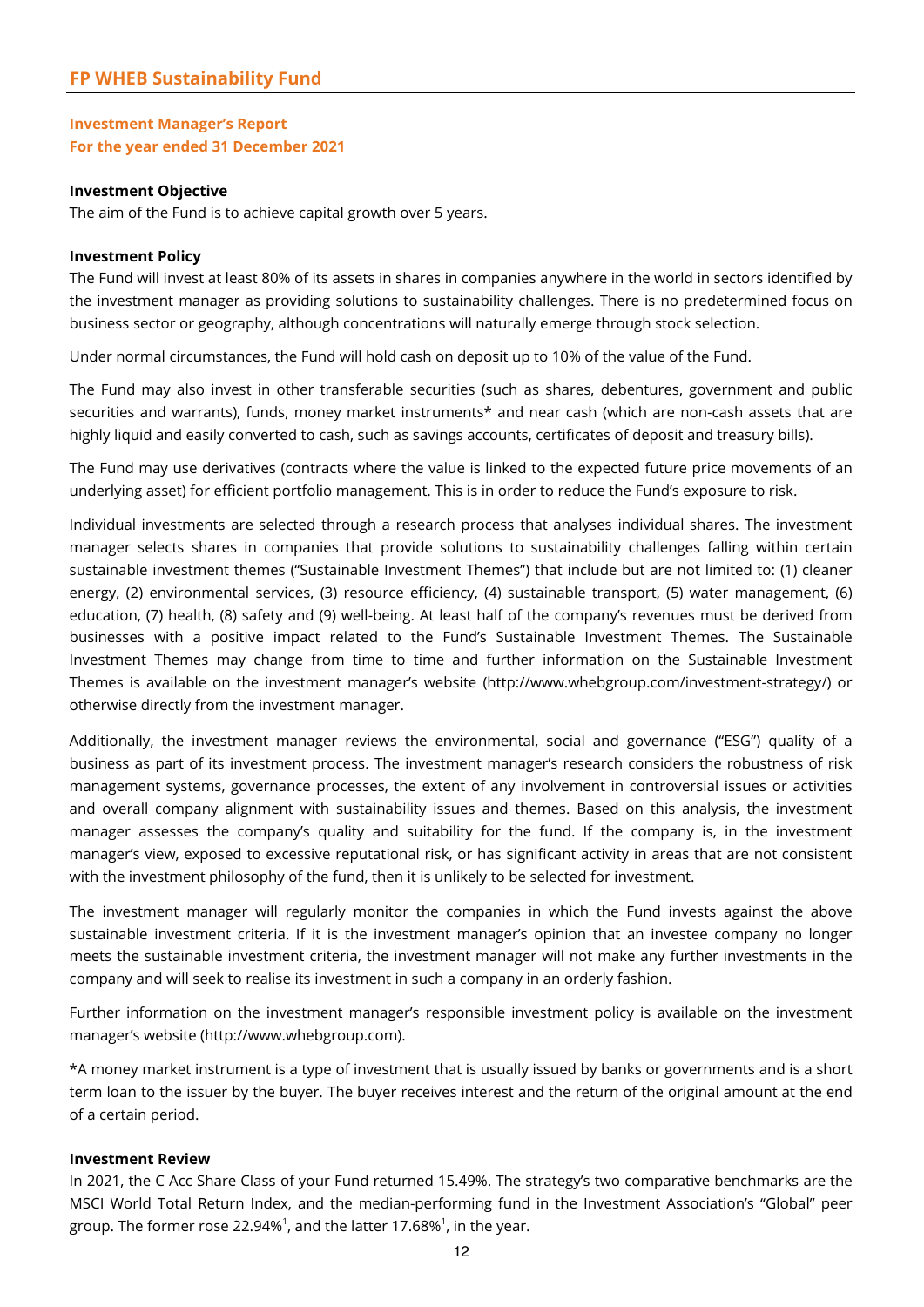### **Investment Manager's Report (continued) For the year ended 31 December 2021**

#### **Investment Review (continued)**

2021 was a volatile year for global economies, as described in the next section. The economic impact of the pandemic varied between different sectors. Among the nine sustainability themes we invest in, our Cleaner Energy and Wellbeing themes performed relatively poorly this year. Health and Sustainable Transport were the stronger performing themes.

After a stellar year in 2020, the Cleaner Energy theme faced various challenges in 2021. Our wind energy holdings TPI Composites and Vestas Wind Systems were under pressure. Rising input costs, supply chain disruption, project delays and regulatory uncertainty led to slower sales growth and weaker margins.

Our Wellbeing theme was also weak mainly due to two holdings: Orpea and HelloFresh. Orpea is a high quality elderly care home operator. Covid-19 mortality has been a particular challenge for the care home sector. Despite very successful efforts to contain Covid-19 infections at its facilities, Orpea's shares have suffered from negative sentiment.

HelloFresh is a leading supplier of fresh food meal kits to consumers. The company is making growth investments in the coming year, creating short-term margin pressure. We believe these investments will position the company well over the long term to capture growing market share in its fast-growing and immature markets.

Our Health theme performed very well once again this year. Our healthcare holdings continued to see increased demand driven by the pandemic. Like last year, our life sciences tools companies Danaher, Thermo Fisher Scientific and Agilent were the major positive performance contributors.

ICON was another strong contributor in the theme. It is a clinical research organisation which provides outsourced development services to pharmaceutical and biotechnology companies. The company has improved its competitive position through its acquisition of a major competitor, PRA Health Sciences.

Sustainable Transport was the second-best performing theme. Even though the automotive sector was still depressed by chip shortage and supply chain constraint, the growing demand for electric vehicles created a strong tailwind for several of our holdings in the theme. JB Hunt Transport Services was also a strong contributor in this theme. It is a leading intermodal freight carrier in the USA. Demand continued to improve throughout the year as the US economy recovered.

| <b>Significant Purchases and Sales</b><br>for the year ended 31 December 2021 (in chonological order) |                              |  |  |
|-------------------------------------------------------------------------------------------------------|------------------------------|--|--|
| <b>Purchases</b>                                                                                      | <b>Sales</b>                 |  |  |
| <b>HelloFresh</b>                                                                                     | China Water Affairs          |  |  |
| First Solar                                                                                           | Renishaw                     |  |  |
| <b>LHC</b>                                                                                            | Kingspan                     |  |  |
| Fisher & Paykel Healthcare                                                                            | China Everbright Environment |  |  |
| Power Integration                                                                                     | Hella                        |  |  |
| SolarEdge Technologies                                                                                | Cerner                       |  |  |
|                                                                                                       | <b>TPI Composites</b>        |  |  |
|                                                                                                       | Littelfuse                   |  |  |

#### **Market Overview**

2021 was a race between vaccination and Covid-19 variants. The course of this race throughout the year led to fiscal stimuli, supply chain disruption, both lockdowns and re-opening, and booster jabs. The economic impact of the pandemic was widespread but uneven across different sectors.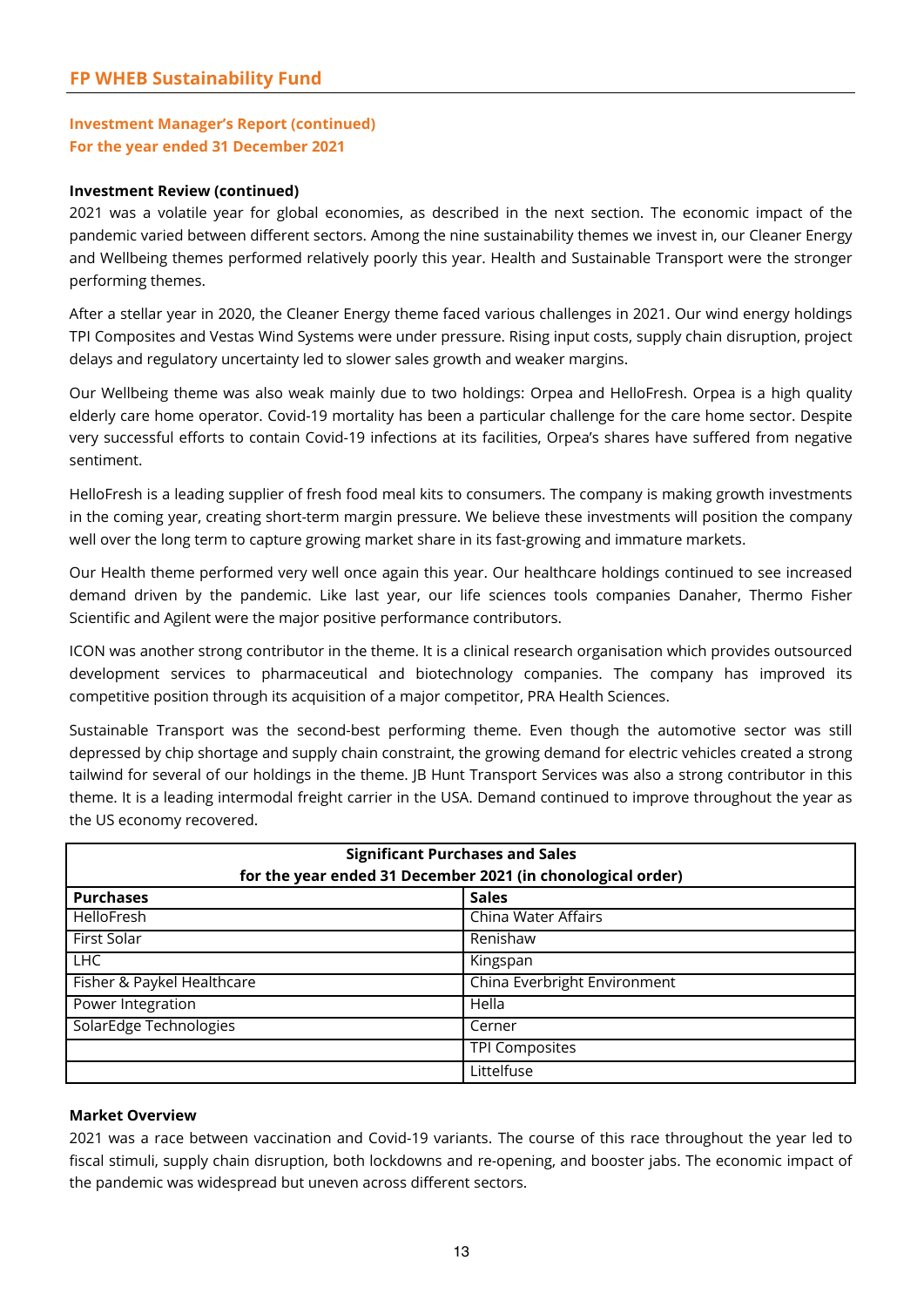#### **Investment Manager's Report (continued) For the year ended 31 December 2021**

#### **Market Overview (continued)**

Besides the success of the vaccination rollout in the developed world, the biggest driver for the equity markets in 2021 was the continued expansion of central bank balance sheets and easy financial conditions. Most of the major stock markets were higher in 2021 as a result.

However, another key theme this year was rising inflation rate, largely driven by the global supply chain constraints. It had two implications. First, companies were faced with higher raw material costs and rising labour costs, which put pressure on margins. Second, it led to speculation of imminent interest rate hikes by central banks which dampened stock market performance.

In terms of sectors, Industrial companies were hit badly due to supply chain disruption. Energy and Financials sectors benefitted from higher inflation and speculation of higher interest rates. Renewables sold off due to the failure to pass critical infrastructure legislation in the US.

#### **Outlook**

There are a number of developments that make us hopeful the economic outlook for 2022 will be an improvement on the last two years of the pandemic. We expect that supply chain constraints will continue to ease, evidenced by early signs of improvement in some sectors. We have seen good progress in the development of new vaccines to tackle new Covid-19 variants and new drugs for treating Covid-19. Some scientists suggest that Covid-19 will become endemic, which means rates of infection will eventually fall to a more manageable level.

While we may be more optimistic about the economic recovery, the direction of equity markets is much less predictable. Equity markets have been largely driven by easing monetary policies and fiscal policies. With rising inflationary pressure, central banks are likely to withdraw monetary support in the near future. This could have a significant impact on the stock markets. It has been a challenging period for stock pickers, as the markets have largely been driven by macro factors. Without the support of monetary and fiscal stimuli, stock picking will become much more important again.

This is exactly what we have been doing year after year, picking and investing in sustainability-driven companies. Sustainability continued to be the top priority in the global agenda in 2021. The United States re-joined the Paris Agreement on Climate Change in February 2021. The UN Climate Change Conference (COP26) in November made some good progress. New national pledges will help drive further investments in sustainability in the coming decades. It will create secular demands for the products and services provided by our investee companies.

We have also seen strong momentum in our social themes driven by the pandemic. Covid-19 has led to increasing demand for telehealth, remote clinical trials, online education and simply healthier food. The pandemic has been acting as a catalyst for change and innovation across all our four social themes.

If every cloud has a silver lining, the pandemic may have laid a stronger foundation for the world moving towards sustainability. The pandemic has drawn enormous public attention to climate change and social issues. We are excited to see more and more countries and companies responding positively to these sustainability challenges. This will create numerous investment opportunities for this strategy.

1 Data source: Bloomberg

**Investment Manager** WHEB Asset Management LLP 17 January 2022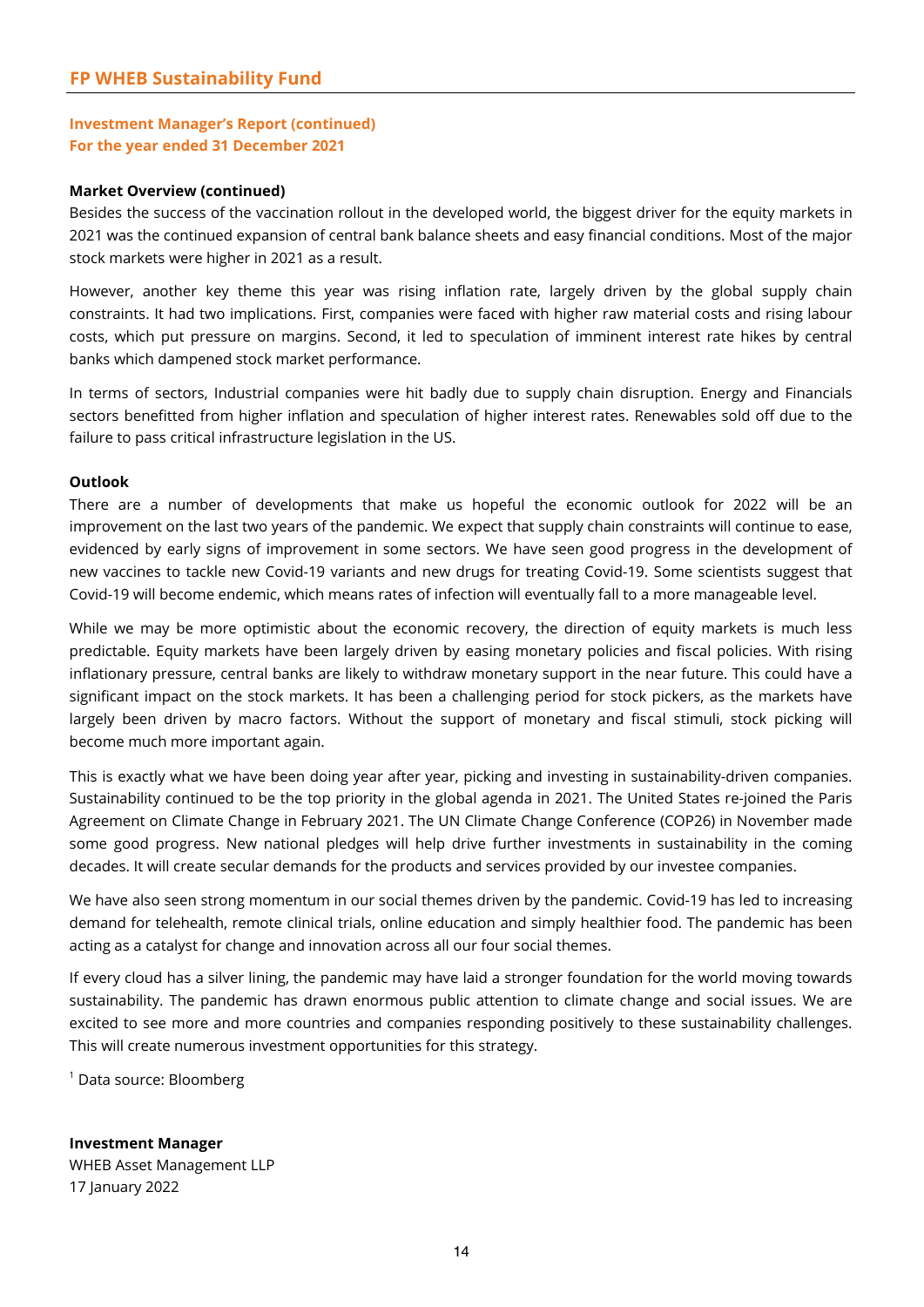#### **Comparative Tables**

#### **As at 31 December 2021**

|                                               | <b>A Accumulation</b> |                 |                 | <b>A Accumulation USD</b> |                 |                 |
|-----------------------------------------------|-----------------------|-----------------|-----------------|---------------------------|-----------------|-----------------|
|                                               | 31/12/21<br>(p)       | 31/12/20<br>(p) | 31/12/19<br>(p) | 31/12/21<br>(c)           | 31/12/20<br>(c) | 31/12/19<br>(c) |
| Change in net assets per Share                |                       |                 |                 |                           |                 |                 |
| Opening net asset value per Share             | 272.10                | 227.71          | 205.02          | 141.96                    | 114.98          | 104.27          |
| Return before operating charges*              | 43.79                 | 48.41           | 26.39           | 20.82                     | 28.96           | 12.51           |
| Operating charges                             | (4.90)                | (4.02)          | (3.70)          | (2.57)                    | (1.98)          | (1.80)          |
| Return after operating charges*               | 38.89                 | 44.39           | 22.69           | 18.25                     | 26.98           | 10.71           |
| <b>Distributions</b>                          | 0.00                  | 0.00            | 0.00            | 0.00                      | 0.00            | 0.00            |
| Retained distributions on accumulation shares | 0.00                  | 0.00            | 0.00            | 0.00                      | 0.00            | 0.00            |
| Closing net asset value per Share             | 310.99                | 272.10          | 227.71          | 160.21                    | 141.96          | 114.98          |
| * after direct transaction costs of:          | 0.15                  | 0.23            | 0.15            | 0.08                      | 0.12            | 0.07            |
| Performance                                   |                       |                 |                 |                           |                 |                 |
| Return after operating charges                | 14.29%                | 19.49%          | 11.07%          | 12.86%                    | 23.46%          | 10.27%          |
| Other information                             |                       |                 |                 |                           |                 |                 |
| Closing net asset value                       | £21,701,168           | £15,976,147     | £11,601,467     | \$7,660,380               | \$1,205,436     | \$541,537       |
| Closing number of Shares                      | 6.978.172             | 5,871,476       | 5.094.890       | 4.781.582                 | 849.117         | 470.986         |
| Operating charges                             | 1.69%                 | 1.70%           | 1.69%           | 1.69%                     | 1.70%           | 1.69%           |
| Direct transaction costs                      | 0.05%                 | 0.10%           | 0.07%           | 0.05%                     | 0.10%           | 0.07%           |
| Prices                                        |                       |                 |                 |                           |                 |                 |
| Highest Share price                           | 319.22                | 275.41          | 233.03          | 164.92                    | 142.16          | 115.30          |
| Lowest Share price                            | 256.91                | 179.48          | 203.15          | 135.68                    | 80.61           | 99.99           |
|                                               |                       |                 |                 |                           |                 |                 |

|                                               | <b>B</b> Accumulation |                 |                 | <b>C</b> Accumulation |                           |                 |
|-----------------------------------------------|-----------------------|-----------------|-----------------|-----------------------|---------------------------|-----------------|
|                                               | 31/12/21<br>(p)       | 31/12/20<br>(p) | 31/12/19<br>(p) | 31/12/21<br>(p)       | 31/12/20<br>(p)           | 31/12/19<br>(p) |
| Change in net assets per Share                |                       |                 |                 |                       |                           |                 |
| Opening net asset value per Share             | 208.37                | 172.37          | 153.71          | 280.94                | 233.56                    | 209.03          |
| Return before operating charges*              | 33.75                 | 36.99           | 19.55           | 45.36                 | 49.93                     | 26.86           |
| Operating charges                             | (1.23)                | (0.99)          | (0.89)          | (3.12)                | (2.55)                    | (2.33)          |
| Return after operating charges*               | 32.52                 | 36.00           | 18.66           | 42.24                 | 47.38                     | 24.53           |
| <b>Distributions</b>                          | (0.49)                | (0.62)          | (0.97)          | 0.00                  | 0.00                      | (0.36)          |
| Retained distributions on accumulation shares | 0.49                  | 0.62            | 0.97            | 0.00                  | 0.00                      | 0.36            |
| Closing net asset value per Share             | 240.89                | 208.37          | 172.37          | 323.18                | 280.94                    | 233.56          |
| * after direct transaction costs of:          | 0.11                  | 0.18            | 0.11            | 0.15                  | 0.24                      | 0.15            |
| Performance                                   |                       |                 |                 |                       |                           |                 |
| Return after operating charges                | 15.61%                | 20.89%          | 12.14%          | 15.04%                | 20.29%                    | 11.74%          |
| Other information                             |                       |                 |                 |                       |                           |                 |
| Closing net asset value                       | £159,173,814          | £112,947,112    | £100,040,294    | £736,913,425          | £543,451,720 £192,551,658 |                 |
| Closing number of Shares                      | 66.077.044            | 54,204,061      | 58,038,386      | 228,017,064           | 193,442,241               | 82,440,983      |
| Operating charges                             | 0.55%                 | 0.55%           | 0.54%           | 1.04%                 | 1.05%                     | 1.04%           |
| Direct transaction costs                      | 0.05%                 | 0.10%           | 0.07%           | 0.05%                 | 0.10%                     | 0.07%           |
| Prices                                        |                       |                 |                 |                       |                           |                 |
| Highest Share price                           | 246.92                | 210.90          | 175.64          | 331.47                | 284.35                    | 238.37          |
| Lowest Share price                            | 197.14                | 136.22          | 152.43          | 265.56                | 184.37                    | 207.21          |

Highest and lowest share prices are based on official published daily NAVs.

On 13 August 2021, the Single Management fee for Share Class A was reduced from 1.70% to 1.68% and for Share Class C from 1.05% to 1.03%. The table above represents the blended Single Management Fee incurred during the year.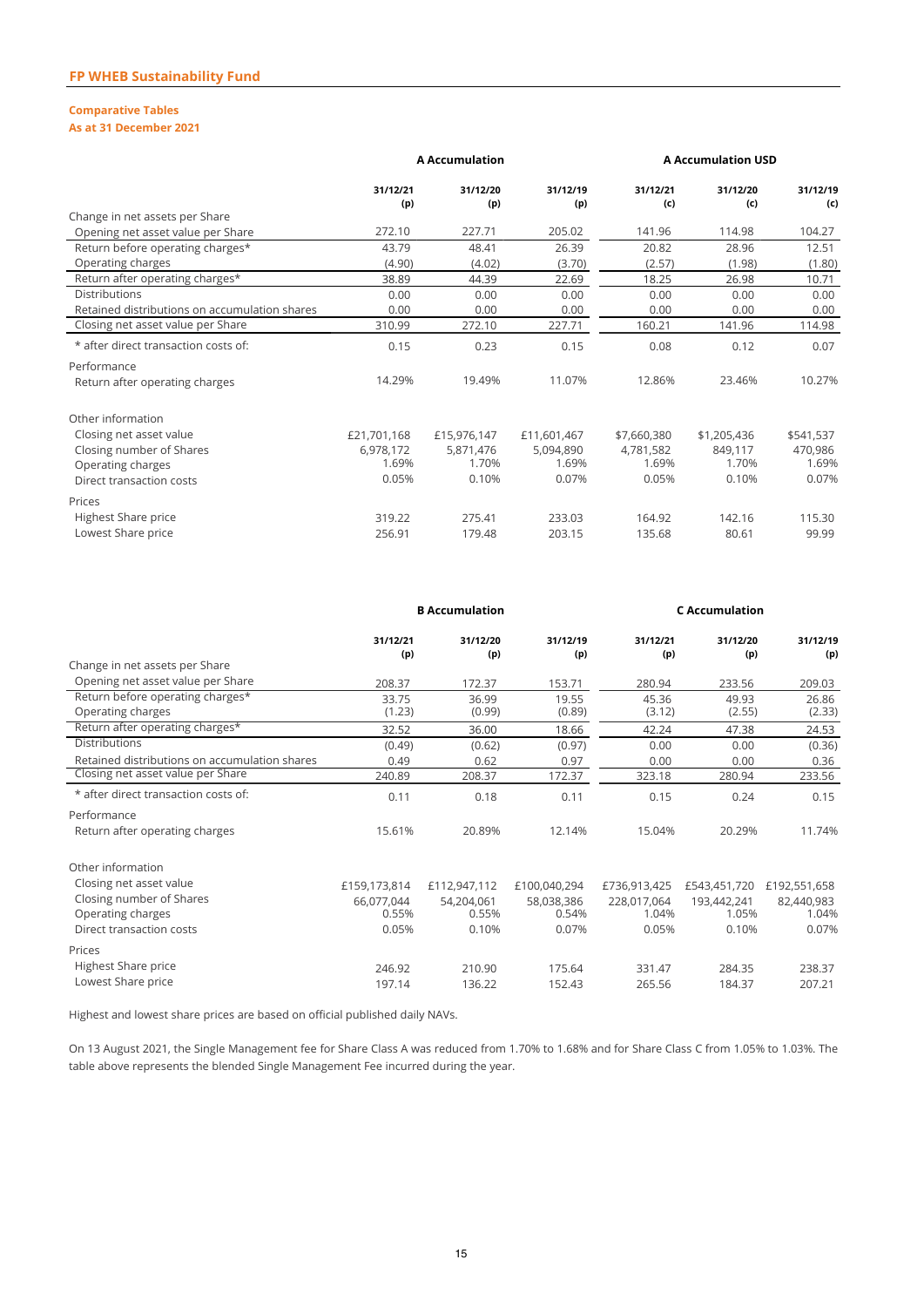### **Comparative Tables (continued)**

**As at 31 December 2021**

|                                                                                                      | <b>C Accumulation CHF</b>                    |                                              |                                              |                                           | <b>C Accumulation EUR</b>                 |                                            |  |
|------------------------------------------------------------------------------------------------------|----------------------------------------------|----------------------------------------------|----------------------------------------------|-------------------------------------------|-------------------------------------------|--------------------------------------------|--|
|                                                                                                      | 31/12/21<br>(p)                              | 31/12/20<br>(p)                              | 31/12/19<br>(p)                              | 31/12/21<br>(c)                           | 31/12/20<br>(c)                           | 31/12/19<br>(c)                            |  |
| Change in net assets per Share                                                                       |                                              |                                              |                                              |                                           |                                           |                                            |  |
| Opening net asset value per Share                                                                    | 124.73                                       | 110.18                                       | 102.07                                       | 135.02                                    | 118.75                                    | 105.31                                     |  |
| Return before operating charges*<br>Operating charges                                                | 23.55<br>(1.45)                              | 15.69<br>(1.14)                              | 9.20<br>(1.09)                               | 32.82<br>(1.57)                           | 17.51<br>(1.24)                           | 14.59<br>(1.15)                            |  |
| Return after operating charges*                                                                      | 22.10                                        | 14.55                                        | 8.11                                         | 31.25                                     | 16.27                                     | 13.44                                      |  |
| Distributions                                                                                        | 0.00                                         | 0.00                                         | (0.17)                                       | 0.00                                      | 0.00                                      | (0.18)                                     |  |
| Retained distributions on accumulation shares                                                        | 0.00                                         | 0.00                                         | 0.17                                         | 0.00                                      | 0.00                                      | 0.18                                       |  |
| Closing net asset value per Share                                                                    | 146.83                                       | 124.73                                       | 110.18                                       | 166.27                                    | 135.02                                    | 118.75                                     |  |
| * after direct transaction costs of:                                                                 | 0.07                                         | 0.11                                         | 0.07                                         | 0.08                                      | 0.12                                      | 0.07                                       |  |
| Performance                                                                                          |                                              |                                              |                                              |                                           |                                           |                                            |  |
| Return after operating charges                                                                       | 17.72%                                       | 13.21%                                       | 7.95%                                        | 23.14%                                    | 13.70%                                    | 12.76%                                     |  |
| Other information                                                                                    |                                              |                                              |                                              |                                           |                                           |                                            |  |
| Closing net asset value<br>Closing number of Shares<br>Operating charges<br>Direct transaction costs | CHF 3,368,628<br>2,294,225<br>1.04%<br>0.05% | CHF 2,676,342<br>2,145,682<br>1.05%<br>0.10% | CHF 7,531,316<br>6,835,225<br>1.04%<br>0.07% | €5,854,026<br>3,520,819<br>1.04%<br>0.05% | €4,545,743<br>3,366,794<br>1.05%<br>0.10% | €10,034,898<br>8,450,637<br>1.04%<br>0.07% |  |
| Prices<br>Highest Share price<br>Lowest Share price                                                  | 152.95<br>124.33                             | 125.79<br>78.02                              | 111.80<br>96.17                              | 169.83<br>132.86                          | 135.45<br>86.15                           | 120.26<br>103.69                           |  |

|                                               | <b>C Accumulation USD</b> |                 |                 |                 | C Income        |                 |  |
|-----------------------------------------------|---------------------------|-----------------|-----------------|-----------------|-----------------|-----------------|--|
|                                               | 31/12/21<br>(c)           | 31/12/20<br>(c) | 31/12/19<br>(c) | 31/12/21<br>(p) | 31/12/20<br>(p) | 31/12/19<br>(p) |  |
| Change in net assets per Share                |                           |                 |                 |                 |                 |                 |  |
| Opening net asset value per Share             | 144.00                    | 115.88          | 104.51          | 204.24          | 171.14          | 155.77          |  |
| Return before operating charges*              | 21.18                     | 29.35           | 12.48           | 32.99           | 36.57           | 18.55           |  |
| Operating charges                             | (1.61)                    | (1.23)          | (1.11)          | (2.27)          | (1.87)          | (1.72)          |  |
| Return after operating charges*               | 19.57                     | 28.12           | 11.37           | 30.72           | 34.70           | 16.83           |  |
| <b>Distributions</b>                          | 0.00                      | 0.00            | (0.13)          | (1.69)          | (1.60)          | (1.46)          |  |
| Retained distributions on accumulation shares | 0.00                      | 0.00            | 0.13            |                 |                 |                 |  |
| Closing net asset value per Share             | 163.57                    | 144.00          | 115.88          | 233.27          | 204.24          | 171.14          |  |
| * after direct transaction costs of:          | 0.08                      | 0.12            | 0.07            | 0.11            | 0.18            | 0.11            |  |
| Performance                                   |                           |                 |                 |                 |                 |                 |  |
| Return after operating charges                | 13.59%                    | 24.27%          | 10.88%          | 15.04%          | 20.28%          | 10.80%          |  |
| Other information                             |                           |                 |                 |                 |                 |                 |  |
| Closing net asset value                       | \$34,720,060              | \$16,853,276    | \$13,423,120    | £130,762,081    | £105,059,280    | £61,174,097     |  |
| Closing number of Shares                      | 21,226,083                | 11,703,906      | 11,583,391      | 56,057,208      | 51,439,496      | 35,745,145      |  |
| Operating charges                             | 1.04%                     | 1.05%           | 1.04%           | 1.04%           | 1.05%           | 1.04%           |  |
| Direct transaction costs                      | 0.05%                     | 0.10%           | 0.07%           | 0.05%           | 0.10%           | 0.07%           |  |
| Prices                                        |                           |                 |                 |                 |                 |                 |  |
| Highest Share price                           | 168.05                    | 144.21          | 116.20          | 240.97          | 208.34          | 176.15          |  |
| Lowest Share price                            | 137.79                    | 81.36           | 100.53          | 193.06          | 135.10          | 153.21          |  |

Highest and lowest share prices are based on official published daily NAVs.

On 13 August 2021, the Single Management fee for Share Class A was reduced from 1.70% to 1.68% and for Share Class C from 1.05% to 1.03%. The table above represents the blended Single Management Fee incurred during the year.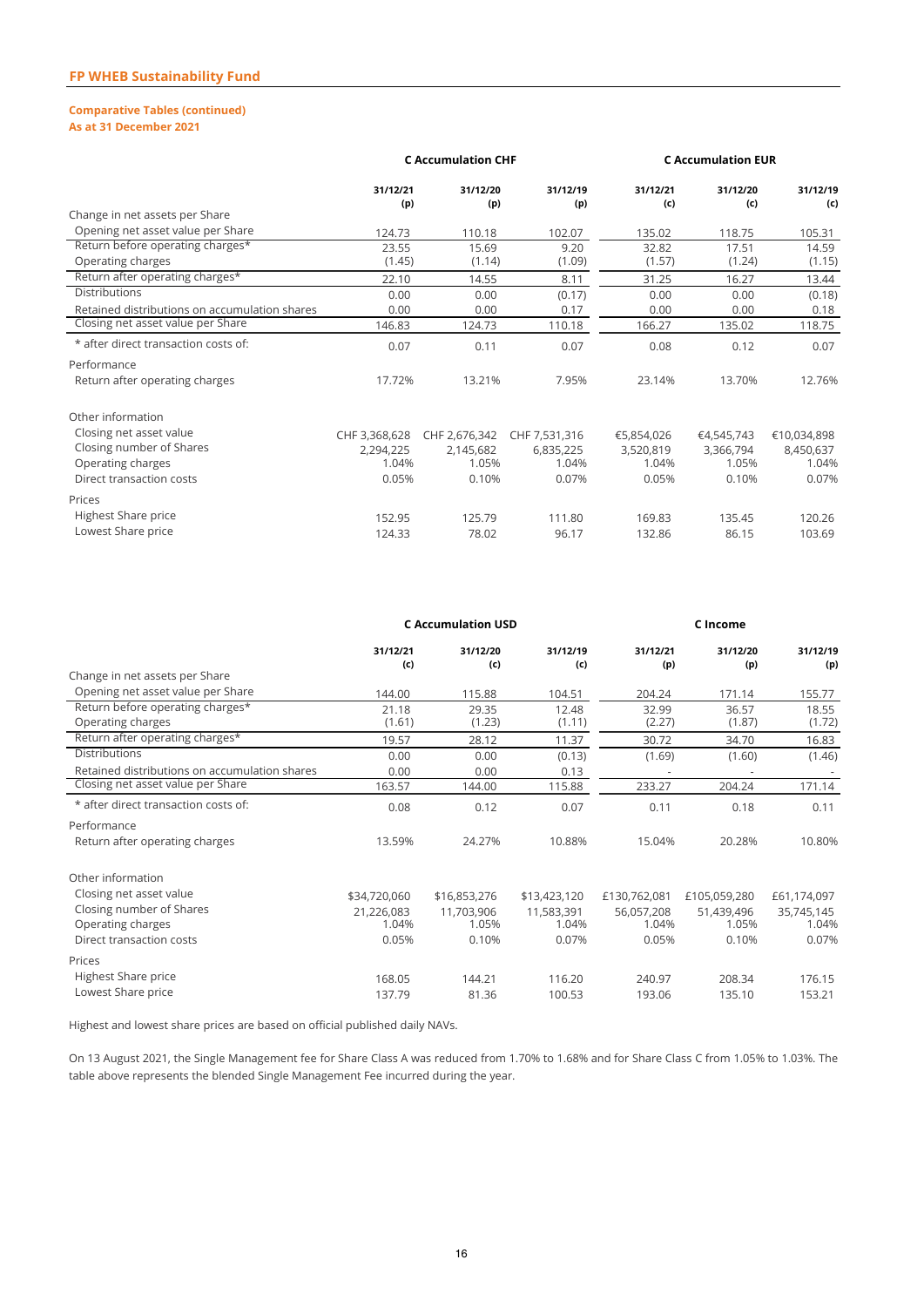#### **Comparative Tables (continued) As at 31 December 2021**

|                                               | <b>D</b> Accumulation | D Income    |  |
|-----------------------------------------------|-----------------------|-------------|--|
|                                               | 31/12/21              | 31/12/21    |  |
|                                               | (p)                   | (p)         |  |
| Change in net assets per Share                |                       |             |  |
| Opening net asset value per Share             | 313.91                | 228.21      |  |
| Return before operating charges*              | 12.36                 | 8.99        |  |
| Operating charges                             | (2.96)                | (2.15)      |  |
| Return after operating charges*               | 9.40                  | 6.84        |  |
| Distributions                                 | 0.00                  | (1.67)      |  |
| Retained distributions on accumulation shares | 0.00                  |             |  |
| Closing net asset value per Share             | 323.31                | 233.38      |  |
| * after direct transaction costs of:          | 0.16                  | 0.12        |  |
| Performance                                   |                       |             |  |
| Return after operating charges                | 2.99%                 | 3.00%       |  |
| Other information                             |                       |             |  |
| Closing net asset value                       | £19,190,366           | £26,259,404 |  |
| Closing number of Shares                      | 5,935,635             | 11,251,970  |  |
| Operating charges                             | 0.93%                 | 0.93%       |  |
| Direct transaction costs                      | 0.05%                 | 0.05%       |  |
|                                               |                       |             |  |
| Prices                                        |                       |             |  |
| Highest Share price                           | 331.55                | 241.03      |  |
| Lowest Share price                            | 300.14                | 218.20      |  |
|                                               |                       |             |  |

The Share Class launched on 13 August 2021 and first traded on 16 August 2021.

The Share Class launched on 13 August 2021 and first traded on 16 August 2021.

|                                                       | <b>R</b> Accumulation |
|-------------------------------------------------------|-----------------------|
|                                                       | 31/12/21              |
| Change in net assets per Share                        | (p)                   |
| Opening net asset value per Share                     | 302.81                |
| Return before operating charges*<br>Operating charges | 12.30<br>(3.47)       |
| Return after operating charges*                       | 8.83                  |
| <b>Distributions</b>                                  | 0.00                  |
| Retained distributions on accumulation shares         | 0.00                  |
| Closing net asset value per Share                     | 311.64                |
| * after direct transaction costs of:                  | 0.15                  |
| Performance                                           |                       |
| Return after operating charges                        | 2.92%                 |
| Other information                                     |                       |
| Closing net asset value                               | £3,658,232            |
| Closing number of Shares                              | 1,173,852             |
| Operating charges                                     | 1.13%                 |
| Direct transaction costs                              | 0.05%                 |
| Prices                                                |                       |
| Highest Share price                                   | 319.67                |
| Lowest Share price                                    | 289.45                |
|                                                       |                       |

The Share Class launched on 13 August 2021 and first traded on 16 August 2021.

Highest and lowest share prices are based on official published daily NAVs.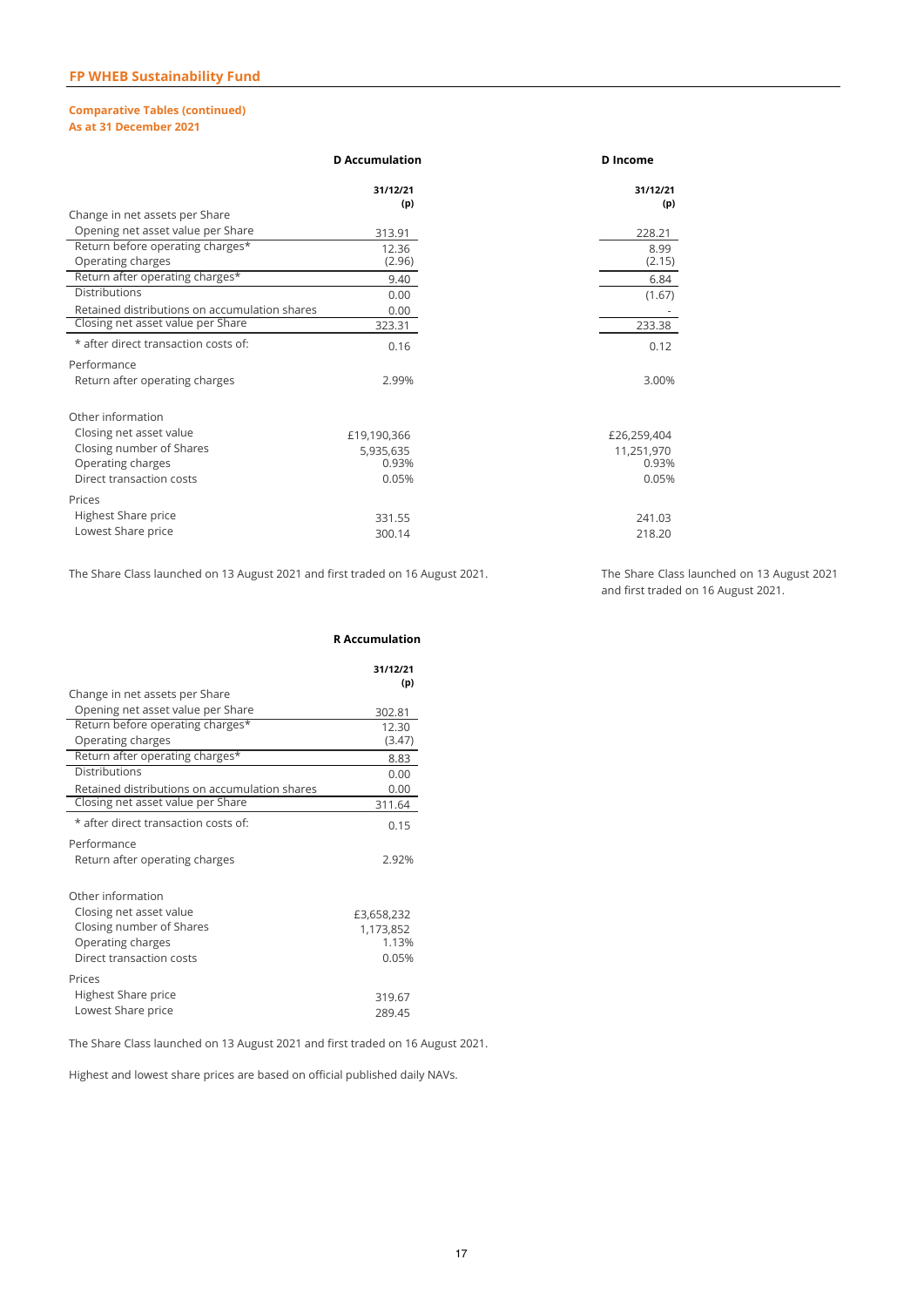#### **Performance Information As at 31 December 2021**

#### **Operating Charges**

| Single     |                  |  |
|------------|------------------|--|
| Management | <b>Operating</b> |  |
| fee        |                  |  |
| (%)        | (%)              |  |
|            |                  |  |
| 1.69       | 1.69             |  |
| 0.55       | 0.55             |  |
| 1.04       | 1.04             |  |
| 0.93       | 0.93             |  |
| 1.13       | 1.13             |  |
|            |                  |  |
| 1.70       | 1.70             |  |
| 0.55       | 0.55             |  |
| 1.05       | 1.05             |  |
|            |                  |  |

On 13 August 2021,the Single Management fee for Share Class A was reduced from 1.70% to 1.68%and for Share Class C from 1.05% to 1.03%. The table above represents the blended Single Management Fee incurred during the year.

net assets of the Fund. The Operating Charge is the ratio of the Fund's total disclosable costs (excluding overdraft interest) to the average

The operating charges were calculated based on the version currently applicable of the "Guidelines on the calculation and disclosure of the Total Expense Ratio (TER) of Collective Investment Schemes" of the Swiss Funds & Asset Management Association (SFAMA).

#### **Risk and Reward Profile As at 31 December 2021**

|               | Typically lower rewards |   |   |                | Typically higher rewards |   |             |
|---------------|-------------------------|---|---|----------------|--------------------------|---|-------------|
|               | Lower risk              |   |   |                |                          |   | Higher risk |
| Share Class A |                         | フ | 3 | $\overline{4}$ | 5                        | 6 |             |
| Share Class B |                         | 2 | 3 | 4              | 5                        | 6 |             |
| Share Class C |                         | 2 | 3 | 4              | 5                        | 6 |             |
| Share Class D |                         | 2 | 3 | 4              | 5                        | 6 |             |
| Share Class R |                         | 2 | 3 | 4              | 5                        | 6 |             |

With effect from 26 April 2021, the synthetic risk and reward indicator changed from "5" to "6".

- **•** The indicator is based on historical data and may not be a reliable indication of the future risk profile of the Fund.
- The risk category shown is not guaranteed to remain unchanged and may shift over time.
- The lowest category does not mean 'risk free'.
- The Fund appears as a "6" on the scale. This is because it invests in the shares of companies, whose values tend to vary more widely.

#### **Risk Warning**

An investment in an Open-Ended Investment Company should be regarded as a medium to long term investment. Investors should be aware that the price of Shares and the income from them may fall as well as rise and investors may not receive back the full amount invested. Past performance is not a guide to future performance. Investments denominated in currencies other than the base currency of a fund are subject to fluctuation in exchange rates, which may be favourable or unfavourable.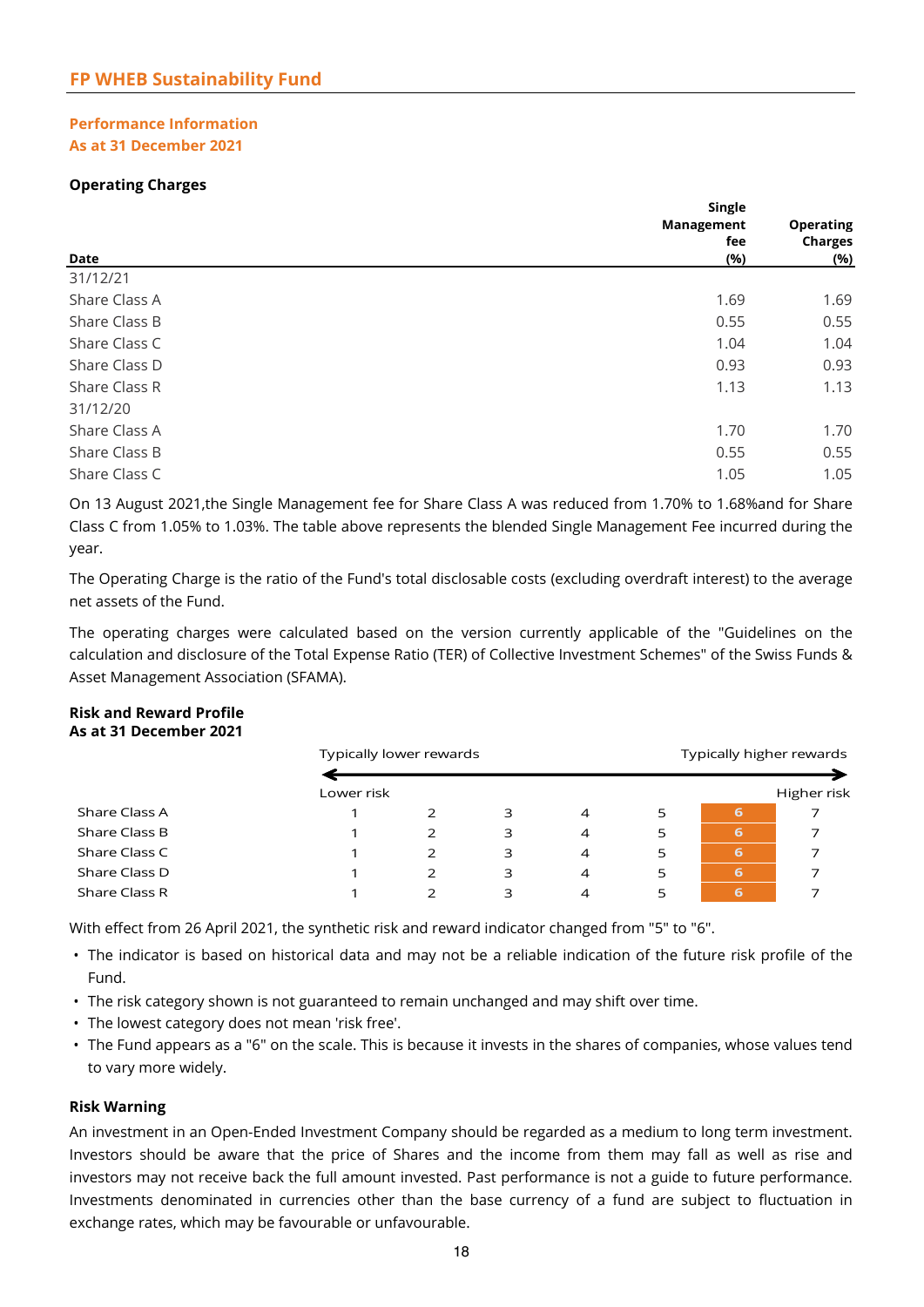#### **Portfolio Statement As at 31 December 2021**

| <b>Holdings</b> |                                                              |                          |                   |
|-----------------|--------------------------------------------------------------|--------------------------|-------------------|
| or Nominal      |                                                              | <b>Market value</b>      | % of Total        |
| Value           | <b>Investments</b>                                           | £                        | <b>Net Assets</b> |
|                 | <b>AUSTRALASIA 4.30% [2.49%]</b><br>Australia 2.85% [2.49%]  |                          |                   |
| 207,579         | <b>CSL</b>                                                   | 32,415,024               | 2.85              |
|                 |                                                              | 32,415,024               | 2.85              |
|                 |                                                              |                          |                   |
|                 | New Zealand 1.45% [0.00%]                                    |                          |                   |
| 996,289         | Fisher & Paykel Healthcare                                   | 16,515,589               | 1.45              |
|                 |                                                              | 16,515,589               | 1.45              |
|                 | EUROPE 24.12% [24.38%]                                       |                          |                   |
|                 | Denmark 1.37% [1.53%]                                        |                          |                   |
| 691,617         | Vestas Wind Systems                                          | 15,623,054               | 1.37              |
|                 |                                                              | 15,623,054               | 1.37              |
|                 |                                                              |                          |                   |
|                 | France 2.68% [2.87%]                                         |                          |                   |
| 411,252         | Orpea                                                        | 30,431,128               | 2.68              |
|                 |                                                              | 30,431,128               | 2.68              |
|                 | Germany 7.10% [4.63%]                                        |                          |                   |
|                 | 558,279 HelloFresh                                           | 31,876,202               | 2.80              |
| 724,503         | Infineon Technologies                                        | 24,748,477               | 2.18              |
| 297,175         | <b>KION</b>                                                  | 24,041,573               | 2.12              |
|                 |                                                              | 80,666,252               | 7.10              |
|                 |                                                              |                          |                   |
| 583,867         | Ireland 2.09% [3.69%]<br>Smurfit Kappa                       | 23,754,844               | 2.09              |
|                 |                                                              | 23,754,844               | 2.09              |
|                 |                                                              |                          |                   |
|                 | Netherlands 4.36% [4.29%]                                    |                          |                   |
| 427,420         | Arcadis                                                      | 15,199,868               | 1.34              |
| 206,473         | Koninklijke DSM                                              | 34,337,018               | 3.02              |
|                 |                                                              | 49,536,886               | 4.36              |
|                 | <b>Switzerland 2.03% [1.95%]</b>                             |                          |                   |
| 79,252          | Sonova                                                       | 23,123,596               | 2.03              |
|                 |                                                              | 23, 123, 596             | 2.03              |
|                 |                                                              |                          |                   |
| 725,855         | <b>United Kingdom 4.49% [5.42%]</b><br>Hikma Pharmaceuticals |                          | 1.41              |
| 622,674         | Intertek                                                     | 16,048,654<br>35,044,093 | 3.08              |
|                 |                                                              | 51,092,747               | 4.49              |
|                 |                                                              |                          |                   |
|                 | FAR EAST 9.09% [11.64%]                                      |                          |                   |
|                 | Hong Kong 0.00% [1.74%]                                      |                          |                   |
|                 | Japan 9.09% [9.90%]                                          |                          |                   |
| 519,291         | Daifuku                                                      | 31,428,164               | 2.76              |
| 137,578         | Daikin Industries                                            | 23,130,363               | 2.04              |
| 372,300 Horiba  |                                                              | 16,197,181               | 1.43              |
| 69,855          | Keyence                                                      | 32,543,051               | 2.86              |

 **103,298,759 9.09**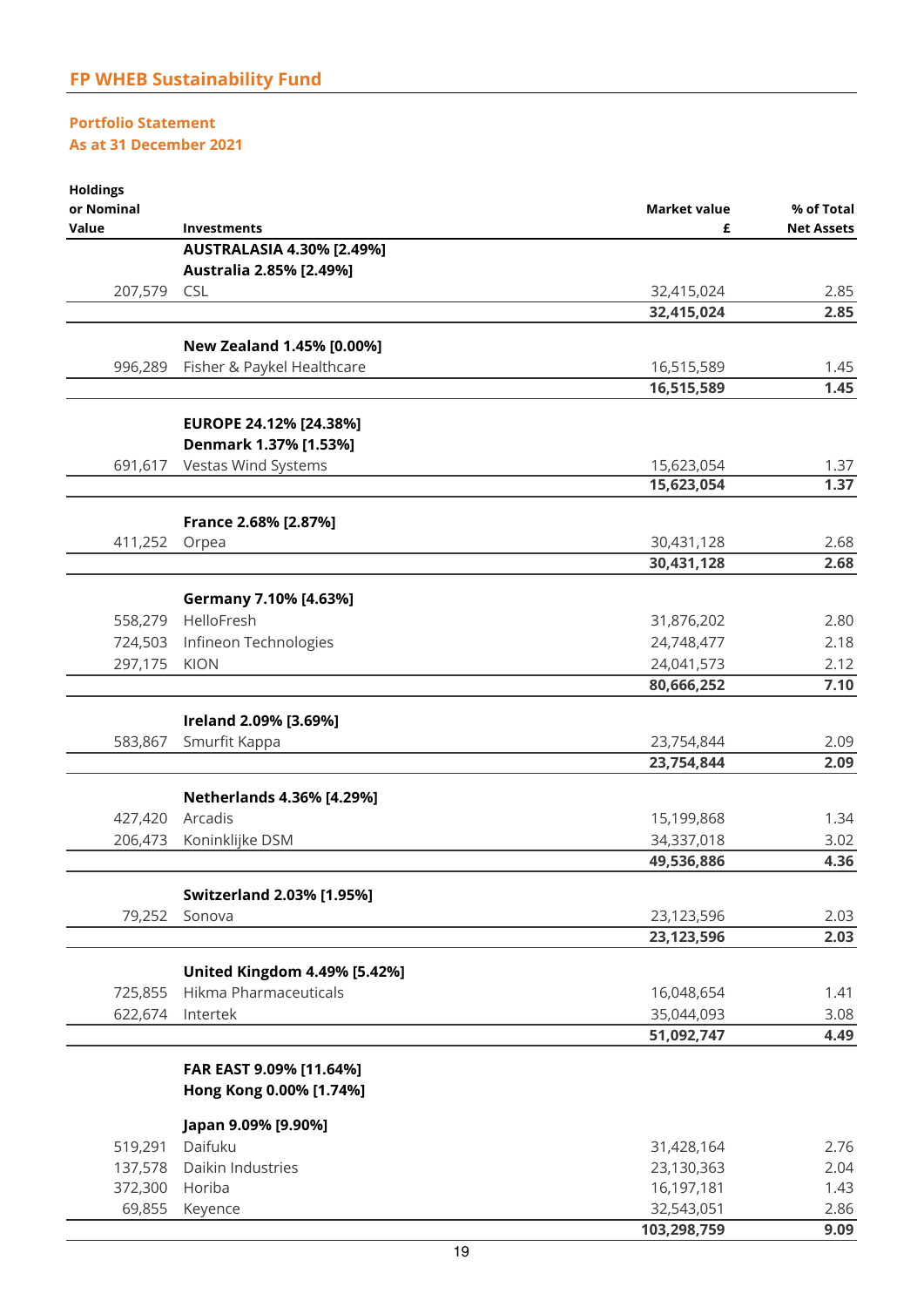#### **FP WHEB Sustainability Fund**

#### **Portfolio Statement (continued) As at 31 December 2021**

| <b>Holdings</b>     |                                                   |                          |                                 |
|---------------------|---------------------------------------------------|--------------------------|---------------------------------|
| or Nominal<br>Value | Investments                                       | <b>Market value</b><br>£ | % of Total<br><b>Net Assets</b> |
|                     | NORTH AMERICA 61.23% [59.71%]                     |                          |                                 |
|                     | <b>United States of America (61.23%) [59.71%]</b> |                          |                                 |
| 341,018             | <b>Advanced Drainage Systems</b>                  | 34,426,965               | 3.03                            |
|                     | 213,539 Agilent Technologies                      | 25,304,922               | 2.23                            |
| 116,194 Ansys       |                                                   | 34,558,587               | 3.04                            |
| 529,566             | AO Smith                                          | 33,743,058               | 2.97                            |
| 191,168 Aptiv       |                                                   | 23,394,373               | 2.06                            |
| 114,254             | Autodesk                                          | 23,841,032               | 2.10                            |
|                     | 321,103 Centene                                   | 19,633,352               | 1.73                            |
| 78,881              | Cooper                                            | 24,530,285               | 2.16                            |
| 132,298             | Danaher                                           | 32,299,698               | 2.84                            |
| 196,535             | Ecolab                                            | 34,198,388               | 3.01                            |
|                     | 232,822 First Solar                               | 15,056,162               | 1.32                            |
|                     | 238,313 Grand Canyon Education                    | 15,156,611               | 1.33                            |
| 141,728 ICON        |                                                   | 32,570,149               | 2.86                            |
| 175,725             | JB Hunt Transport Services                        | 26,652,462               | 2.34                            |
| 73,673              | Lennox International                              | 17,720,006               | 1.56                            |
| 179,119             | LHC                                               | 18,240,857               | 1.60                            |
| 129,534             | Linde                                             | 33,289,657               | 2.93                            |
| 215,843             | <b>MSA Safety</b>                                 | 24,178,132               | 2.13                            |
| 233,743             | Power Integrations                                | 16,093,951               | 1.42                            |
| 546,455             | Premier                                           | 16,689,859               | 1.47                            |
| 171,402             | Silicon Laboratories                              | 26,225,721               | 2.31                            |
| 79,216              | SolarEdge Technologies                            | 16,476,857               | 1.45                            |
| 146,381             | <b>Steris</b>                                     | 26,427,112               | 2.32                            |
| 354,776             | <b>Strategic Education</b>                        | 15,226,686               | 1.34                            |
| 280,317             | TE Connectivity                                   | 33,555,254               | 2.95                            |
| 71,986              | Thermo Fisher Scientific                          | 35,651,939               | 3.14                            |
| 228,282             | Wabtec                                            | 15,599,369               | 1.37                            |
| 284,156             | Xylem                                             | 25,291,813               | 2.22                            |
|                     |                                                   | 696,033,257              | 61.23                           |
|                     | <b>Portfolio of investments</b>                   | 1,122,491,136            | 98.74                           |
|                     | Net other assets                                  | 14,270,383               | 1.26                            |
|                     | <b>Net assets</b>                                 | 1,136,761,519            | 100.00                          |

The investments have been valued in accordance with note 1(i) of the Accounting Policies and Financial Instruments.

All investments are ordinary shares unless otherwise stated and admitted to official stock exchange listings.

Comparative figures shown above in square brackets relate to 31 December 2020.

Gross purchases for the year: £435,297,088 [2020: £510,844,635] (See Note 16).

Total sales net of transaction costs for the year: £237,417,265 [2020: £208,795,046] (See Note 16).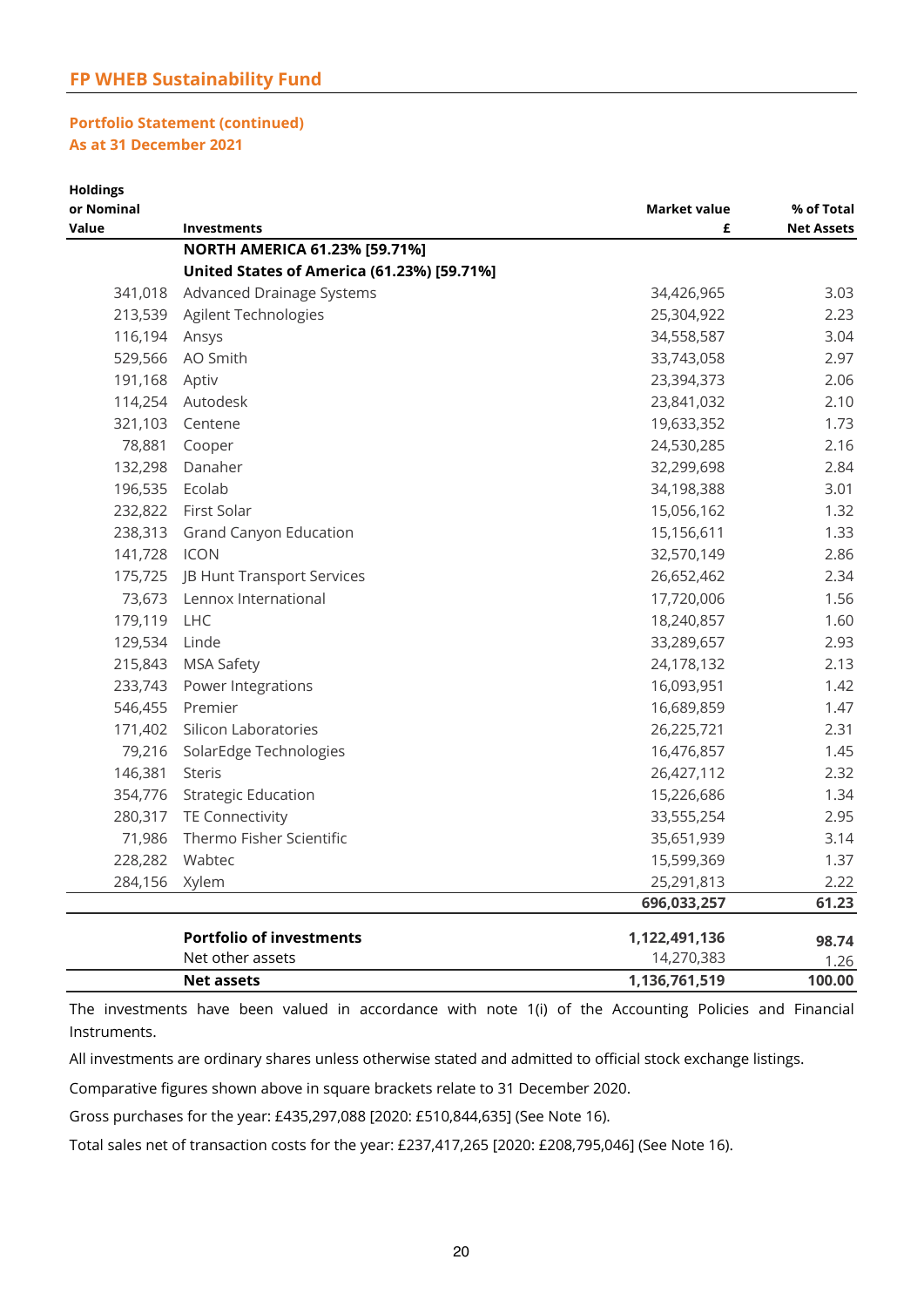#### **Statement of Total Return For the year ended 31 December 2021**

|                                                | 01/01/21 to 31/12/21 |             | 01/01/20 to 31/12/20 |             |             |
|------------------------------------------------|----------------------|-------------|----------------------|-------------|-------------|
|                                                | <b>Note</b>          | £           | £                    |             | £           |
| Income                                         |                      |             |                      |             |             |
| Net capital gains                              | 2                    |             | 141,688,410          |             | 95,551,444  |
| Revenue                                        | 3                    | 8,266,312   |                      | 4,355,814   |             |
| Expenses                                       | 4                    | (9,665,210) |                      | (4,367,550) |             |
| Interest payable and similar charges           | 5                    | (26, 332)   |                      | (17,705)    |             |
| Net expense before taxation                    |                      | (1,425,230) |                      | (29, 441)   |             |
| Taxation                                       | 6                    | (724, 291)  |                      | (316,970)   |             |
| Net expense after taxation                     |                      |             | (2, 149, 521)        |             | (346,411)   |
| Total return before distributions              |                      |             | 139,538,889          |             | 95,205,033  |
| <b>Distributions</b>                           |                      |             | (1,315,522)          |             | (1,048,652) |
| Change in net assets attributable to           |                      |             |                      |             |             |
| <b>Shareholders from investment activities</b> |                      |             | 138,223,367          |             | 94,156,381  |

#### **Statement of Change in Net Assets Attributable to Shareholders For the year ended 31 December 2021**

|                                                   | 01/01/21 to 31/12/21 |               | 01/01/20 to 31/12/20 |             |
|---------------------------------------------------|----------------------|---------------|----------------------|-------------|
|                                                   | £                    | £             | £                    | £           |
| <b>Opening net assets attributable</b>            |                      |               |                      |             |
| to Shareholders                                   |                      | 796,979,709   |                      | 390,365,482 |
| Inspecie transfer                                 |                      |               | 218,674,806          |             |
| Outspecie transfer                                |                      |               | (44, 222, 203)       |             |
| Amounts received on issue of Shares               | 297,073,693          |               | 172,888,010          |             |
| Less: Amounts paid on cancellation of Shares      | (95,839,027)         |               | (35, 220, 187)       |             |
|                                                   |                      | 201,234,666   |                      | 312,120,426 |
| Change in net assets attributable to Shareholders |                      |               |                      |             |
| from investment activities (see above)            |                      | 138,223,367   |                      | 94,156,381  |
| Retained distribution on accumulation Shares      |                      | 323,777       |                      | 337,420     |
| <b>Closing net assets attributable</b>            |                      |               |                      |             |
| to Shareholders                                   |                      | 1,136,761,519 |                      | 796,979,709 |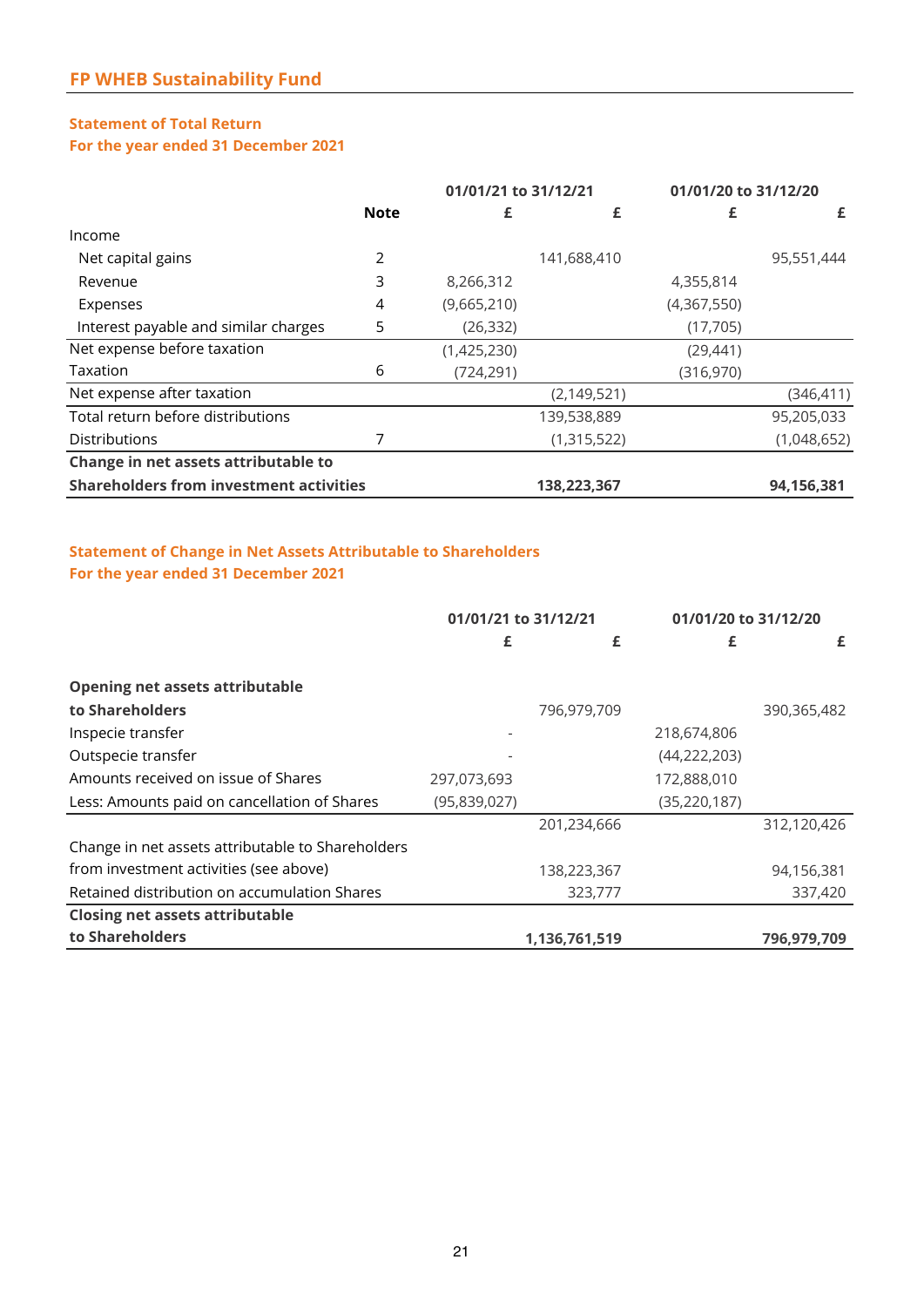# **Balance Sheet**

**As at 31 December 2021**

|                                       |             |               | 31/12/21      | 31/12/20      |             |
|---------------------------------------|-------------|---------------|---------------|---------------|-------------|
|                                       | <b>Note</b> | £             | £             | £             | £           |
| <b>Assets</b>                         |             |               |               |               |             |
| Fixed assets:                         |             |               |               |               |             |
| Investments                           |             |               | 1,122,491,136 |               | 782,762,258 |
| Current assets:                       |             |               |               |               |             |
| Debtors                               | 8           | 3,994,030     |               | 5,616,870     |             |
| Cash and bank balances                | 9           | 12,647,734    |               | 12,625,720    |             |
| Total current assets                  |             |               | 16,641,764    |               | 18,242,590  |
| Total assets                          |             |               | 1,139,132,900 |               | 801,004,848 |
| <b>Liabilities</b>                    |             |               |               |               |             |
| Creditors:                            |             |               |               |               |             |
| <b>Bank overdrafts</b>                | 11          |               |               | (6,006)       |             |
| Distribution payable on income Shares |             | (1, 132, 391) |               | (820, 717)    |             |
| Other creditors                       | 10          | (1,238,990)   |               | (3, 198, 416) |             |
| <b>Total creditors</b>                |             |               | (2,371,381)   |               | (4,025,139) |
| <b>Total liabilities</b>              |             |               | (2,371,381)   |               | (4,025,139) |
| Net assets attributable               |             |               |               |               |             |
| to Shareholders                       |             |               | 1,136,761,519 |               | 796,979,709 |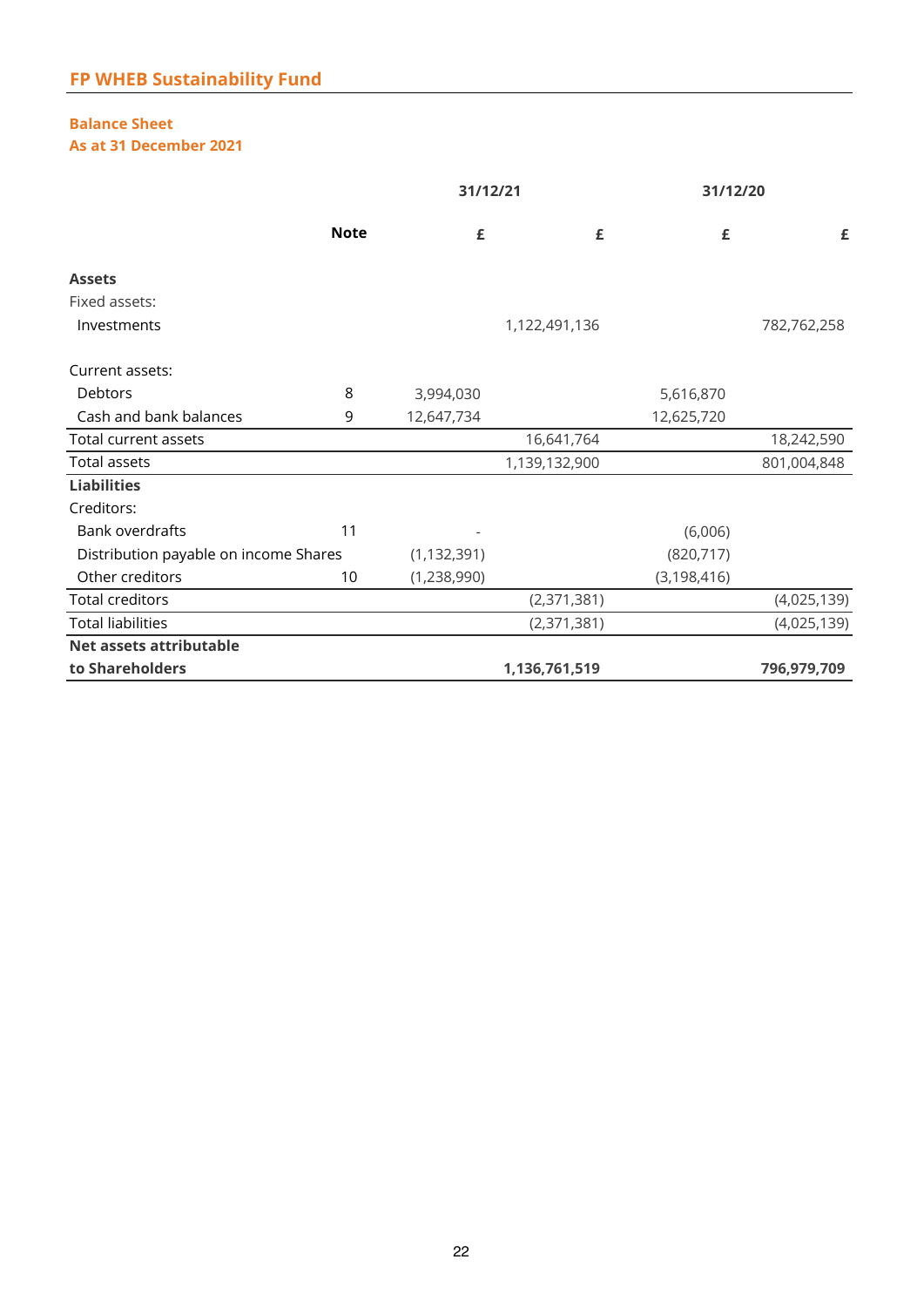#### **1** *Accounting Basis And Policies*

#### *(a) Basis of accounting*

The Financial Statements have been prepared under the historical cost basis, as modified by the revaluation of investments and in accordance with FRS 102 "The Financial Reporting Standards Applicable in the UK and Republic of Ireland" and the "Statement of Recommended Practice: Financial Statements of UK Authorised Funds" issued by the Investment Association in May 2014 and amended in June 2017.

As described in the Certification of Financial Statements by Directors of the ACD on page 5, the ACD continues to adopt the going concern basis in the preparation of the Financial Statements of the Fund.

The preparation of Financial Statements in accordance with FRS 102 requires the ACD to make judgements, estimates and assumptions that affect the application of policies and the reported amounts of assets and liabilities, income and expenses. As at 31 December 2021, there were no significant judgement or estimates involved in the determination of the values of assets and liabilities reported in these Financial Statements.

#### *(b) Realised and unrealised gains and losses*

Realised gains or losses have been calculated as the proceeds from disposal less book cost. Where realised gains or losses have arisen in previous years, a corresponding reversal of such previously recognised loss or gain is recognised in unrealised gains or losses.

Unrealised gain/losses are calculated with reference to the original recorded value of the asset or liability, and only the element of gain/loss within the accounting period is recorded in the Financial Statements. All unrealised and realised gains are capital in nature and do not form part of the Fund's distributable income.

All foreign currency transactions are recorded using an exchange rate from the effective date of the transaction (e.g. the trade date of a trade, the ex-div date of a dividend, or the date of a currency disposal).

#### *(c) Recognition of revenue*

Dividends on quoted equities and preference Shares are recognised when the securities are quoted exdividend and are recognised net of attributable tax credits.

Interest on bank and other cash deposits is recognised on an accruals basis.

All revenue includes withholding taxes but excludes irrecoverable tax credits.

#### *(d) Treatment of stock and special dividends*

The ordinary element of stock dividends received in lieu of cash dividends is credited to capital in the first instance followed by a transfer to revenue of the cash equivalent being offered and this forms part of the distributable revenue.

Special dividends are reviewed on a case by case basis in determining whether the dividend is to be treated as revenue or capital. Amounts recognised as revenue will form part of the distributable revenue. The tax treatment follows the treatment of the principal amount.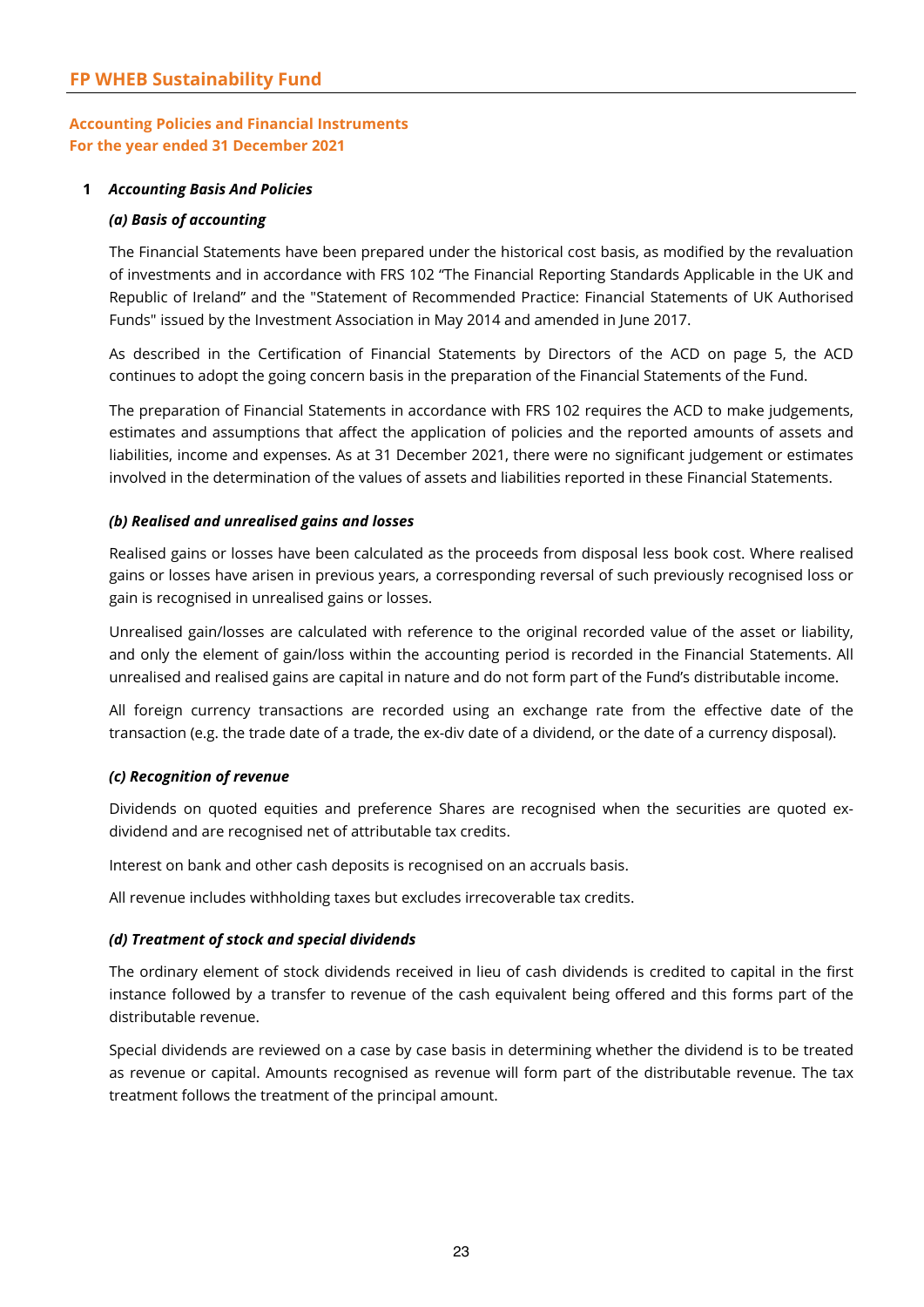#### **1** *Accounting Basis And Policies (continued)*

#### *(e) Treatment of expenses*

Expenses are recorded on an accrual basis but the Fund may incur additional allowable expenses which are charged as and when they are incurred.

The expenses of the Fund are charged against revenue, with exception of the ACD's Annual Management Charge charged to capital for Share Classes C and D income. The costs associated with the purchase and sale of investments are allocated to the capital of the Fund.

#### *(f) Allocation of revenue and expenses to multiple Share Classes*

Any revenue or expenses not directly attributable to a particular Share Class will normally be allocated prorata to the net assets of the relevant Share Classes.

#### *(g) Taxation*

Tax is provided for using tax rates and laws which have been enacted or substantively enacted at the balance sheet date.

Corporation tax is provided for on the income liable to corporation tax less deductible expenses.

Where tax has been deducted from revenue that tax can, in some instances, be set off against the corporation tax payable, by way of double tax relief.

Deferred tax is provided using the liability method on all timing differences arising on the treatment of certain items for taxation and accounting purposes, calculated at the rate at which it is anticipated the timing differences will reverse. Deferred tax assets are recognised only when, on the basis of available evidence, it is more likely than not that there will be taxable profits in the future against which the deferred tax asset can be offset.

#### *(h) Distribution policy*

The net revenue after taxation, as disclosed in the Financial Statements, after adjustment for items of a capital nature, is distributable to Shareholders as dividend distributions. Any revenue deficit is deducted from capital.

In addition, the portfolio transaction charges will be charged wholly to the capital of the Fund. Accordingly, the imposition of such charges may constrain the capital growth of the Fund.

The ACD has elected to pay all revenue less expenses charged to revenue and taxation as a final distribution at the end of the annual accounting year.

#### *(i) Basis of valuation of investments*

Listed investments are valued at close of business bid prices excluding any accrued interest in the case of fixed interest securities, on the last business day of the accounting year.

Market value is defined by the SORP as fair value which is the bid value of each security.

All investments are recognised and derecognised on trade date, and any trades that occur between valuation point and close of business are included in the Financial Statements.

Non-observable entity specific data is only used where relevant observable market data is not available. Typically this category will include single broker-priced instruments, suspended/unquoted securities, private equity, unlisted close-ended funds and open-ended funds with restrictions on redemption rights.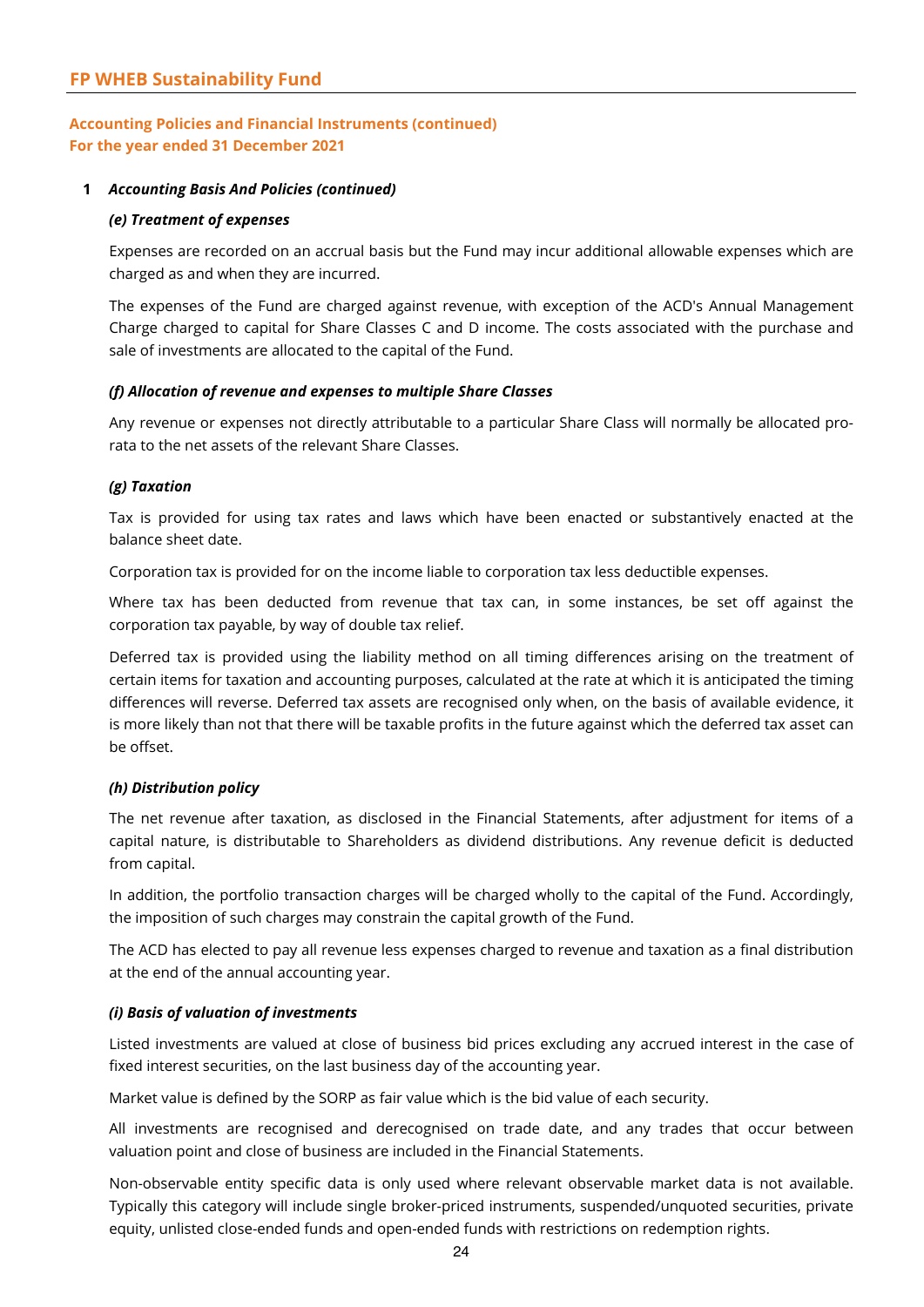#### **1** *Accounting Basis And Policies (continued)*

#### *(j) Exchange rates*

Transactions in foreign currencies are recorded in Sterling at the rate ruling at the date of the transactions. Assets and liabilities expressed in foreign currencies at the end of the accounting year are translated into Sterling at the closing mid market exchange rates ruling on that date.

#### *(k) Dilution Adjustment*

The ACD may require a dilution adjustment on the sale and redemption of Shares if, in its opinion, the existing Shareholders (for sales) or remaining Shareholders (for redemptions) might otherwise be adversely affected. In particular, the dilution adjustment may be charged in the following circumstances: where the scheme property is in continual decline; on a Fund experiencing large levels of net sales relative to its size; on 'large deals'; in any case where the ACD is of the opinion that the interests of remaining Shareholders require the imposition of a dilution adjustment.

#### *(l) Equalisation*

Equalisation applies only to Shares purchased during the distribution period (Group 2 Shares). It represents the accrued revenue included in the purchase price of the Shares.

After averaging it is returned with the distribution as a capital repayment. It is not liable to income tax but must be deducted from the cost of the Shares for Capital Gains tax purposes.

#### *(m) Derivatives*

The Fund may enter into permitted transactions such as derivative contracts or forward foreign currency transactions. Where these transactions are used to protect or enhance revenue, the revenue and expenses are included within net revenue in the Statement of Total Return.

Where the transactions are used to protect or enhance capital, the gains/losses are treated as capital and included within gains/losses on investments in the Statement of Total Return. Any open positions in these types of transactions at the year end are included in the Balance Sheet at their mark to market value. There were no derivative transactions during the year.

#### **2** *Derivatives and other financial instruments*

In pursuing the investment objectives a number of financial instruments are held which may comprise securities and other investments, cash balances and debtors and creditors that arise directly from operations. Derivatives, such as futures or forward currency contracts, may be utilised for hedging purposes.

The main risks from the Company's holding of financial instruments, together with the ACD's policy for managing these risks, are disclosed below:

#### *(a) Foreign currency risk*

A significant portion of the Company's assets in which the Company invests may be denominated in a currency other than the base currency of the Company or Class. There is the risk that the value of such assets and/or the value of any distributions from such assets may decrease if the underlying currency in which assets are traded falls relative to the base currency in which Shares of the relevant Fund are valued and priced.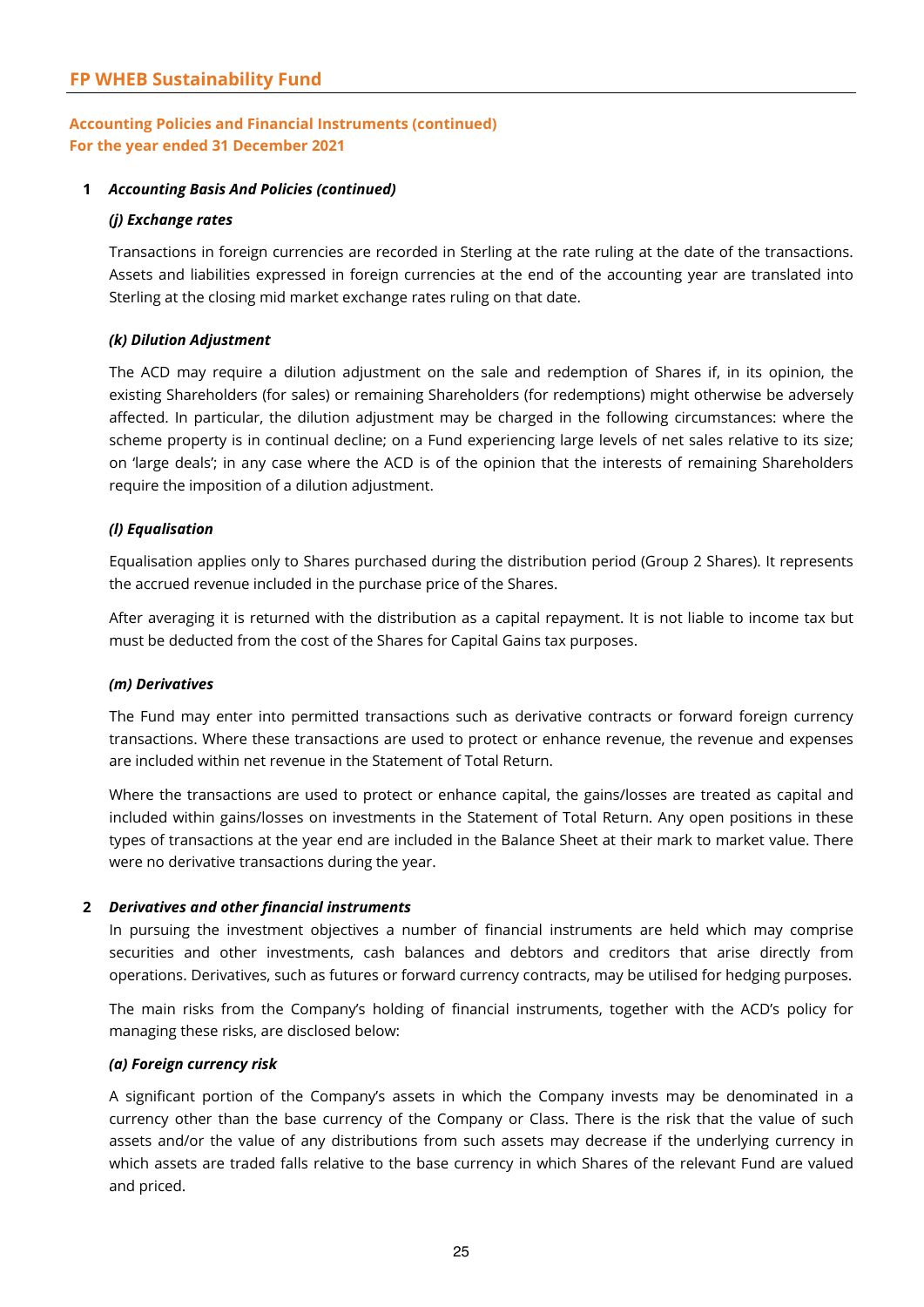#### **2** *Derivatives and other financial instruments (continued)*

#### *(a) Foreign currency risk (continued)*

The Company is not required to hedge its foreign currency risk, although it may do so through foreign currency exchange contracts, forward contracts, currency options and other methods. To the extent that the Company does not hedge its foreign currency risk or such hedging is incomplete or unsuccessful, the value of the Company's assets and revenue could be adversely affected by currency exchange rate movements. There may also be circumstances in which a hedging transaction may reduce currency gains that would otherwise arise in the valuation of the Company in circumstances where no such hedging transactions are undertaken.

#### *(b) Interest rate risk profile of financial assets and liabilities*

The interest rate risk is the risk that the value of the Company's investments will fluctuate due to changes in the interest rate. Cashflows from floating rate securities, bank balances, or bank overdrafts will be affected by the changes in interest rates. As the Company's objective is to seek capital growth, these cashflows are considered to be of secondary importance and are not actively managed.

The Company did not have any long term financial liabilities at the balance sheet date.

#### *(c) Credit risk*

The Company may find that companies in which it invests fail to settle their debts on a timely basis. The value of securities issued by such companies may fall as a result of the perceived increase in credit risk. Adhering to investment guidelines and avoiding excessive exposure to one particular issuer can limit credit risk.

#### *(d) Liquidity risk*

Subject to the Regulations, the Company may invest up to and including 10% of the Scheme Property of the Company in transferable securities which are not approved securities (essentially transferable securities which are admitted to official listing in an EEA state or traded on or under the rules of an eligible securities market). Such securities and instruments are generally not publicly traded, may be unregistered for securities law purposes and may only be able to be resold in privately negotiated transactions with a limited number of purchasers. The difficulties and delays associated with such transactions could result in the Company's inability to realise a favourable price upon disposal of such securities, and at times might make disposal of such securities and instruments impossible. To the extent the Company invests in securities and instruments the terms of which are privately negotiated, the terms of such securities and instruments may contain restrictions regarding resale and transfer.

In addition, certain listed securities and instruments, particularly securities and instruments of smaller capitalised or less seasoned issuers, may from time to time lack an active secondary market and may be subject to more abrupt or erratic price movements than securities of larger, more established companies or stock market averages in general. In the absence of an active secondary market the Company's ability to purchase or sell such securities at a fair price may be impaired or delayed.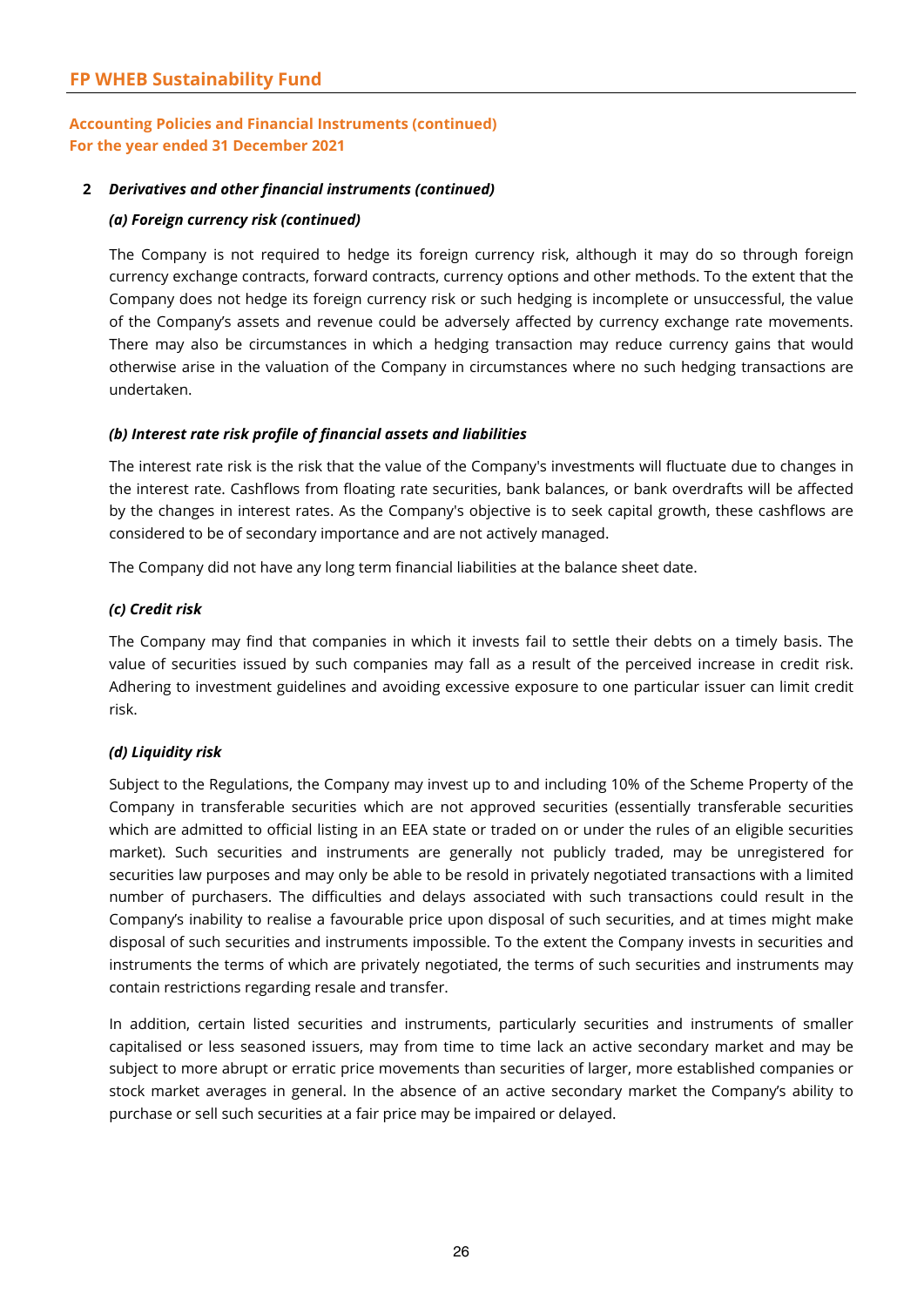#### **2** *Derivatives and other financial instruments (continued)*

#### *(e) Market price risk*

The Company invests principally in equities. The value of these investments are not fixed and may go down as well as up. This may be the result of a specific factor affecting the value of an individual equity or be caused by general market factors (such as government policy or the health of the underlying economy) which can affect the entire portfolio. The Investment Manager seeks to minimise these risks by holding a diversified portfolio of equity in line with the Company's objectives. In addition, the management of the Company complies with the FCA's COLL sourcebook, which includes rules prohibiting a holding greater than 35% of assets in any one Fund.

#### *(f) Counterparty risk*

Transactions in securities entered into by the Company give rise to exposure to the risk that the counterparties may not be able to fulfil their responsibility by completing their side of the transaction. The Investment Manager minimises this risk by conducting trades through only the most reputable counterparties.

Counterparty risk is also managed by limiting the exposure to individual counterparties through adherence to the investment spread restrictions included within the Company's prospectus and COLL.

#### *(g) Operational risk*

Operational risk is the risk of loss arising from systems failure, human error, fraud or external events. When controls fail to perform, operational risks can cause damage to reputation, have legal or regulatory implications, or lead to financial loss. The Company cannot eliminate operational risks but, through the continual review and assessment of its control environment, by monitoring and responding to potential risks, they can be managed.

High level controls include effective segregation of duties, trade confirmation checking and reconciliation procedures, incident reporting and oversight of delegated functions.

#### *(h) Leverage*

In accordance with the IA SORP, as ACD we are required to disclose any leverage of the Fund. Leverage is defined as any method by which the Fund increases its exposure through borrowing or the use of derivatives (calculated as the sum of the net asset value and the incremental exposure through the derivatives and in accordance with the IA SORP commitment approach (CESR/10-788)) divided by the net asset value.

The Fund's exposure is defined with reference to the 'Commitment' method. Commitment method exposure is calculated as the sum of all positions of the Fund, after netting off derivative and security positions and is disclosed within the Financial Statements Note 15(d).

#### *(i) Fair value of financial assets and financial liabilities*

There is no material difference between the value of the financial assets and liabilities, as shown in the balance sheet, and their fair value.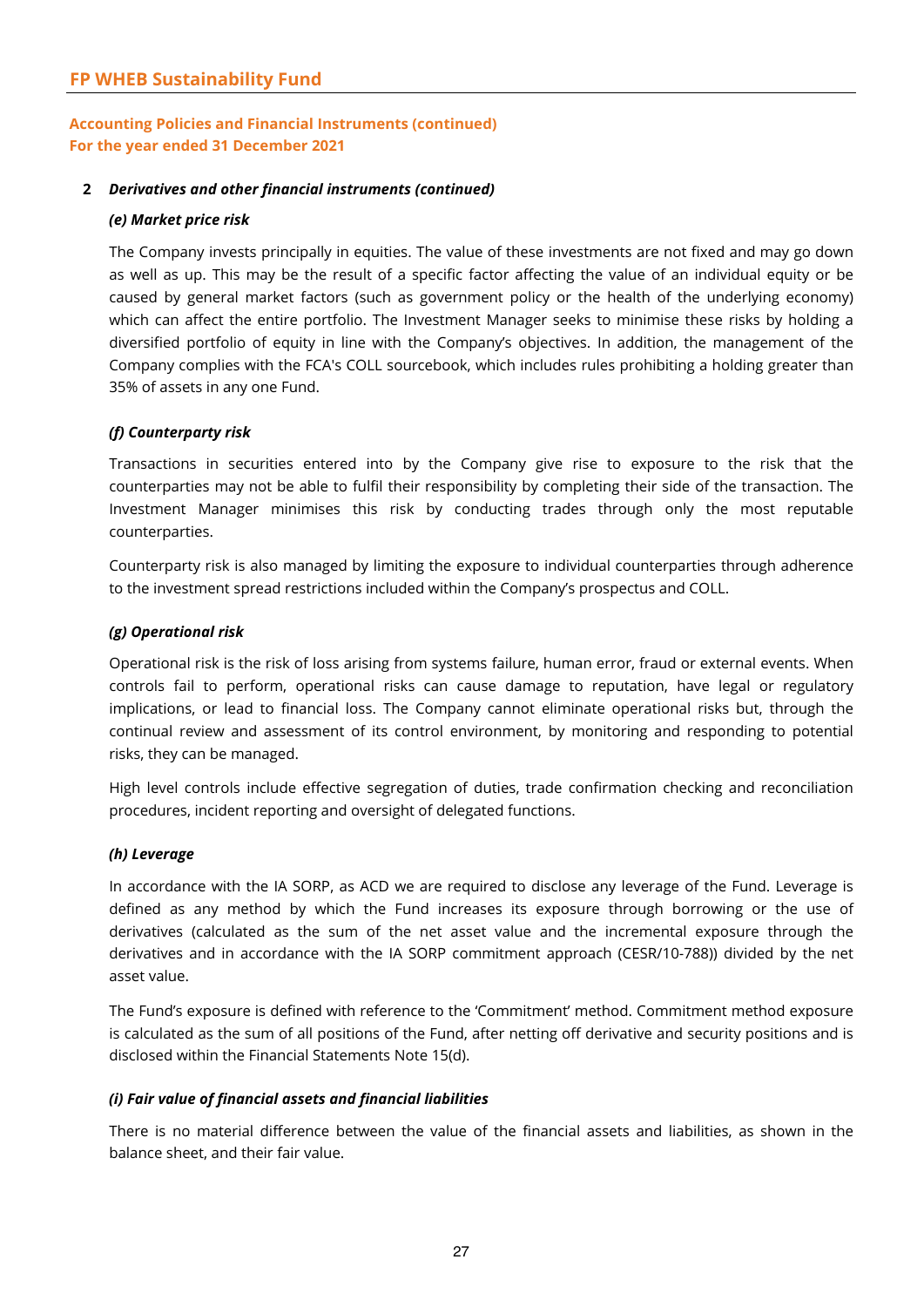### **1 Accounting Basis And Policies**

The Funds' Financial Statements have been prepared on the basis detailed on pages 23 to 25.

| 2 | <b>Net capital gains</b>                                            | 01/01/21 to<br>31/12/21<br>£ | 01/01/20 to<br>31/12/20<br>£ |
|---|---------------------------------------------------------------------|------------------------------|------------------------------|
|   | Net capital gains during the year comprise                          |                              |                              |
|   | Currency losses                                                     | (181, 981)                   | (1, 117, 276)                |
|   | Non-derivative securities                                           | 141,870,695                  | 96,669,030                   |
|   | Transaction charges                                                 | (304)                        | (310)                        |
|   | <b>Total net capital gains</b>                                      | 141,688,410                  | 95,551,444                   |
| 3 | Revenue                                                             |                              | 01/01/20 to                  |
|   |                                                                     | 01/01/21 to                  |                              |
|   |                                                                     | 31/12/21                     | 31/12/20                     |
|   | <b>Bank interest</b>                                                | £                            | £<br>978                     |
|   | Overseas dividends                                                  | 7,502,333                    | 3,940,359                    |
|   | UK dividends                                                        | 763,979                      | 414,477                      |
|   | <b>Total revenue</b>                                                | 8,266,312                    | 4,355,814                    |
|   |                                                                     |                              |                              |
| 4 | <b>Expenses</b>                                                     | 01/01/21 to                  | 01/01/20 to                  |
|   |                                                                     | 31/12/21                     | 31/12/20                     |
|   | Payable to the ACD, associates of the ACD, and agents of            | £                            | £                            |
|   | either of them                                                      |                              |                              |
|   | Administration charge                                               |                              | 371                          |
|   | Single Management fee                                               | 9,647,672                    | 4,469,236                    |
|   |                                                                     | 9,647,672                    | 4,469,607                    |
|   | Payable to the Depositary, associates of the Depositary,            |                              |                              |
|   | and agents of either of them                                        |                              |                              |
|   | Safe custody fees                                                   | $\overline{\phantom{a}}$     | 848<br>848                   |
|   | <b>Other expenses</b>                                               |                              |                              |
|   | FCA fees                                                            |                              | 28                           |
|   | Legal fees                                                          | 17,538                       | (17,074)                     |
|   | Research costs                                                      |                              | (85, 859)                    |
|   |                                                                     | 17,538                       | (102, 905)                   |
|   | <b>Total expenses</b>                                               | 9,665,210                    | 4,367,550                    |
|   | * Audit fees have been borne by the ACD out of its periodic charge. |                              |                              |
| 5 | Interest payable and similar charges                                | 01/01/21 to                  | 01/01/20 to                  |
|   |                                                                     | 31/12/21                     | 31/12/20                     |
|   |                                                                     | £                            | £                            |
|   | <b>Bank Interest</b>                                                | 26,332                       | 17,705                       |
|   | <b>Total Interest payable and similar charges</b>                   | 26,332                       | 17,705                       |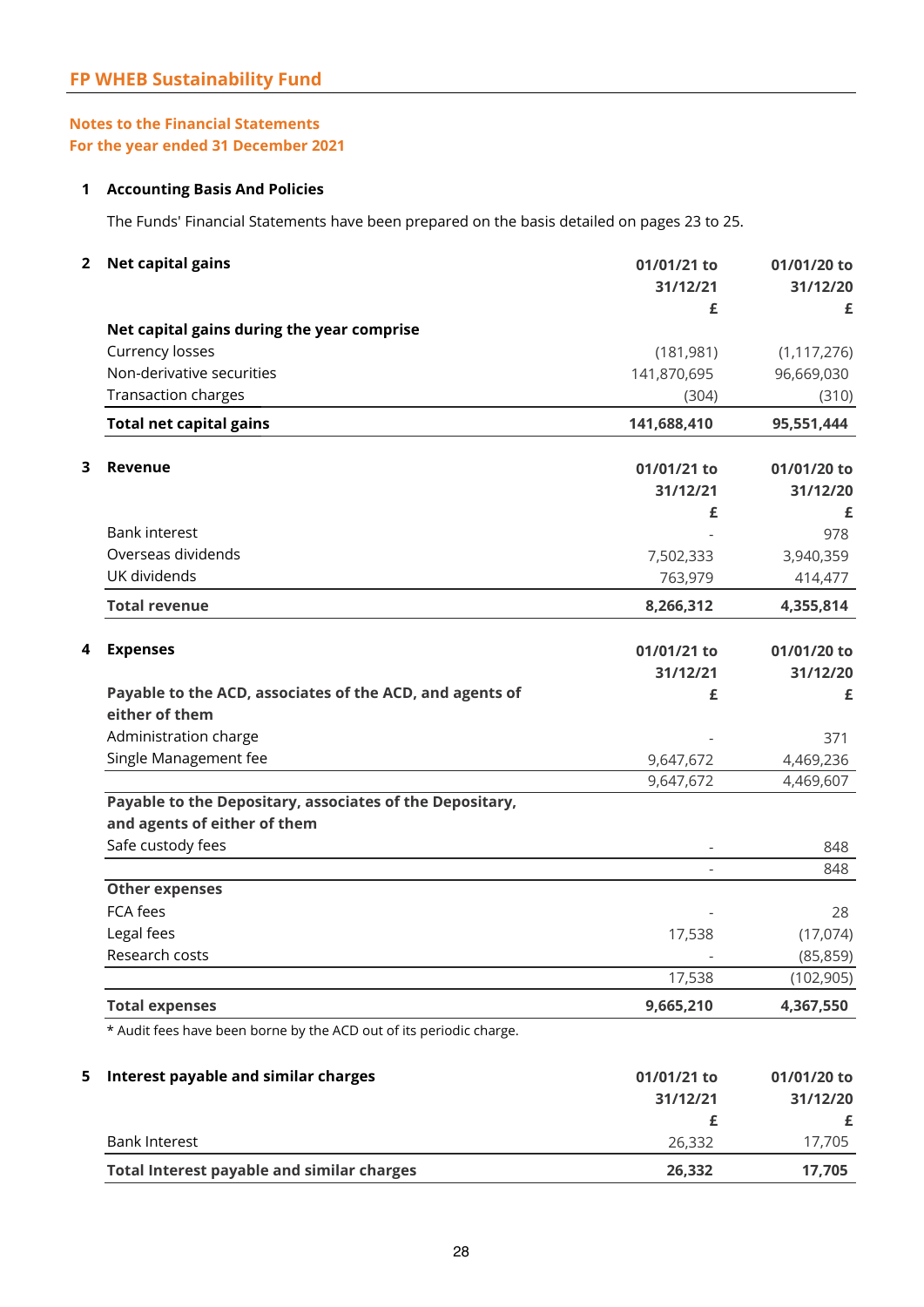| 6<br><b>Taxation</b>                       | 01/01/21 to<br>31/12/21 | 01/01/20 to<br>31/12/20<br>£ |  |
|--------------------------------------------|-------------------------|------------------------------|--|
| (a) Analysis of the tax charge in the year | £                       |                              |  |
| Overseas tax                               | 724,291                 | 316,970                      |  |
| Total current tax charge (Note 6 (b))      | 724,291                 | 316,970                      |  |
| Deferred tax (Note 6 (c))                  | ۰                       |                              |  |
| <b>Total taxation for the year</b>         | 724,291                 | 316,970                      |  |

#### *(b) Factors affecting current tax charge for the year*

The tax assessed for the year is different from that calculated when the standard rate of corporation tax for an open ended investment company of 20% (2020: 20%) is applied to the net expense before taxation

The differences are explained below:

|                                                                         | 01/01/21 to<br>31/12/21<br>£ | 01/01/20 to<br>31/12/20<br>£ |
|-------------------------------------------------------------------------|------------------------------|------------------------------|
| Net expense before taxation                                             | (1,425,230)                  | (29, 441)                    |
| Net expense for the year multiplied by the standard rate of corporation |                              |                              |
| tax                                                                     | (285, 046)                   | (5,888)                      |
| <b>Effects of:</b>                                                      |                              |                              |
| Movement in excess management expenses                                  | 1,938,308                    | 876,855                      |
| Overseas tax                                                            | 724,291                      | 316,970                      |
| Revenue not subject to corporation tax                                  | (1,653,262)                  | (870, 967)                   |
| Total tax charge for the year                                           | 724,291                      | 316,970                      |

OEIC's are exempt from tax on capital gains in the UK. Therefore, any capital return is not included within the reconciliation above.

#### *(c) Provision for deferred tax*

There is no provision required for deferred taxation at the balance sheet date in the current or prior year.

#### *(d) Factors that may affect future tax charges*

At the year end, after offset against revenue taxable on receipt, there is a potential deferred tax asset of £5,130,830 (2020: £3,192,522) in relation to surplus management expenses. It is unlikely that the Fund will generate sufficient taxable profits in the future to utilise this amount and therefore no deferred tax asset has been recognised in the year.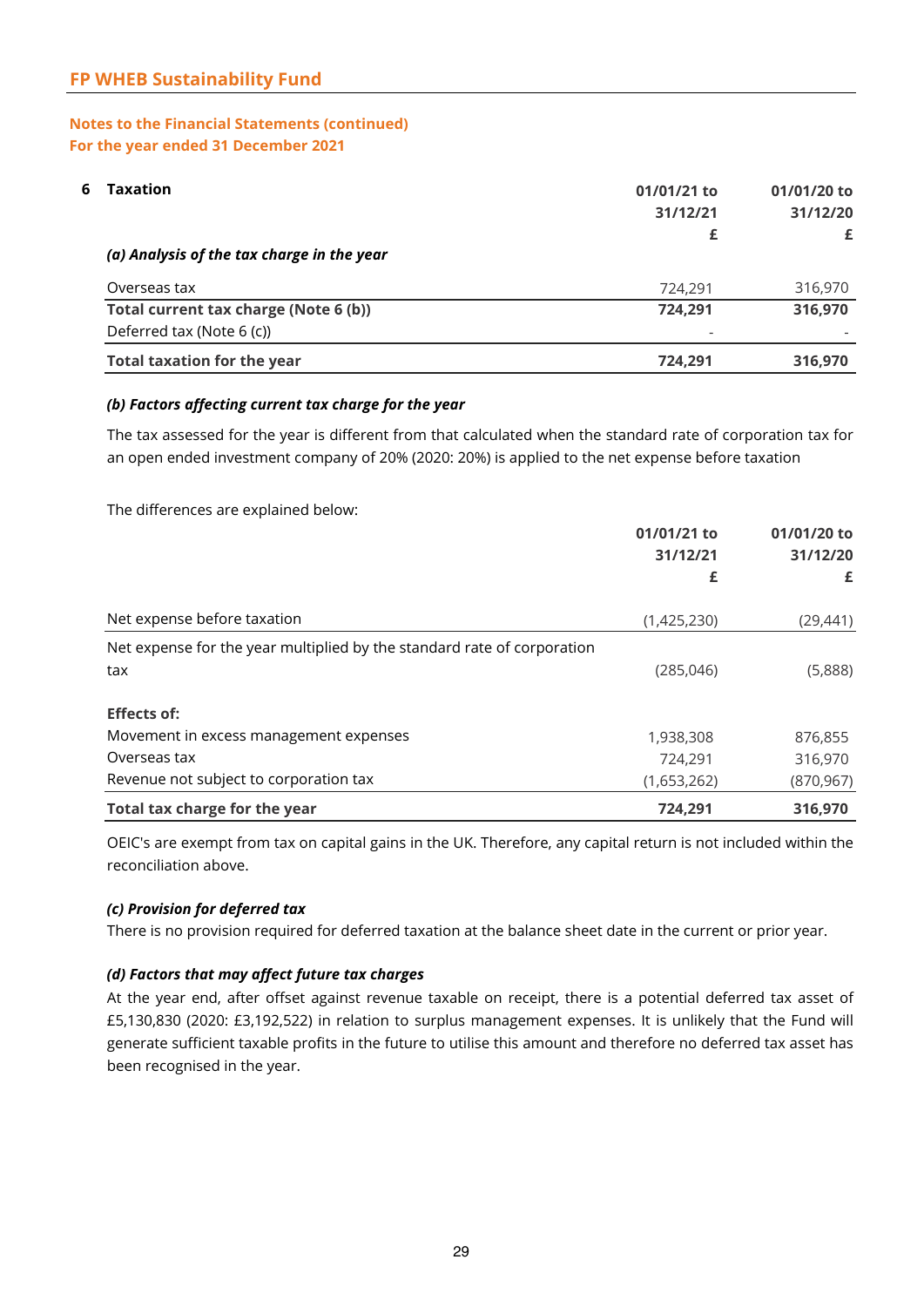## **7 Finance costs**

### **Distributions**

The distributions take account of revenue received on the issue of Shares and revenue deducted on the cancellation of Shares and comprise:

|                                             | 01/01/21 to<br>31/12/21 | 01/01/20 to |          |
|---------------------------------------------|-------------------------|-------------|----------|
|                                             |                         |             | 31/12/20 |
|                                             |                         | £           |          |
| Final                                       | 1,456,169               | 1,158,137   |          |
| Add: Revenue paid on cancellation of Shares | 202,554                 | 82,576      |          |
| Deduct: Revenue received on issue of Shares | (343.201)               | (192,061)   |          |
| Net distribution for the year               | 1,315,522               | 1,048,652   |          |

#### **Reconciliation of net expense after taxation to distributions**

| Net distribution for the year   | 1,315,522     | 1,048,652  |
|---------------------------------|---------------|------------|
| Revenue deficit                 | 2,081,821     | 589,466    |
| Net movement in revenue account | (51)          | 44         |
| Expenses charged to capital     | 1,383,273     | 805,553    |
| Net expense after taxation      | (2, 149, 521) | (346, 411) |

Details of the distributions per Share are set out in the distribution table on page 37.

| 8 | <b>Debtors</b>                            | 31/12/21   | 31/12/20   |
|---|-------------------------------------------|------------|------------|
|   |                                           | £          | £          |
|   | Accrued revenue                           | 307,380    | 317,065    |
|   | Amounts receivable for creation of Shares | 3,464,663  | 3,927,536  |
|   | Overseas withholding tax recoverable      | 221,987    | 111,238    |
|   | Sales awaiting settlement                 |            | 1,261,031  |
|   | <b>Total debtors</b>                      | 3,994,030  | 5,616,870  |
| 9 | <b>Cash and bank balances</b>             | 31/12/21   | 31/12/20   |
|   |                                           | £          | £          |
|   | Cash and bank balances                    | 12,647,734 | 12,625,720 |
|   | <b>Total cash and bank balances</b>       | 12,647,734 | 12,625,720 |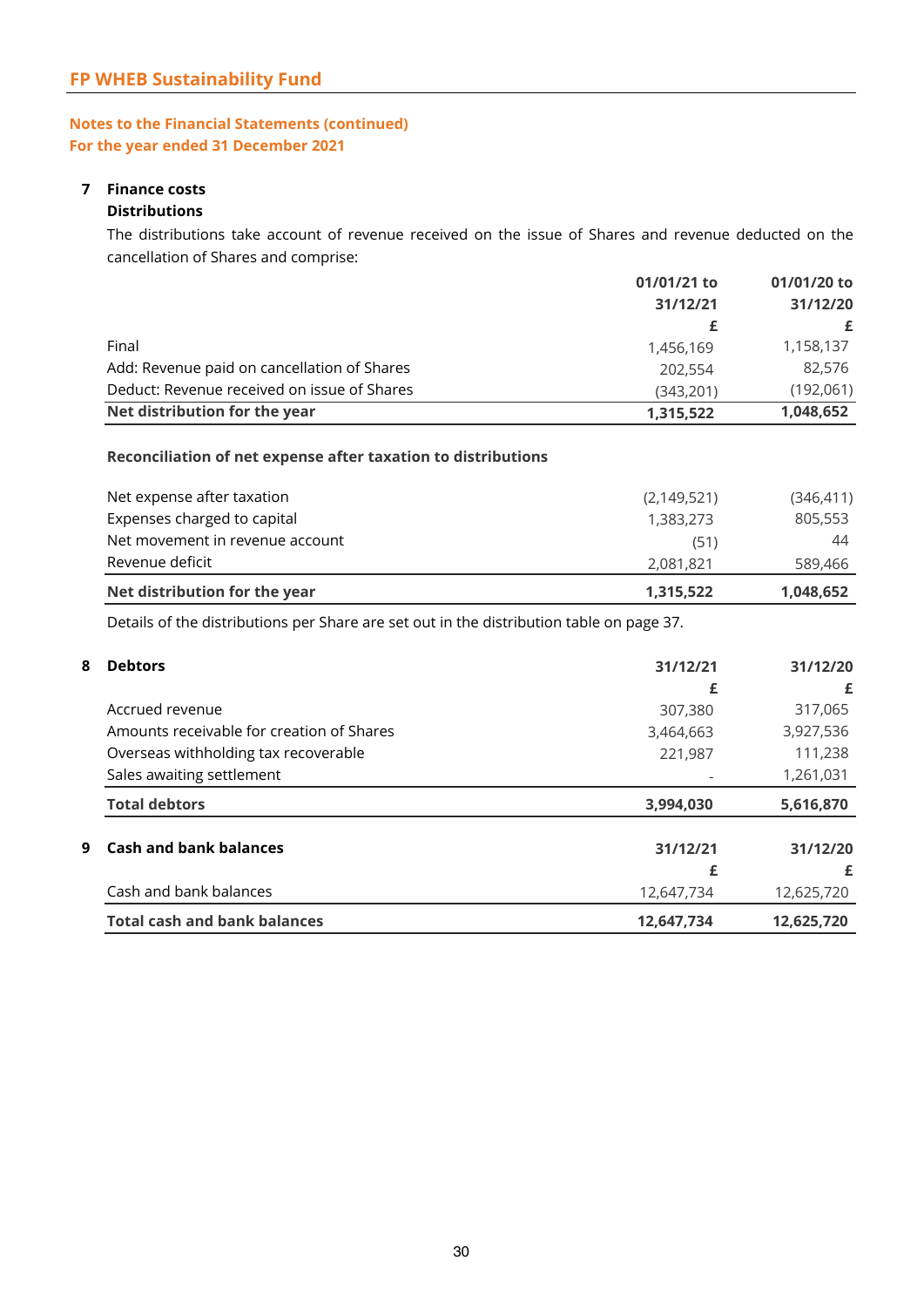| 10 | <b>Creditors</b>                           | 31/12/21  | 31/12/20  |
|----|--------------------------------------------|-----------|-----------|
|    |                                            | £         | £         |
|    | Amounts payable for cancellation of Shares | 309,082   | 57,557    |
|    | Purchases awaiting settlement              |           | 2,480,671 |
|    |                                            | 309,082   | 2,538,228 |
|    | Accrued expenses                           |           |           |
|    | <b>Manager and Agents</b>                  |           |           |
|    | Single Management fee                      | 928,632   | 655,517   |
|    |                                            | 928,632   | 655,517   |
|    | Depositary and Agents                      |           |           |
|    | Other accrued expenses                     |           |           |
|    | Overdraft interest                         | 1,276     | 4,671     |
|    |                                            | 1,276     | 4,671     |
|    | <b>Total creditors</b>                     | 1,238,990 | 3,198,416 |
| 11 | <b>Bank overdrafts</b>                     | 31/12/21  | 31/12/20  |
|    |                                            | £         | £         |
|    | Bank overdrafts                            |           | 6,006     |
|    | <b>Total bank overdrafts</b>               |           | 6,006     |

#### **12 Related party transactions**

The monies received and paid by the ACD through the issue and cancellation of Shares are disclosed in the Statement of Change in Shareholders' Net Assets and amounts due at the year end are disclosed in notes 8 and 10.

The ACD and its associates (including other authorised investment funds managed by the ACD) have no Shareholdings in the Company at the year end.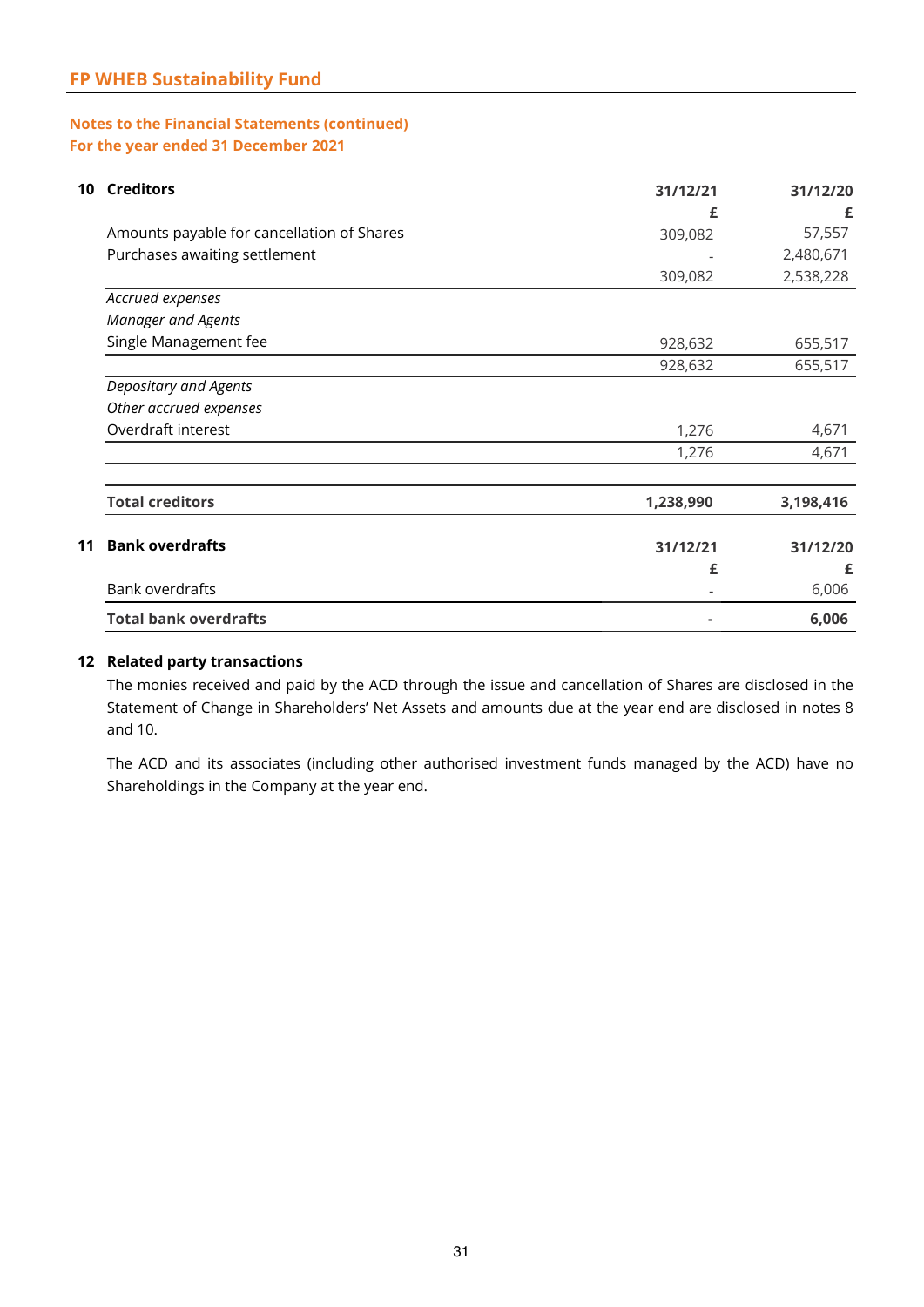#### **13 Share Classes**

The Share Class and single all in one management fee applicable to the Fund are as follows:

| <b>Share Class</b>    | %    |
|-----------------------|------|
| A Accumulation        | 1.68 |
| A Accumulation USD    | 1.68 |
| <b>B</b> Accumulation | 0.55 |
| C Accumulation        | 1.03 |
| C Accumulation CHF    | 1.03 |
| C Accumulation EUR    | 1.03 |
| C Accumulation USD    | 1.03 |
| C Income              | 1.03 |
| D Accumulation        | 0.93 |
| D Income              | 0.93 |
| R Accumulation        | 1.13 |

Each Share Class has equal rights in the event of the wind up of any fund.

On 13 August 2021 the Single Management fee for Share Class A was reduced from 1.70% to 1.68% and for Share Class C from 1.05% to 1.03%.

Share Classes D Accumulation, D Income and R Accumulation launched on 13 August 2021.

The reconciliation of the opening and closing numbers of Shares of each class is shown below:

|                       | 31/12/20    | Issued     | <b>Cancelled</b> | Converted      | 31/12/21    |
|-----------------------|-------------|------------|------------------|----------------|-------------|
| A Accumulation        | 5,871,476   | 3,534,828  | (1, 170, 364)    | (1, 257, 768)  | 6,978,172   |
| A Accumulation USD    | 849,117     | 4,384,395  | (451, 930)       |                | 4,781,582   |
| <b>B</b> Accumulation | 54,204,061  | 13,479,512 | (1,606,529)      | ٠              | 66,077,044  |
| C Accumulation        | 193,442,241 | 48,499,968 | (7, 755, 437)    | (6, 169, 708)  | 228,017,064 |
| C Accumulation CHF    | 2,145,682   | 586,509    | (437, 966)       |                | 2,294,225   |
| C Accumulation EUR    | 3,366,794   | 606,467    | (452, 442)       |                | 3,520,819   |
| C Accumulation USD    | 11,703,906  | 11,619,801 | (2,097,624)      |                | 21,226,083  |
| C Income              | 51,439,496  | 19,951,395 | (4,358,177)      | (10, 975, 506) | 56,057,208  |
| D Accumulation        |             | 818,937    | (1,053,010)      | 6,169,708      | 5,935,635   |
| D Income              |             | 563,959    | (287, 495)       | 10,975,506     | 11,251,970  |
| R Accumulation        |             | 38,782     | (122, 698)       | 1,257,768      | 1,173,852   |

#### **14 Capital commitments and contingent liabilities**

There were no contingent liabilities or outstanding commitments at the balance sheet date (2020: nil).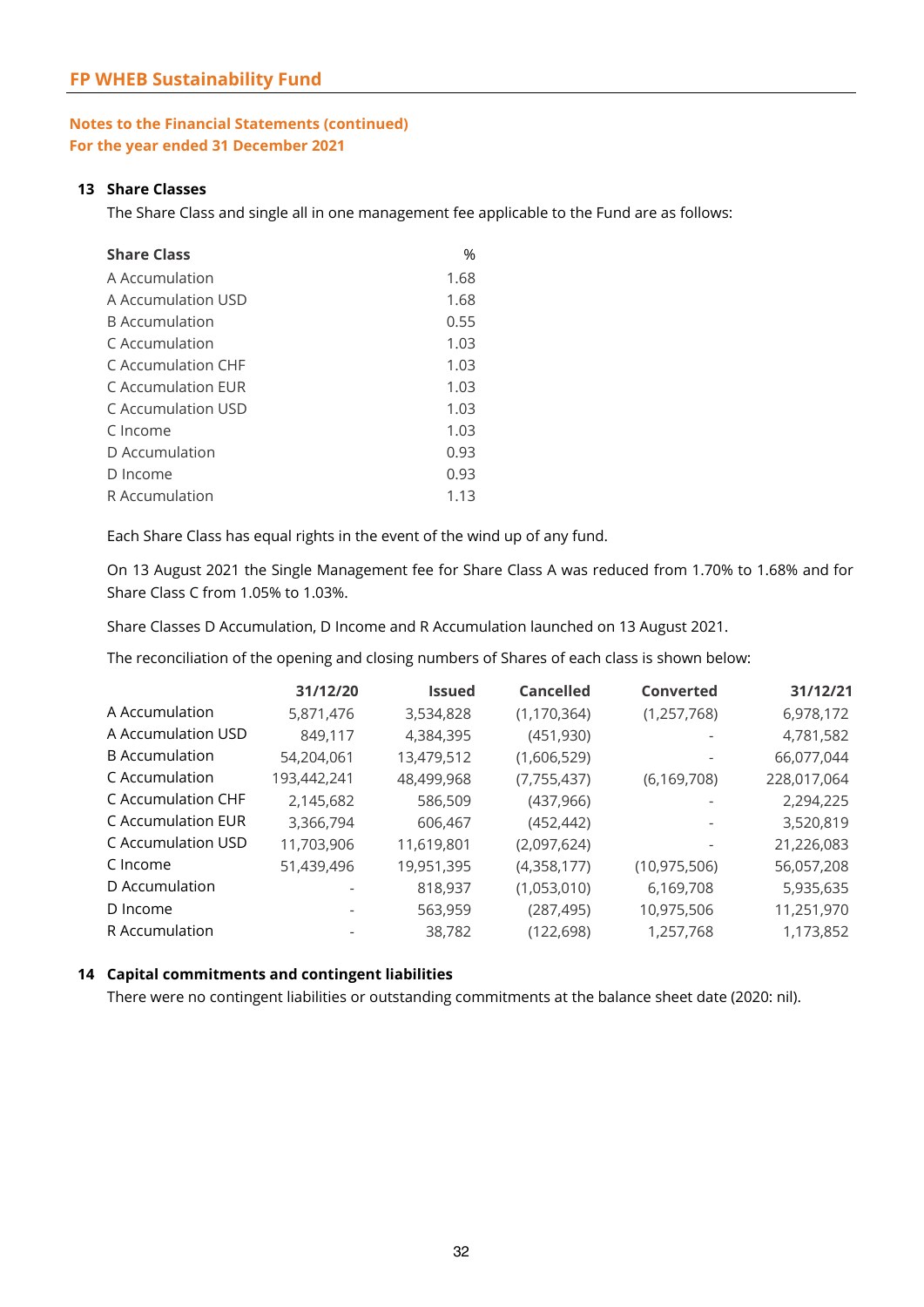#### **15 Derivatives and other financial instruments**

The main risks from the Fund's holding of financial instruments, together with the ACD's policy for managing these risks, are disclosed in note 2 on pages 25 to 27.

#### *(a) Foreign currency risk*

The table below shows the foreign currency risk profile at the balance sheet date:

|                                        | Net foreign currency assets |               |               |  |
|----------------------------------------|-----------------------------|---------------|---------------|--|
|                                        | <b>Monetary</b>             | Non-          | <b>Total</b>  |  |
|                                        | exposures                   | monetary      |               |  |
| Currency                               |                             | exposures     |               |  |
|                                        | £                           | £             | £             |  |
| 31/12/21                               |                             |               |               |  |
| Australian Dollar                      | 15,035                      | 32,415,024    | 32,430,059    |  |
| Danish Krone                           | 16,609                      | 15,623,054    | 15,639,663    |  |
| Euro                                   | 798,297                     | 184,389,110   | 185, 187, 407 |  |
| Japanese Yen                           | 173,599                     | 103,298,759   | 103,472,358   |  |
| New Zealand Dollar                     |                             | 16,515,589    | 16,515,589    |  |
| Singapore Dollar                       | 11,978                      |               | 11,978        |  |
| Swiss Franc                            | 453,338                     | 23,123,596    | 23,576,934    |  |
| US Dollar                              | 4,310,028                   | 696,033,257   | 700,343,285   |  |
| <b>Total foreign currency exposure</b> | 5,778,884                   | 1,071,398,389 | 1,077,177,273 |  |
| Sterling                               | 8,491,499                   | 51,092,747    | 59,584,246    |  |
| <b>Total net assets</b>                | 14,270,383                  | 1,122,491,136 | 1,136,761,519 |  |
|                                        |                             |               |               |  |
| 31/12/20                               |                             |               |               |  |
| Australian Dollar                      | 15,849                      | 19,804,763    | 19,820,612    |  |
| Danish Krone                           | 6,815                       | 12,186,286    | 12,193,101    |  |
| Euro                                   | 233,047                     | 123,367,963   | 123,601,010   |  |
| Hong Kong Dollar                       | (850,990)                   | 13,838,727    | 12,987,737    |  |
| Japanese Yen                           | 82,997                      | 78,894,677    | 78,977,674    |  |
| Singapore Dollar                       | 12,081                      |               | 12,081        |  |
| Swiss Franc                            | (630, 607)                  | 15,578,853    | 14,948,246    |  |
| US Dollar                              | 5,005,987                   | 475,871,637   | 480,877,624   |  |
| <b>Total foreign currency exposure</b> | 3,875,179                   | 739,542,906   | 743,418,085   |  |
| Sterling                               | 10,342,272                  | 43,219,352    | 53,561,624    |  |
| <b>Total net assets</b>                | 14,217,451                  | 782,762,258   | 796,979,709   |  |

If GBP to foreign currency exchange rates had strengthened/increased by 10% as at the balance sheet date, the net asset value of the Fund would have decreased by £97,925,207 (2020: £67,583,462). If GBP to foreign currency exchange rates had weakened/decreased by 10% as at the balance sheet date, the net asset value of the Fund would have increased by £119,686,364 (2020: £82,602,009). These calculations assume all other variables remain constant.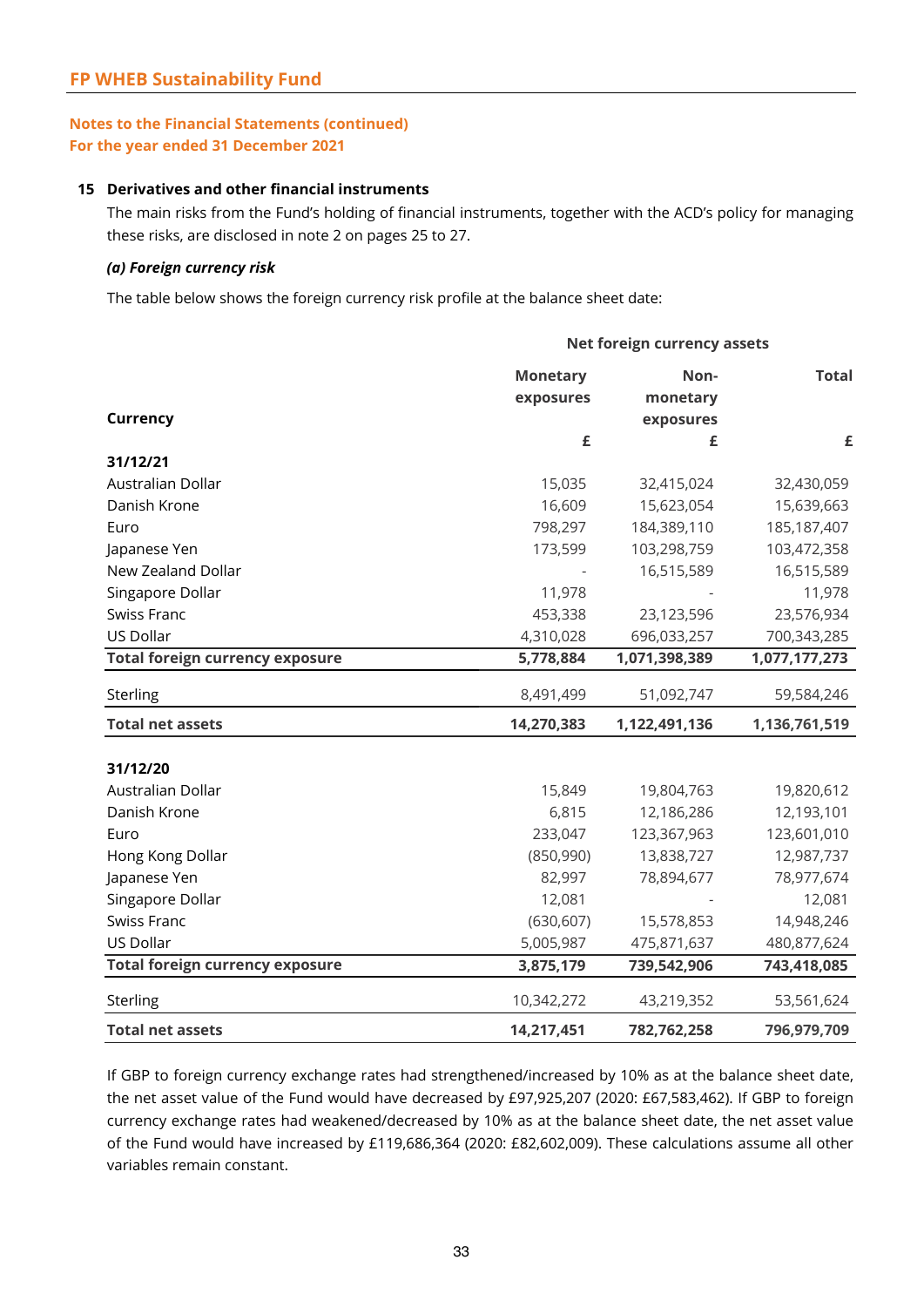#### **15 Derivatives and other financial instruments (continued)**

#### *(b) Interest rate risk profile of financial assets and liabilities*

The table below shows the interest rate risk profile at the balance sheet date:

|                    |                      | <b>Floating rate Financial assets</b> |               |
|--------------------|----------------------|---------------------------------------|---------------|
|                    | financial            | not carrying                          |               |
| <b>Currency</b>    | assets               | interest                              | <b>Total</b>  |
| <b>Assets</b>      | £                    | £                                     | £             |
| 31/12/21           |                      |                                       |               |
| Australian Dollar  | 15,035               | 32,415,024                            | 32,430,059    |
| Danish Krone       |                      | 15,639,663                            | 15,639,663    |
| Euro               | 635,204              | 184,552,832                           | 185,188,036   |
| Japanese Yen       |                      | 103,472,363                           | 103,472,363   |
| New Zealand Dollar |                      | 16,515,589                            | 16,515,589    |
| Singapore Dollar   | 11,978               |                                       | 11,978        |
| Sterling           | 7,396,942            | 54,557,409                            | 61,954,351    |
| Swiss Franc        | 412,324              | 23,165,252                            | 23,577,576    |
| US Dollar          | 4,176,251            | 696,167,034                           | 700,343,285   |
| <b>Total</b>       | 12,647,734           | 1,126,485,166                         | 1,139,132,900 |
| 31/12/20           |                      |                                       |               |
| Australian Dollar  | 15,849               | 19,804,763                            | 19,820,612    |
| Danish Krone       |                      | 12,193,101                            | 12,193,101    |
| Euro               | 522,391              | 123,472,386                           | 123,994,777   |
| Hong Kong Dollar   |                      | 14,183,602                            | 14,183,602    |
| Japanese Yen       |                      | 78,977,945                            | 78,977,945    |
| Singapore Dollar   | 12,081               |                                       | 12,081        |
| Sterling           | 7,952,274            | 47,146,887                            | 55,099,161    |
| Swiss Franc        | 267,092              | 15,578,853                            | 15,845,945    |
| US Dollar          | 3,856,033            | 477,021,591                           | 480,877,624   |
| <b>Total</b>       | 12,625,720           | 788,379,128                           | 801,004,848   |
|                    |                      | <b>Financial</b>                      |               |
|                    | <b>Floating rate</b> | <b>liabilities</b>                    |               |
|                    | financial            | not carrying                          |               |
| <b>Currency</b>    | <b>liabilities</b>   | interest                              | <b>Total</b>  |
| <b>Liabilities</b> | £                    | £                                     | £             |
| 31/12/21           |                      |                                       |               |
| Euro               |                      | 629                                   | 629           |
| Japanese Yen       |                      | 5                                     | 5             |
| Sterling           |                      | 2,370,105                             | 2,370,105     |
| Swiss Franc        |                      | 642                                   | 642           |
| <b>Total</b>       |                      | 2,371,381                             | 2,371,381     |
| 31/12/20           |                      |                                       |               |
| Euro               |                      | 393,767                               | 393,767       |
| Hong Kong Dollar   | 6,006                | 1,189,859                             | 1,195,865     |
| Japanese Yen       |                      | 271                                   | 271           |
| Sterling           |                      | 1,537,537                             | 1,537,537     |
| Swiss Franc        |                      | 897,699                               | 897,699       |
| <b>Total</b>       | 6,006                | 4,019,133                             | 4,025,139     |

Changes in interest rates would have no material impact to the valuation of floating rate financial assets or liabilities as at the balance sheet date. Consequently, no sensitivity analysis has been presented.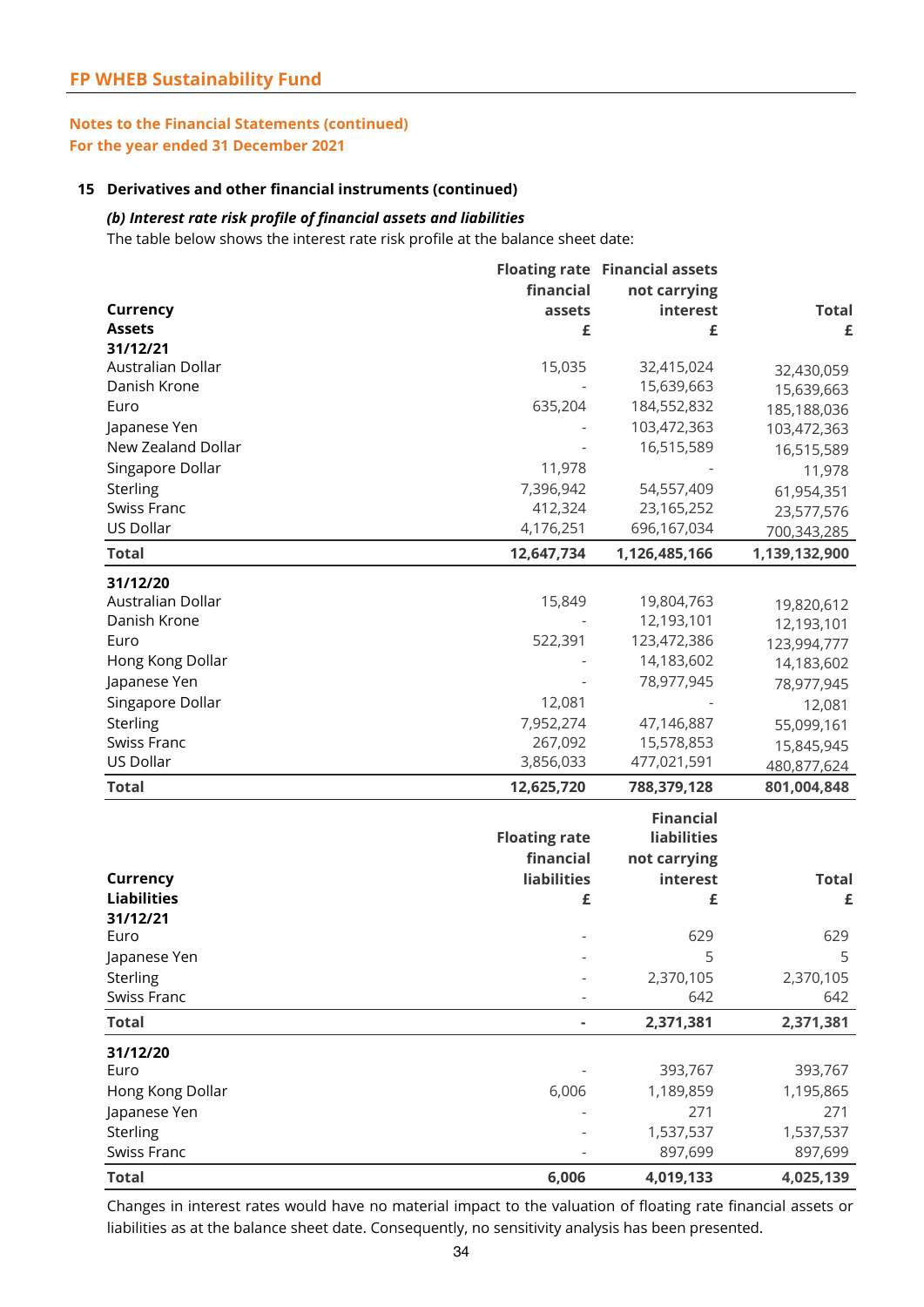#### **15 Derivatives and other financial instruments (continued)**

#### *(c) Market Risk*

If market prices had increased by 10% as at the balance sheet date, the net asset value of the Fund would have increased by the amounts set out in the table below.

If market prices had decreased by 10% as at the balance sheet date, the net asset value of the Fund would have decreased by the amounts set out in the table below.

These calculations have been applied to non-derivative securities only (see note 2 (h) for an explanation of the Fund's leverage during the period). These calculations assume all other variables remain constant.

| <b>Increase</b>            | <b>Decrease</b> |  |
|----------------------------|-----------------|--|
|                            |                 |  |
| 112.249.114<br>112,249,114 |                 |  |
| 78,276,226                 | 78,276,226      |  |

#### *(d) Leverage*

The Fund did not employ any significant leverage as at 31 December 2021 or 31 December 2020, other than that available to the Fund as a result of its ability to borrow up to 10% of its value on a permanent basis.

| 01/01/21 to<br>31/12/21 |  |   | 01/01/20 to<br>31/12/20                                                                          |             |
|-------------------------|--|---|--------------------------------------------------------------------------------------------------|-------------|
| £                       |  | £ | £                                                                                                | £           |
|                         |  |   |                                                                                                  |             |
|                         |  |   |                                                                                                  |             |
|                         |  |   |                                                                                                  |             |
|                         |  |   |                                                                                                  | 510,474,213 |
|                         |  |   |                                                                                                  | 510,474,213 |
| 173,968                 |  |   | 147,355                                                                                          |             |
| 204,141                 |  |   | 223,067                                                                                          |             |
|                         |  |   |                                                                                                  | 370,422     |
|                         |  |   |                                                                                                  | 510,844,635 |
|                         |  |   |                                                                                                  |             |
|                         |  |   |                                                                                                  |             |
|                         |  |   |                                                                                                  |             |
|                         |  |   |                                                                                                  | 208,889,556 |
|                         |  |   |                                                                                                  | 208,889,556 |
| (95,011)                |  |   | (82, 261)                                                                                        |             |
| (15, 227)               |  |   | (12, 249)                                                                                        |             |
|                         |  |   |                                                                                                  | (94, 510)   |
|                         |  |   |                                                                                                  |             |
|                         |  |   | 434,918,979<br>434,918,979<br>378,109<br>435,297,088<br>237,527,503<br>237,527,503<br>(110, 238) |             |

The portfolio transaction costs table above includes direct transaction costs suffered by the Fund during the year.

Separately identifiable direct transaction costs (commissions and taxes etc.) are attributable to the Fund's purchase and sale of equity shares. Additionally for equity shares there is a dealing spread cost (the difference between the buying and selling prices) which will be suffered on purchase and sale transactions.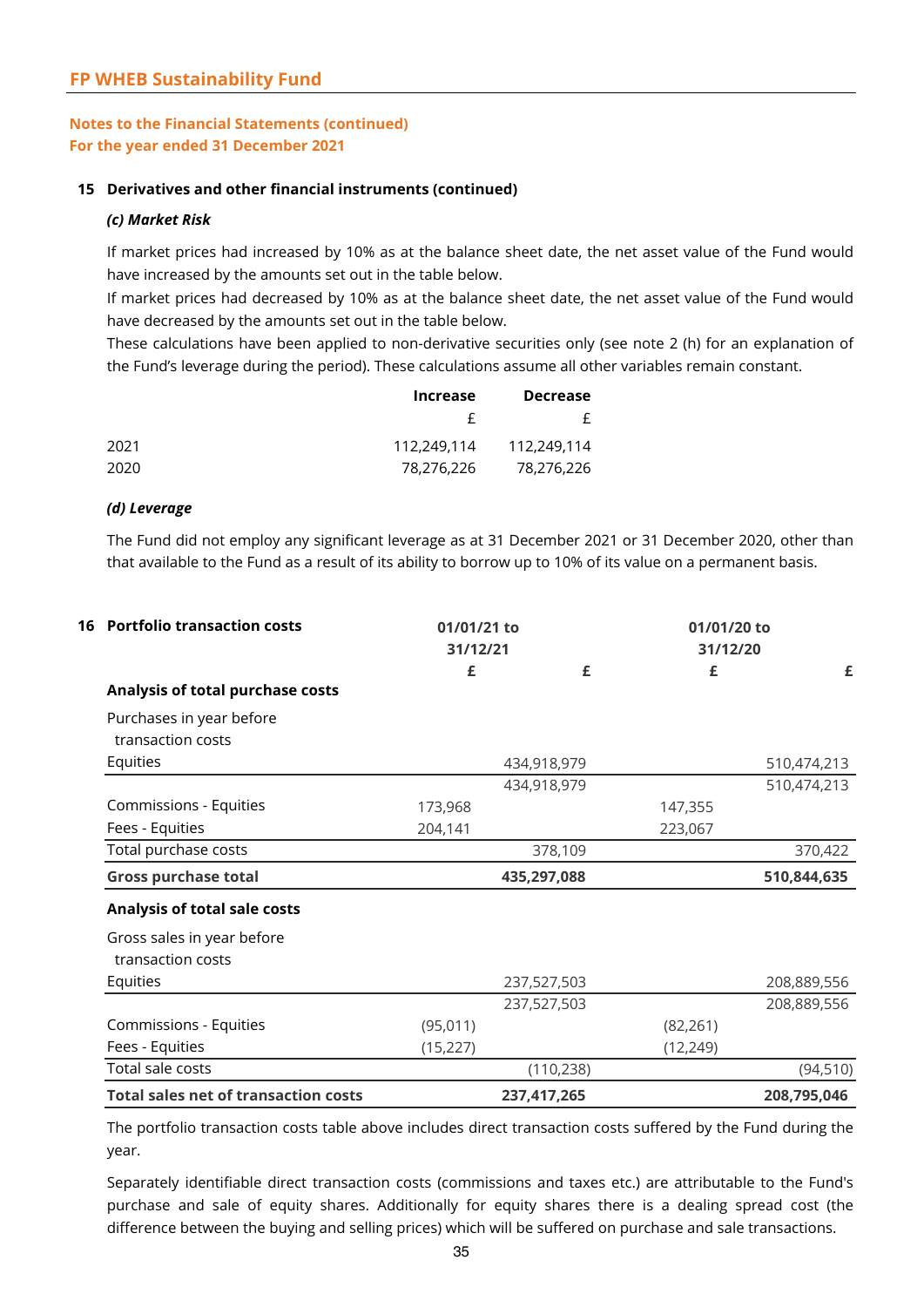### **FP WHEB Sustainability Fund**

#### **Notes to the Financial Statements (continued) For the year ended 31 December 2021**

#### **16 Portfolio transaction costs (continued)**

|                                                                | 01/01/21 to<br>31/12/21 | 01/01/20 to<br>31/12/20 |
|----------------------------------------------------------------|-------------------------|-------------------------|
| <b>Transaction costs as percentage</b><br>of principal amounts | $\frac{0}{0}$           | $\%$                    |
| Purchases - Commissions                                        |                         |                         |
| Equities                                                       | 0.0400%                 | 0.0289%                 |
| Purchases - Fees                                               |                         |                         |
| Equities                                                       | 0.0469%                 | 0.0437%                 |
| Sales - Commissions                                            |                         |                         |
| Equities                                                       | 0.0400%                 | 0.0394%                 |
| Sales - Fees                                                   |                         |                         |
| Equities                                                       | 0.0064%                 | 0.0059%                 |
|                                                                | 01/01/21 to             | 01/01/20 to             |
|                                                                | 31/12/21                | 31/12/20                |
| <b>Transaction costs as percentage</b>                         | $\%$                    | %                       |
| of average net asset value                                     |                         |                         |
| Commissions                                                    | 0.0276%                 | 0.0491%                 |
| Fees                                                           | 0.0225%                 | 0.0503%                 |
|                                                                |                         |                         |

#### **17 Post balance sheet events**

There are no post balance sheet events which require adjustment or disclosure.

#### **18 Fair value disclosure**

|                                                                                                                                                                                                                                                                                                                                                                                 | 31/12/21           |                         | 31/12/20           |                         |
|---------------------------------------------------------------------------------------------------------------------------------------------------------------------------------------------------------------------------------------------------------------------------------------------------------------------------------------------------------------------------------|--------------------|-------------------------|--------------------|-------------------------|
| <b>Valuation technique</b>                                                                                                                                                                                                                                                                                                                                                      | <b>Assets</b><br>£ | <b>Liabilities</b><br>£ | <b>Assets</b><br>£ | <b>Liabilities</b><br>£ |
| Level 1: The unadjusted quoted<br>price in an active market for<br>identical assets or liabilities<br>Level 2: Inputs other than quoted<br>prices included within Level 1 that<br>are observable for the asset or<br>liability, either directly or indirectly<br>Level 3: Inputs are unobservable (i.e.<br>for which market data is<br>unavailable) for the asset or liability* | 1,122,491,136      |                         | 782,762,258        |                         |
|                                                                                                                                                                                                                                                                                                                                                                                 | 1,122,491,136      |                         | 782,762,258        |                         |

\* The valuation techniques and the ACD's policy is disclosed in note 1(i) on page 24.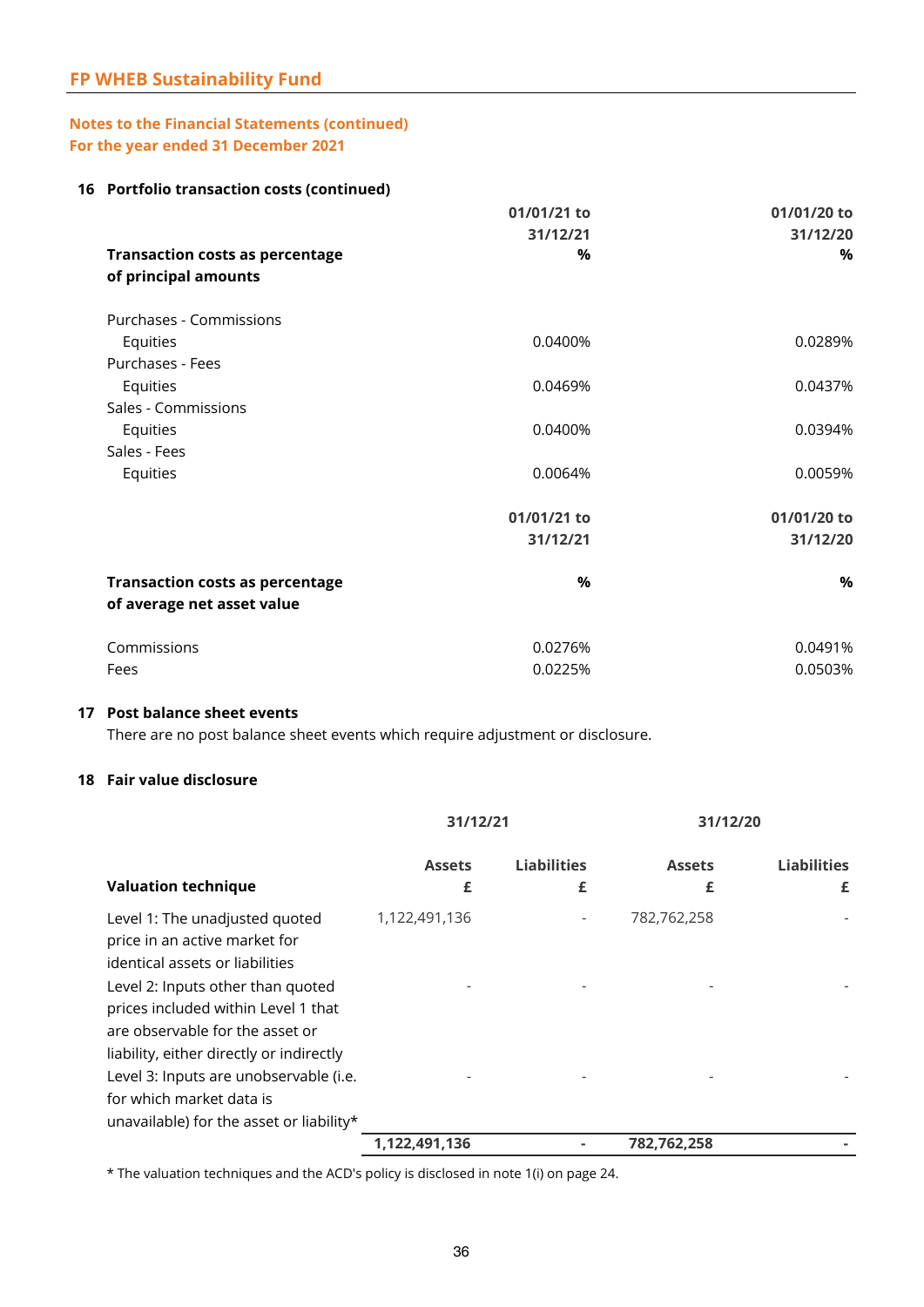## **Distribution Table**

**As at 31 December 2021**

#### **Final Distribution in pence per Share**

Group 1 Shares purchased prior to 1 January 2021

Group 2 Shares purchased on or after 1 January 2021 to 31 December 2021

|                                       | Net<br>revenue<br># | Equalisation<br># | <b>Distribution</b><br>payable<br>30/04/22<br># | <b>Distribution</b><br>paid<br>30/04/21<br># |
|---------------------------------------|---------------------|-------------------|-------------------------------------------------|----------------------------------------------|
| <b>Share Class A Accumulation</b>     |                     |                   |                                                 |                                              |
| Group 1                               | 0.0000              |                   | 0.0000                                          | 0.0000                                       |
| Group 2                               | 0.0000              | 0.0000            | 0.0000                                          | 0.0000                                       |
| <b>Share Class A Accumulation USD</b> |                     |                   |                                                 |                                              |
| Group 1                               | 0.0000              |                   | 0.0000                                          | 0.0000                                       |
| Group 2                               | 0.0000              | 0.0000            | 0.0000                                          | 0.0000                                       |
| <b>Share Class B Accumulation</b>     |                     |                   |                                                 |                                              |
| Group 1                               | 0.4900              |                   | 0.4900                                          | 0.6225                                       |
| Group 2                               | 0.2275              | 0.2625            | 0.4900                                          | 0.6225                                       |
| <b>Share Class C Accumulation</b>     |                     |                   |                                                 |                                              |
| Group 1                               | 0.0000              |                   | 0.0000                                          | 0.0000                                       |
| Group 2                               | 0.0000              | 0.0000            | 0.0000                                          | 0.0000                                       |
| <b>Share Class C Accumulation CHF</b> |                     |                   |                                                 |                                              |
| Group 1                               | 0.0000              |                   | 0.0000                                          | 0.0000                                       |
| Group 2                               | 0.0000              | 0.0000            | 0.0000                                          | 0.0000                                       |
| <b>Share Class C Accumulation EUR</b> |                     |                   |                                                 |                                              |
| Group 1                               | 0.0000              |                   | 0.0000                                          | 0.0000                                       |
| Group 2                               | 0.0000              | 0.0000            | 0.0000                                          | 0.0000                                       |
| <b>Share Class C Accumulation USD</b> |                     |                   |                                                 |                                              |
| Group 1                               | 0.0000              |                   | 0.0000                                          | 0.0000                                       |
| Group 2                               | 0.0000              | 0.0000            | 0.0000                                          | 0.0000                                       |
| <b>Share Class C Income</b>           |                     |                   |                                                 |                                              |
| Group 1                               | 1.6858              |                   | 1.6858                                          | 1.5955                                       |
| Group 2                               | 1.0121              | 0.6737            | 1.6858                                          | 1.5955                                       |
| <b>Share Class D Accumulation</b>     |                     |                   |                                                 |                                              |
| Group 1                               | 0.0000              |                   | 0.0000                                          | n/a                                          |
| Group 2                               | 0.0000              | 0.0000            | 0.0000                                          | n/a                                          |
| <b>Share Class D Income</b>           |                     |                   |                                                 |                                              |
| Group 1                               | 1.6653              |                   | 1.6653                                          | n/a                                          |
| Group 2                               | 1.3014              | 0.3639            | 1.6653                                          | n/a                                          |
| <b>Share Class R Accumulation</b>     |                     |                   |                                                 |                                              |
| Group 1                               | 0.0000              |                   | 0.0000                                          | n/a                                          |
| Group 2                               | 0.0000              | 0.0000            | 0.0000                                          | n/a                                          |

# Rates are listed in Share Class currency

Share Classes D Accumulation, D Income and R Accumulation launched on 13 August 2021.

As at 1 January 2021, there was no income available for distribution to shareholders with an exception of Share Classes B Accumulation, C Income & D income.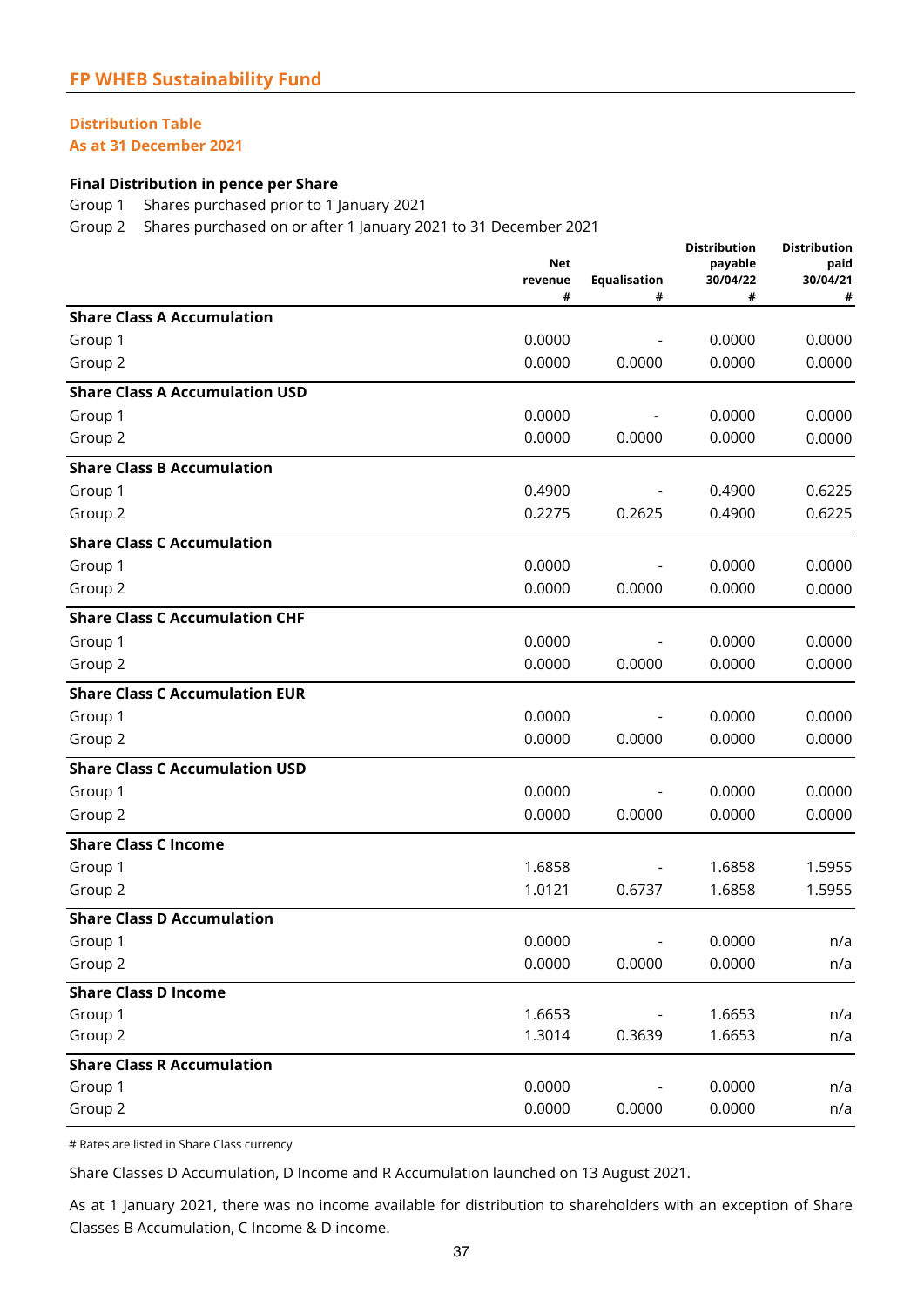#### **General Information**

#### **Classes of Shares**

The Company can issue different classes of Shares in respect of the Fund. Holders of Income Shares are entitled to be paid the revenue attributable to such Shares, in respect of each annual accounting period. Holders of Accumulation Shares are not entitled to be paid the revenue attributable to such Shares, but that revenue is retained and accumulated for the benefit of Shareholders and is reflected in the price of Shares.

#### **Buying and Selling Shares**

The ACD will accept orders to deal in the Shares on normal business days between 9.00 am and 5.00 pm. Instructions to buy or sell Shares may be either in writing to: FundRock Partners Limited - WHEB, PO Box 10449, Chelmsford, CM99 2UU or by telephone on 01268 448234\* (UK only) or +44 1268 448234\* (outside the UK) or by fax on 01268 441498\* (UK only) or +44 1268 441498\* (outside the UK). Additionally, digital investors can register online at HYPERLINK "http://www.myaccount.whebgroup.com" www.myaccount.whebgroup.com to purchase, sell, Convert and Switch shares. A contract note will be issued by close of business on the next business day after the dealing date to confirm the transaction.

#### **Valuation Point**

The valuation point for the Fund is 12 noon on each dealing day (being each day which is a business day in London). Valuations may be made at other times under the terms contained within the Prospectus.

#### **Prices**

The prices of Shares for each class in the Fund will be posted via a link on www.fundlistings.com and prices can also be obtained by telephoning the Administrator on 01268 448234\* (UK only) or +44 1268 448234\* (outside the UK) during the ACD's normal business hours.

#### **Report**

The annual report of the Company will normally be published within two months of each annual accounting period, although the ACD reserves the right to publish the annual report at a later date but not later than four months from the end of each annual accounting period.

| Interim Financial Statements period ended: | 30 June     |
|--------------------------------------------|-------------|
| Annual Financial Statements year ended:    | 31 December |

#### **Distribution Payment Dates**

Annual 30 April

Interim **Interim** Not applicable as the Fund distributes annually

\* Please note that telephone calls may be recorded for monitoring and training purposes and to confirm investors' instructions.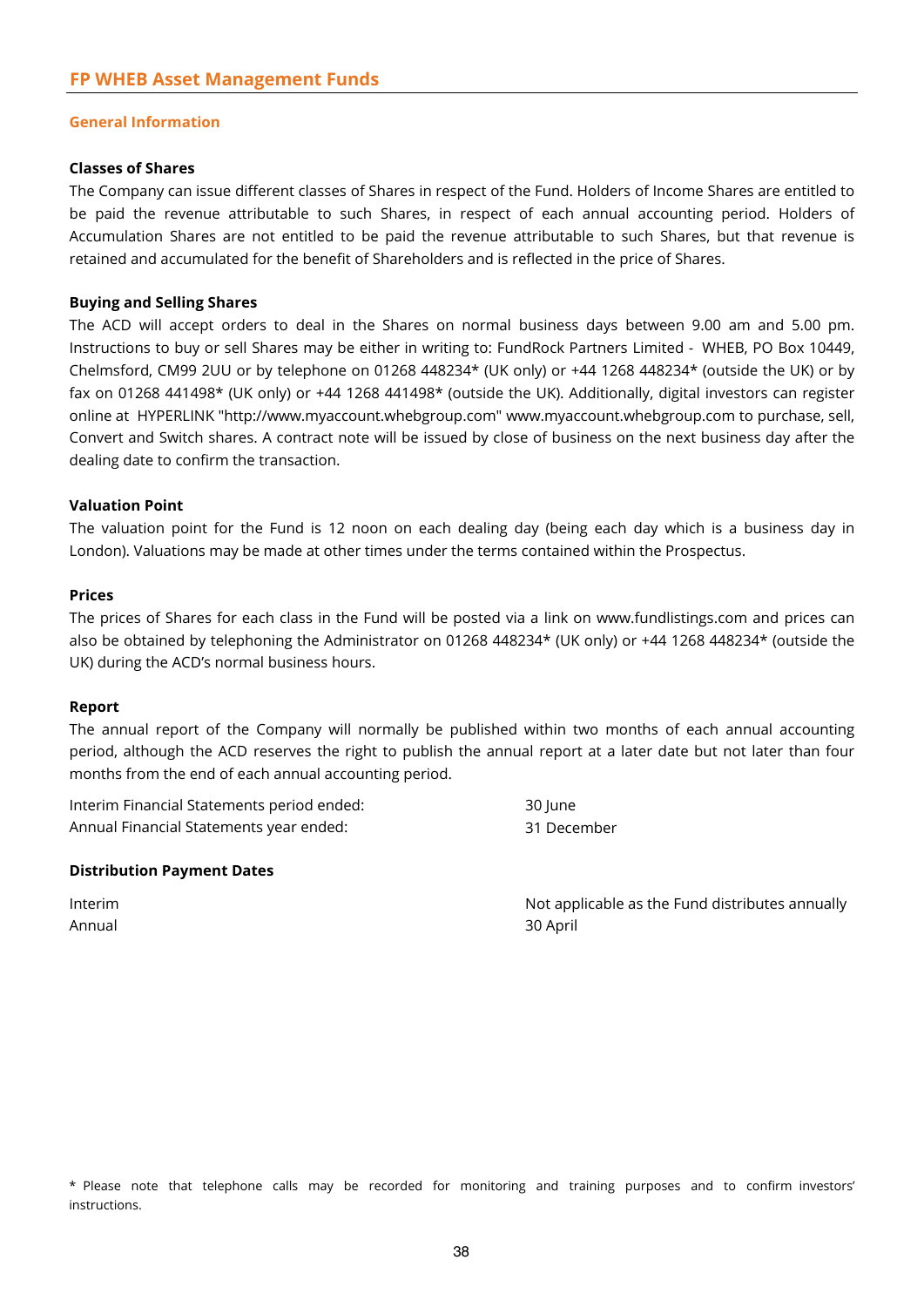#### **General Information (continued)**

#### **Remuneration Information**

Under the UCITS V Directive, the ACD must establish and apply remuneration policies and practices that are consistent with and promote sound and effective risk management. Under the COLL Sourcebook, FundRock Partners (''FP'') as UK UCITS Manager, is required to disclose details on how those individuals whose actions can have a material impact on the Fund are remunerated (known as Identified Staff or 'Material Risk Takers').

The remuneration strategy across FP is governed by the FP Board and FP has chosen not to establish a Remuneration Committee. The FP Board has established a Remuneration Policy designed to ensure the UCITS Remuneration Code in the UK Financial Authority handbook is met proportionately for all UCITS Remuneration Code Staff.

FP considers its activities as non complex due to the fact that regulation limits the UCITS strategies conducted and the scope of investment in such a way that investor risk is mitigated. The discretion of FP and the portfolio manager is strictly controlled within certain pre-defined parameters as determined in the prospectus of each UK UCITS.

In its role as a UK UCITS Manager, FP deems itself as lower risk due to the nature of the activities it conducts. Therefore FP has provided a basic overview of how staff whose actions have a material impact on the Fund are remunerated.

|                               |                            | <b>Total</b>      |              | <b>Variable</b> | <b>Carried</b> |
|-------------------------------|----------------------------|-------------------|--------------|-----------------|----------------|
|                               | <b>Number of</b>           | remuneration      | <b>Fixed</b> | remuneration    | interest paid  |
| December 21                   | Beneficiaries <sup>1</sup> | paid <sup>2</sup> | remuneration | paid            | by the UCITS   |
| Total remuneration paid by FP |                            |                   |              |                 |                |
| during the financial year     | 24                         | 2,036,321         | 1,861,977    | 174,343         | 0              |
| Remuneration paid to          |                            |                   |              |                 |                |
| employees of FP who have a    |                            |                   |              |                 |                |
| material impact on the risk   |                            |                   |              |                 |                |
| profile of the UCITS          | 5                          | 459,689           | 367,937      | 91,752          | $\Omega$       |
| Senior Management             | 5                          | 459,689           | 367,937      | 91,752          | 0              |
| Control functions             | 5                          | 459,689           | 367,937      | 91,752          | 0              |
| Employees receiving total     |                            |                   |              |                 |                |
| remuneration that takes them  |                            |                   |              |                 |                |
| into the same remuneration    |                            |                   |              |                 |                |
| bracket as senior management  |                            |                   |              |                 |                |
| and risk takers               | 0                          | $\Omega$          | 0            | $\Omega$        |                |

<sup>1</sup>Number of beneficiaries represents employees of FP who are fully or partially involved in the activities of the UCITS as at 31 December 2021.

<sup>2</sup>Total remuneration paid represents total compensation of those employees of FP who are fully or partially involved in the activities of the UCITS based on their time in the role during the reporting period. Due to FP's operational structure, the information needed to provide a further breakdown of remuneration attributable to the Company is not readily available and would not be relevant or reliable.

As at 31 December 2021, the number of beneficiaries involved in the activities of UCITS has increased because of organisational changes at FP. There were no material changes in FP's remuneration policy since the previous year end.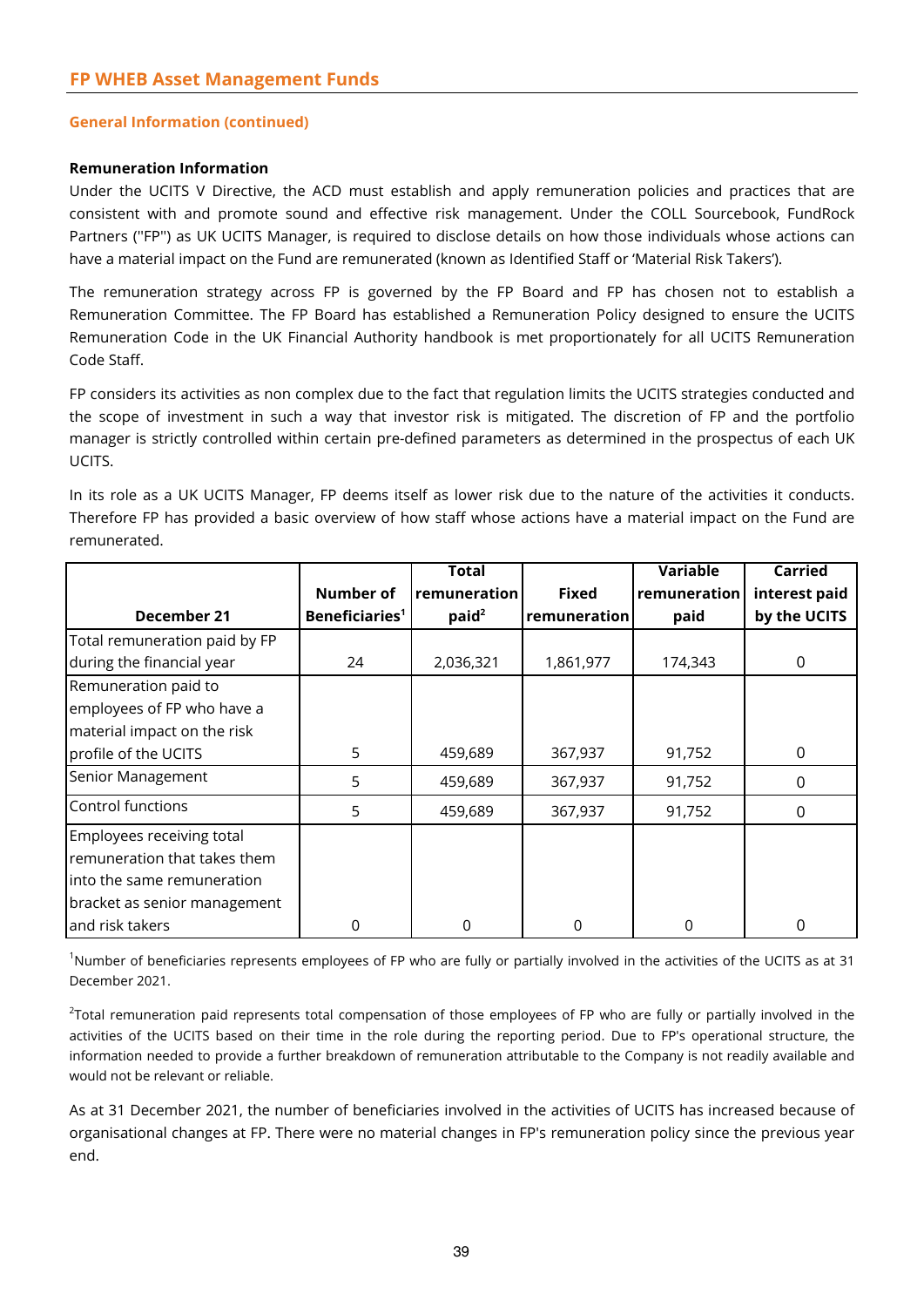#### **General Information (continued)**

#### **Other Information**

The Instrument of Incorporation, Prospectus, Key Investor Information Document ("KIID"), Supplementary Information Document ("SID") and the most recent interim and annual reports may be inspected at the office of the ACD which is also the Head Office of the Company and copies may be obtained upon application.

Shareholders who have any complaints about the operation of the Company should contact the ACD or the Depositary in the first instance. In the event that a Shareholder finds the response unsatisfactory they may make their complaint direct to the Financial Ombudsman Service at Exchange Tower, Harbour Exchange Square, London E14 9SR.

#### **Data Protection**

Shareholders' names will be added to a mailing list which may be used by the ACD, its associates or third parties to inform investors of other products by sending details of such products. Shareholders who do not want to receive such details should write to the ACD requesting their removal from any such mailing list.

#### **Effects of Personal Taxation**

Investors should be aware that unless their Shares are held within an ISA, selling Shares is treated as a disposal for the purpose of Capital Gains tax.

#### **Risk Warning**

An investment in an Open Ended Investment Company should be regarded as a medium to long term investment. Investors should be aware that the price of Shares and the income from them may fall as well as rise and investors may not receive back the full amount invested. Past performance is not a guide to future performance. Investments denominated in currencies other than the base currency of a fund are subject to fluctuation in exchange rates, which may be favourable or unfavourable.

#### **Value Assessment**

With effect from 30 September 2019, an authorised fund manager ("AFM") or a UCITS management company authorised by the FCA must perform a detailed assessment on whether its funds are providing value to investors and then publish an annual statement summarising the outcome. This statement can be part of a fund's annual long report or AFMs can produce a composite report covering two or more funds. In carrying out the value assessment, the AFMs must consider several criteria: quality of service, performance, AFM costs, economies of scale, comparable market rates, comparable services and classes of units. FundRock Partners Limited has chosen to use the composite report approach. The assessment will be published on the FundRock website within four months after the reference date - 28 February. Website address: https://www.fundrock.com/investorinformation/wheb-asset-management/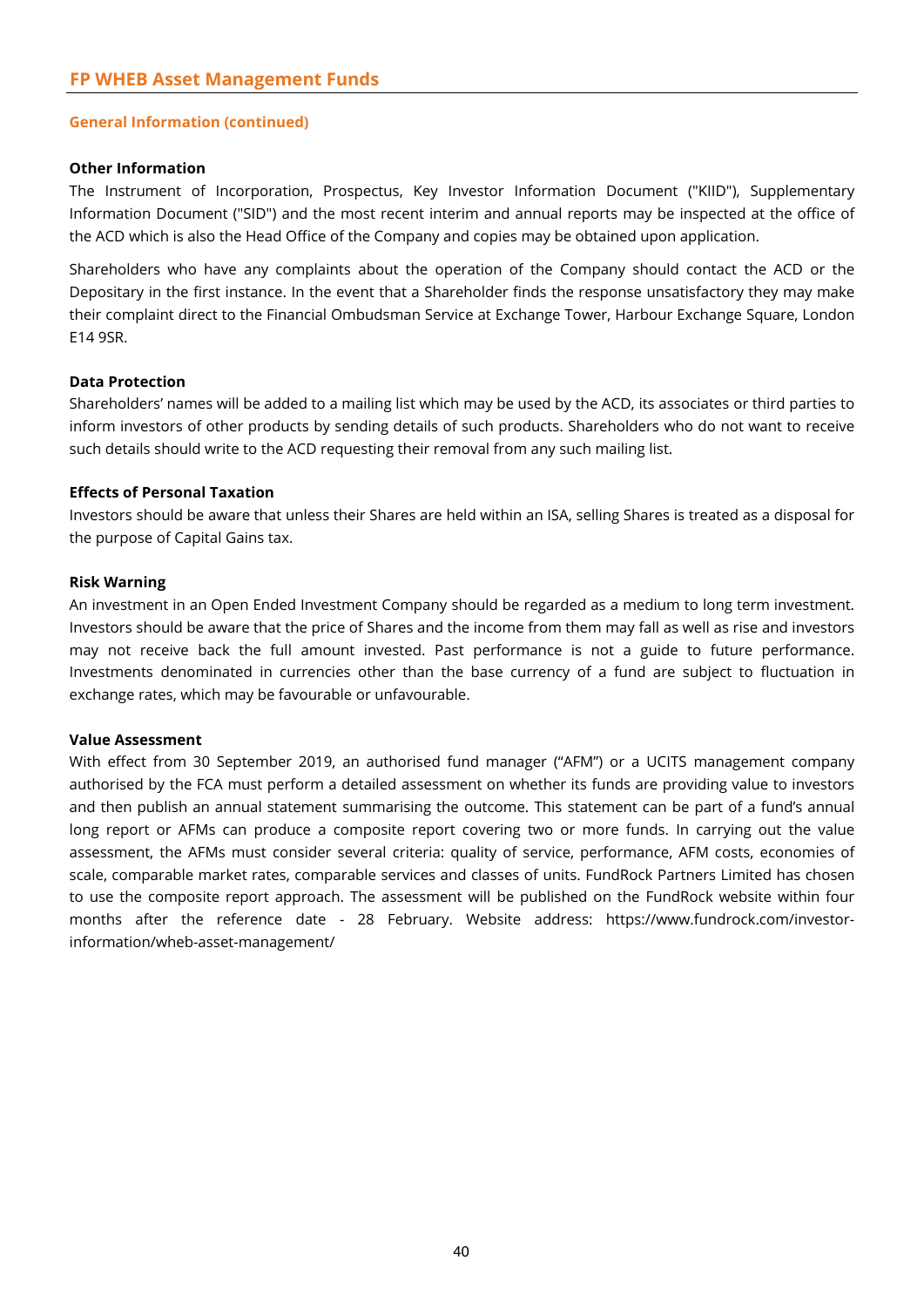#### **Contact Information**

FP WHEB Asset Management Funds FundRock Partners Limited 6th Floor, 6th Floor, Bastion House, **Bastion House,** Bastion House, 140 London Wall, 140 London Wall, London, EC2Y 5DN London, EC2Y 5DN Website address: www.fundrock.com (Authorised and regulated by the FCA)

#### **Directors of the ACD Investment Manager**

T. Gregoire (appointed 25 March 2021) WHEB Asset Management LLP S. Gunson 7 Cavendish Square, X. Parain London W1G 0PE S. Ragozin (resigned 12 February 2021) (Authorised and regulated by the FCA) P. Spendiff

SS&C Financial Services International Ltd Outside the UK: +44 1268 448234\* Head Office: Fax: 01268 441498 (within UK only) SS&C House, Outside the UK fax : +44 1268 441498 St Nicholas Lane, Basildon, **Auditor** Essex SS15 5FS Deloitte LLP

to 31 March 2022 Glasgow G1 3BX Northern Trust Global Services SE 50 Bank Street **Swiss Representative** Canary Wharf, The Canary Wharf, ACOLIN Fund Services AG London E14 5NT Leutschenbachstrasse 50, (Authorised by the Prudential Regulation CH-8050 Zurich Authority ("PRA") and regulated by the PRA and FCA) **Paying Agent**

from 31 March 2022 **Bank Vontobel AG** Citibank UK Limited, Gotthardstrasse 43, Citigroup Centre, CH-8022 Zurich Canada Square, Canary Wharf, **From: 1 June 2021** London E14 5LB NPB Neue Privat Bank AG (Authorised by the Prudential Regulation Limmatquai 1/am Bellevue, Authority ("PRA") and regulated by the CH-8024 Zurich PRA and FCA)

#### **The Company and its Head Office Authorised Corporate Director ("ACD")**

Incorporated in England and Wales (Authorised and regulated by the FCA and under registration number IC000478 a member of the Investment Association)

#### **Non-executive Directors Customer Service Centre**

E. Personne FundRock Partners Ltd - WHEB M. Vareika **PO Box 10449**, Chelmsford CM99 2UU **Registrar** Telephone: 01268 448234\* (within UK only)

Statutory Auditor **Depositary 110 Queen Street,** 

**To: 1 June 2021**

\* Please note that telephone calls may be recorded for monitoring and training purposes, and to confirm investors' instructions.